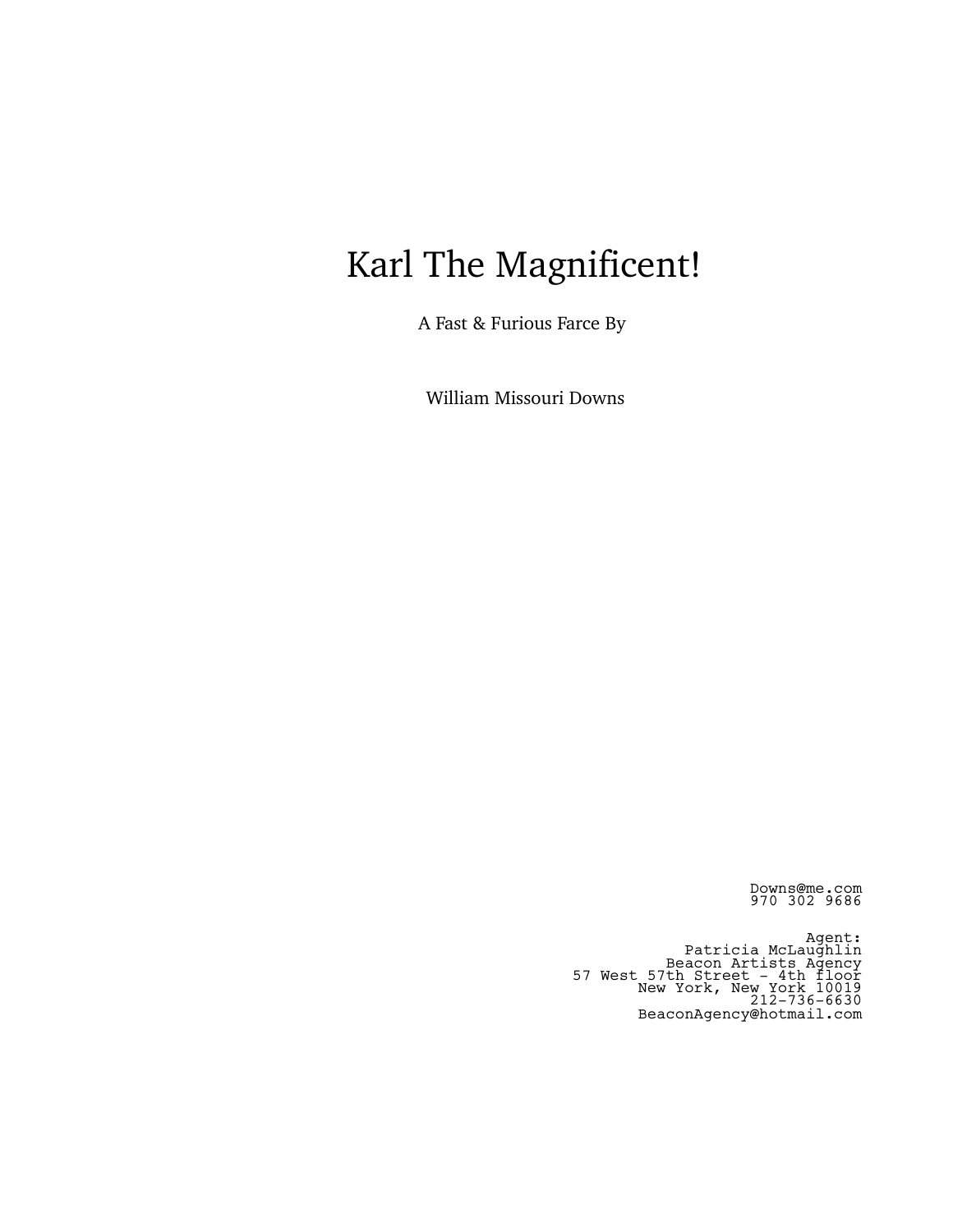# CAST OF CHARACTERS (2w + 2m + 1 ventriloquist's dummy)

**MAGGIE** - Ageless - A sweet fidget spinner who's suffering from ontological anxiety and listens to Prozac.

**RAYMOND** - Ageless - The office bully who wears Hai-Karate cologne and thinks he's smarter you.

**PUNK WAITRESS** - 20ish - A druggy who'd rather be in Acapulco. She can't find Acapulco on a map.

**KARL** - Ageless - A socially inept, upbeat, out of shape, genius/geek with zero self awareness.

# **&**

**KARL THE MAGNIFICENT** - A ventriloquist's dummy

\*\*\*

# SETTING

A small Ramada Inn conference room decorated for a ExxonMobil party. *A banner festooned with balloons and streamers hangs over head, it reads "Happy Birthday, Karl". There's a lectern with microphone, tables, chairs, a self-serve bar and disc jockey setup. There's also an accordion, a wall-mounted fire extinguisher and a defibrillator.*

# \*\*\*

#### TIME

Act One: Tonight Act Two: 19 Seconds Later

(Please note: This play can be staged as a full-length oneact by inserting the missing 19 seconds found between acts.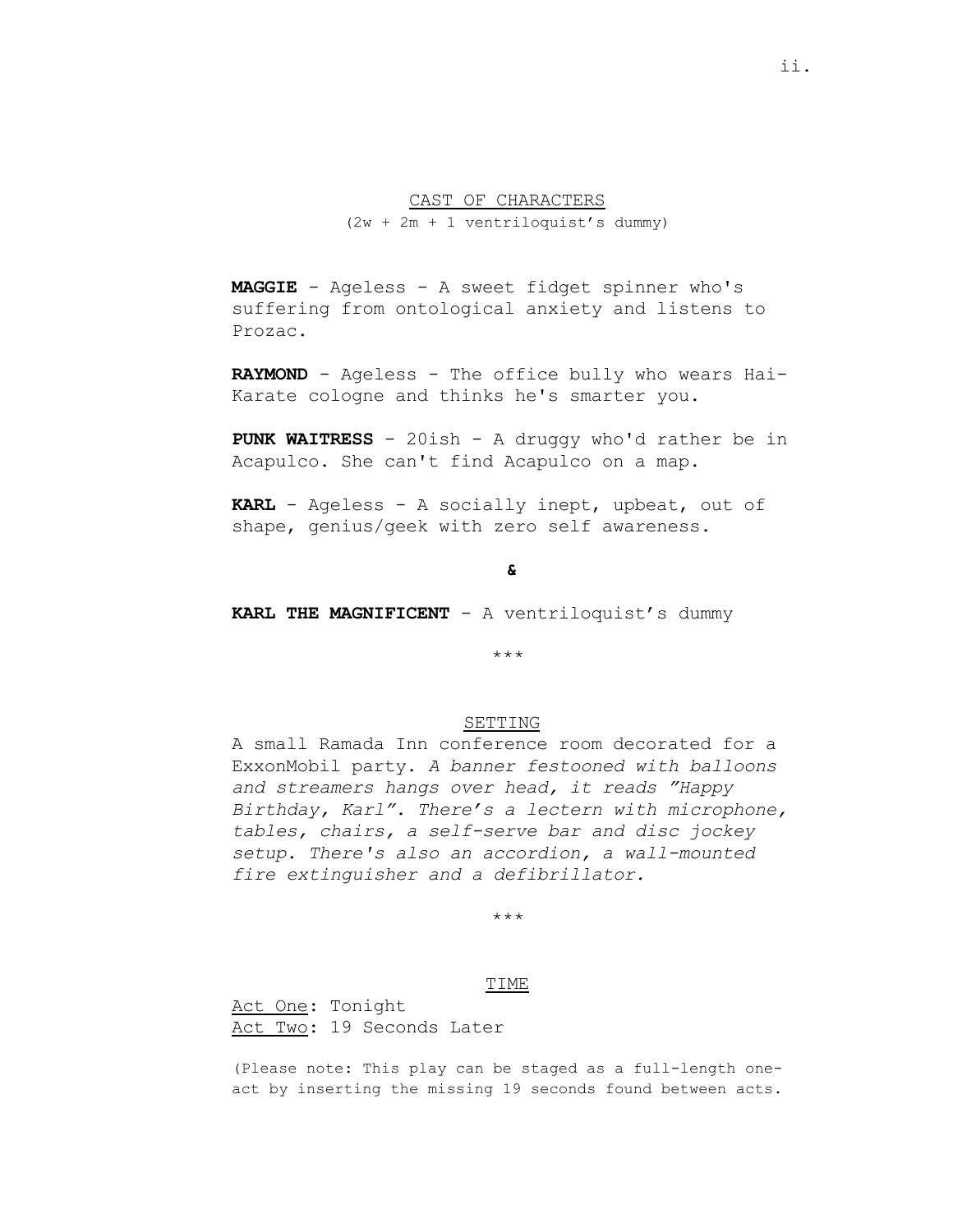"I look upon the world as a farce which sometimes becomes tragic."

\*\*\*

*- Voltaire*

\*\*\*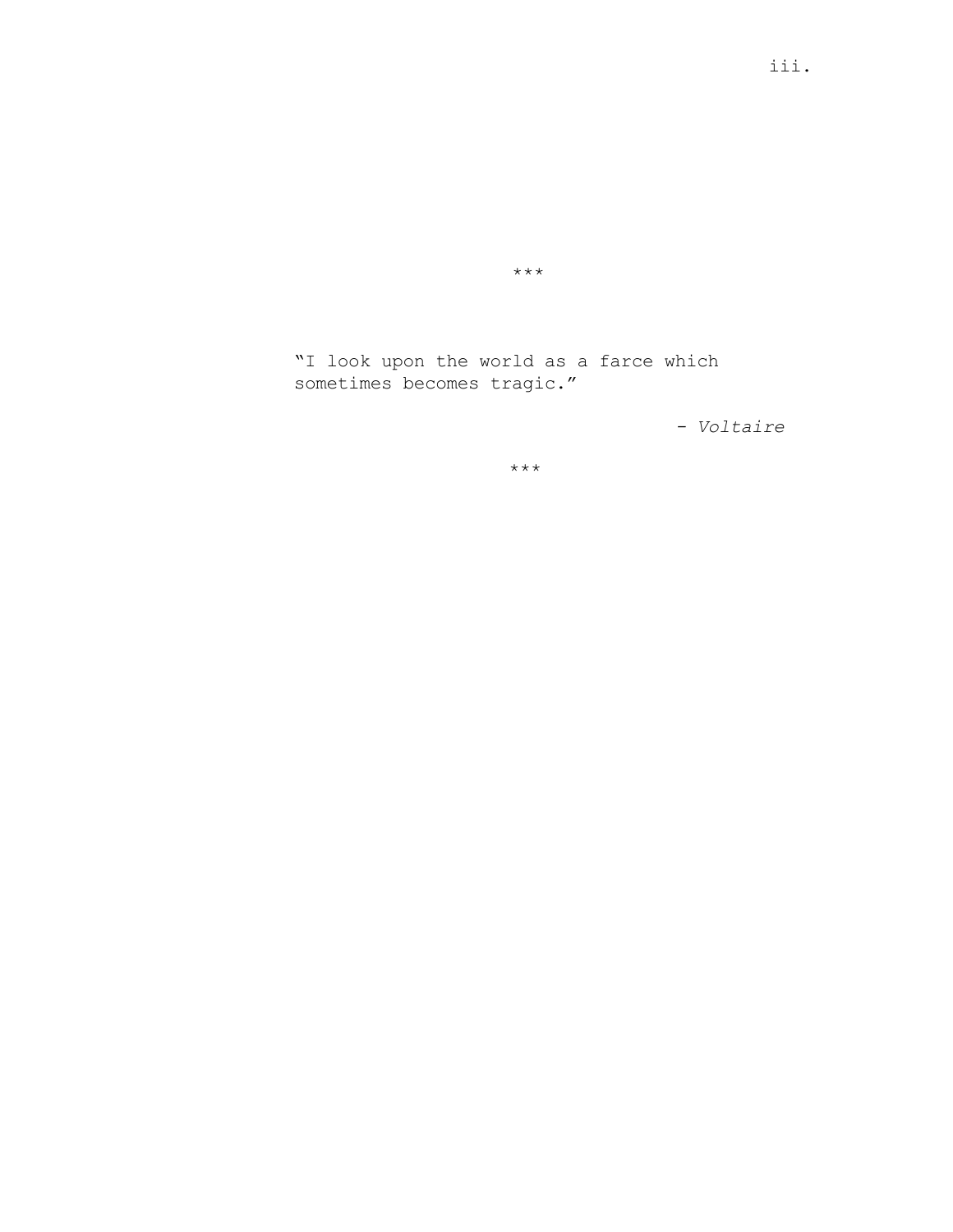# Karl The Magnificent

(Act One)

*(In a pool of light we find MAGGIE, an anxious office worker. From the darkness a daunting voice.)*

BOSS (VOICE ONLY) Question number 22. Are you allowed to use derogatory terms such as 'nerd' or 'geek' to describe your fellow workers?

MAGGIE

*(Sweetly)* Ahhhhhhhhhh... If it's done as a joke, there's no harm, right?

*(A loud negatory buzzer.)*

*(Lights out on MAGGIE. In another pool of light we find RAYMOND, a self centered* office bully*.)*

BOSS (VOICE ONLY)

Question 23. Is it acceptable to message lewd cartoons from your workstation?

RAYMOND

*(Overconfident)* You mean like between dudes, yeah sure, why not.

*(A loud negatory buzzer.)*

*(Lights out on RAYMOND, up on MAGGIE.)*

BOSS (VOICE ONLY)

Question 24. Are you allowed to make fun of your team members behind their backs?

# MAGGIE *(Sweetly)*

Isn't it much more polite to do it behind their backs than in front of the backs?

*(Negatory buzzer.)*

*(Lights out on MAGGIE, up on RAYMOND.)*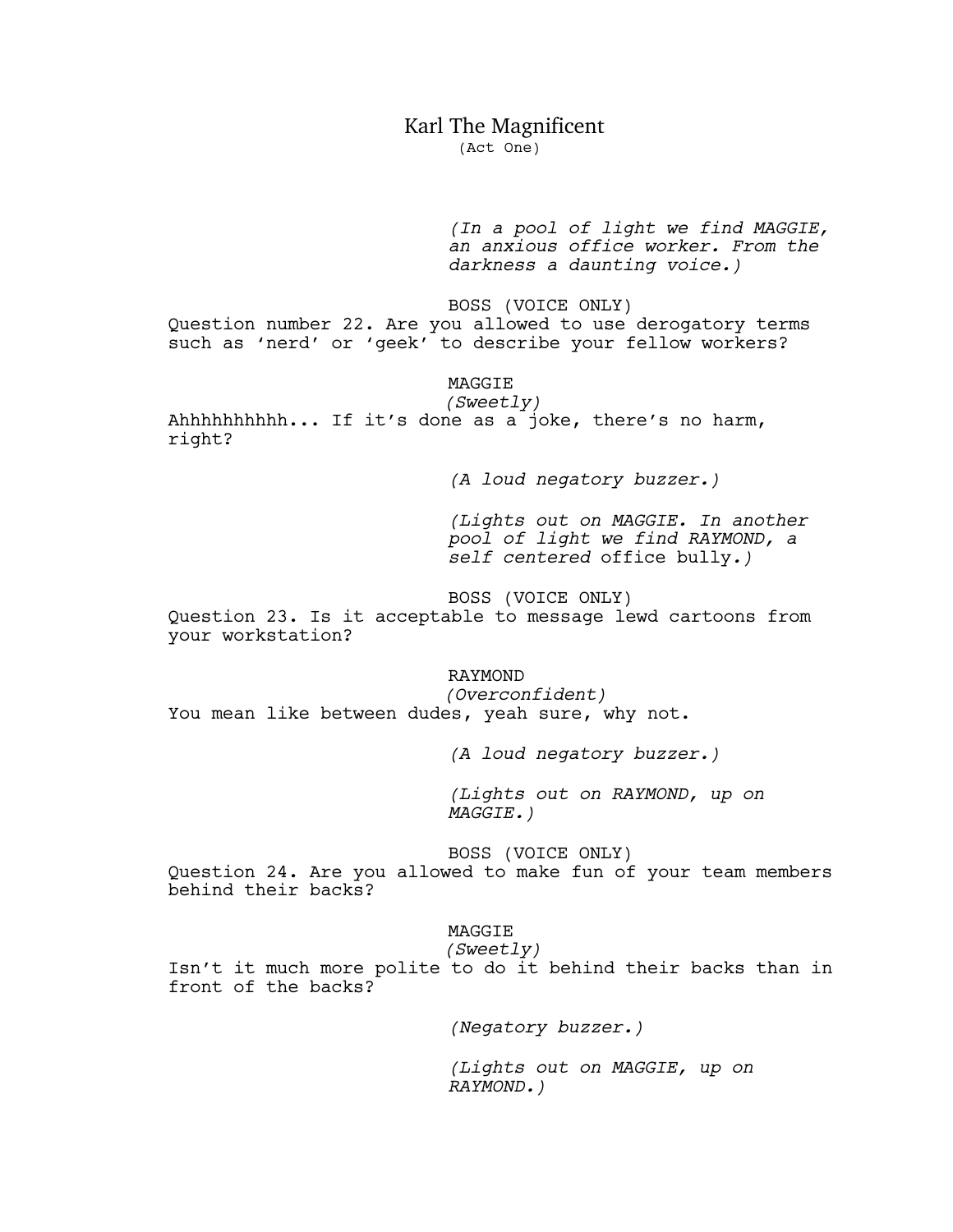BOSS (VOICE ONLY) Question number 25. Are you allowed make unwanted comments about your co-workers' appearance?

RAYMOND Hey, if they're wearing a fanny pack, I'm gonna say something.

*(Buzzzzzzzzzer. Lights up on both.)*

BOSS (VOICE ONLY) Maggie and Raymond - You have flunked Exxon-Mobil's hostile workplace exam! You will be terminated immediately!

RAYMOND

Hold on.

MAGGIE

Oh dear.

BOSS (VOICE ONLY)

Or you can repent!

# MAGGIE

How?

BOSS (VOICE ONLY) You must attend Karl's birthday party!

RAYMOND

Karl? You mean the office geek who wears the fanny pack?

MAGGIE

The nerd who smells comic books in the elevator?

BOSS (VOICE ONLY)

You will attend his party and you will be nice or you can kiss your jobs goodbye!

> *(Pop, lights up. MAGGIE and RAYMOND find themselves in a second-rate hotel conference room decorated for a party. Overhead hangs a banner that reads "Happy Birthday, Karl".)*

RAYMOND Oh God no. Please tell me we're not the only ones here.

# MAGGIE

It's just us.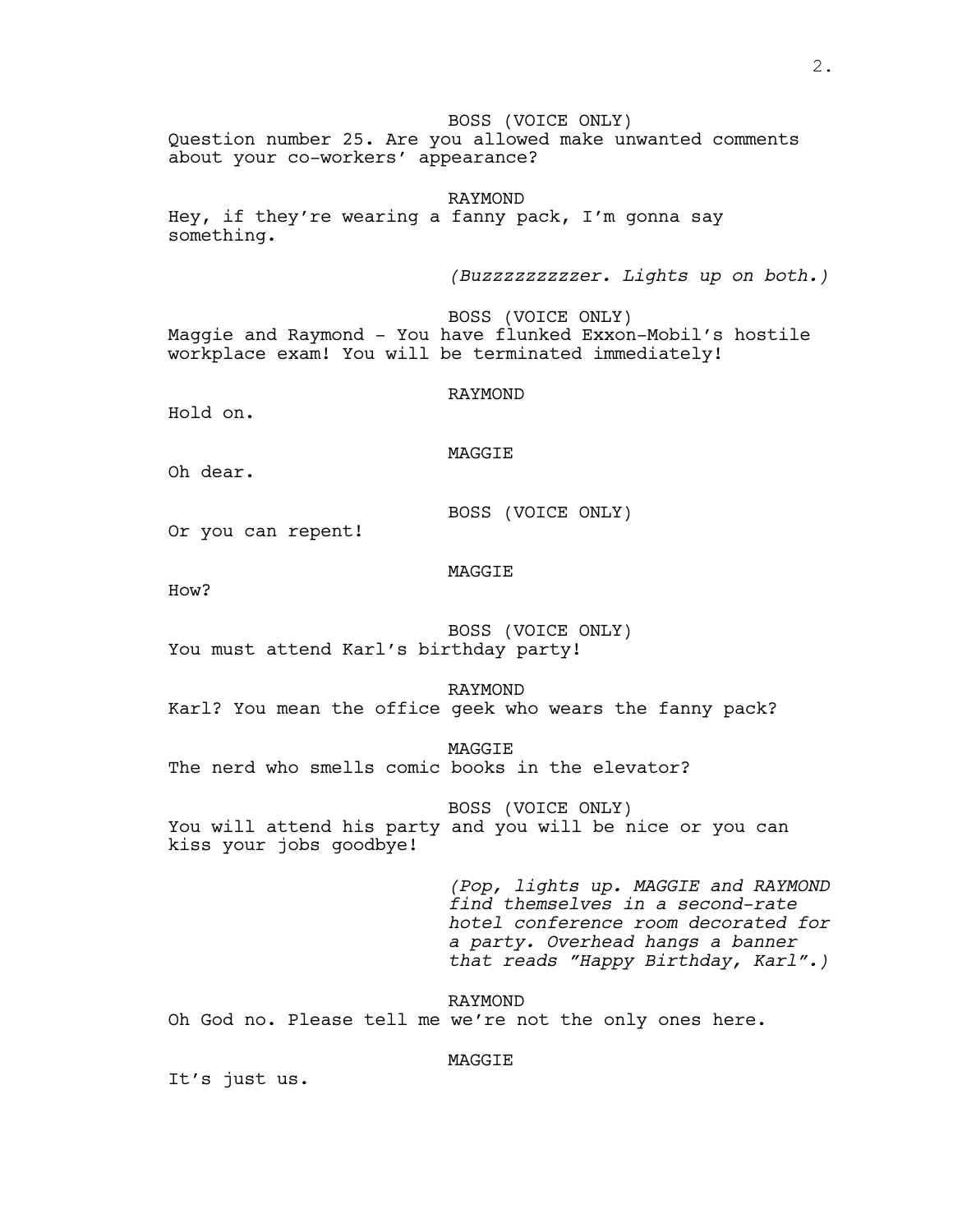# RAYMOND

None of this would've happened if someone hadn't written "dumbass" in black permanent marker on Karl's mailbox in the break room.

#### MAGGIE

Think Karl suspects us?

# RAYMOND

He must.

*(RAYMOND picks up a program.)*

# RAYMOND

Oh, God. He made a program. *(Reading the program)* "6:00 to 6:45 cocktails and *carousing*."

# MAGGIE

*(Off a program)*

"6:45 to 7:15 disco dancing." That's a typo, tell me that's a typo.

# RAYMOND

*(Reading the program)* "7:15 to 9:00 dinner, testimonials and *special announcement*."

#### MAGGIE

Special announcement?

# RAYMOND

When someone says they have a 'special announcement' that can only mean one thing - He's going to announce he's gay or something like that.

#### MAGGIE

At his own birthday party?

# RAYMOND AND MAGGIE

Ewwwww.

*(Yes, they're terrible people.)*

# RAYMOND

*(Reading)*

"9:00 to midnight, we will attempt to answer the question, how does one find meaning when one has so little time left on this earth." What the hell does that mean?

MAGGIE

Somethin' is going down tonight. Karl's going to take revenge on us.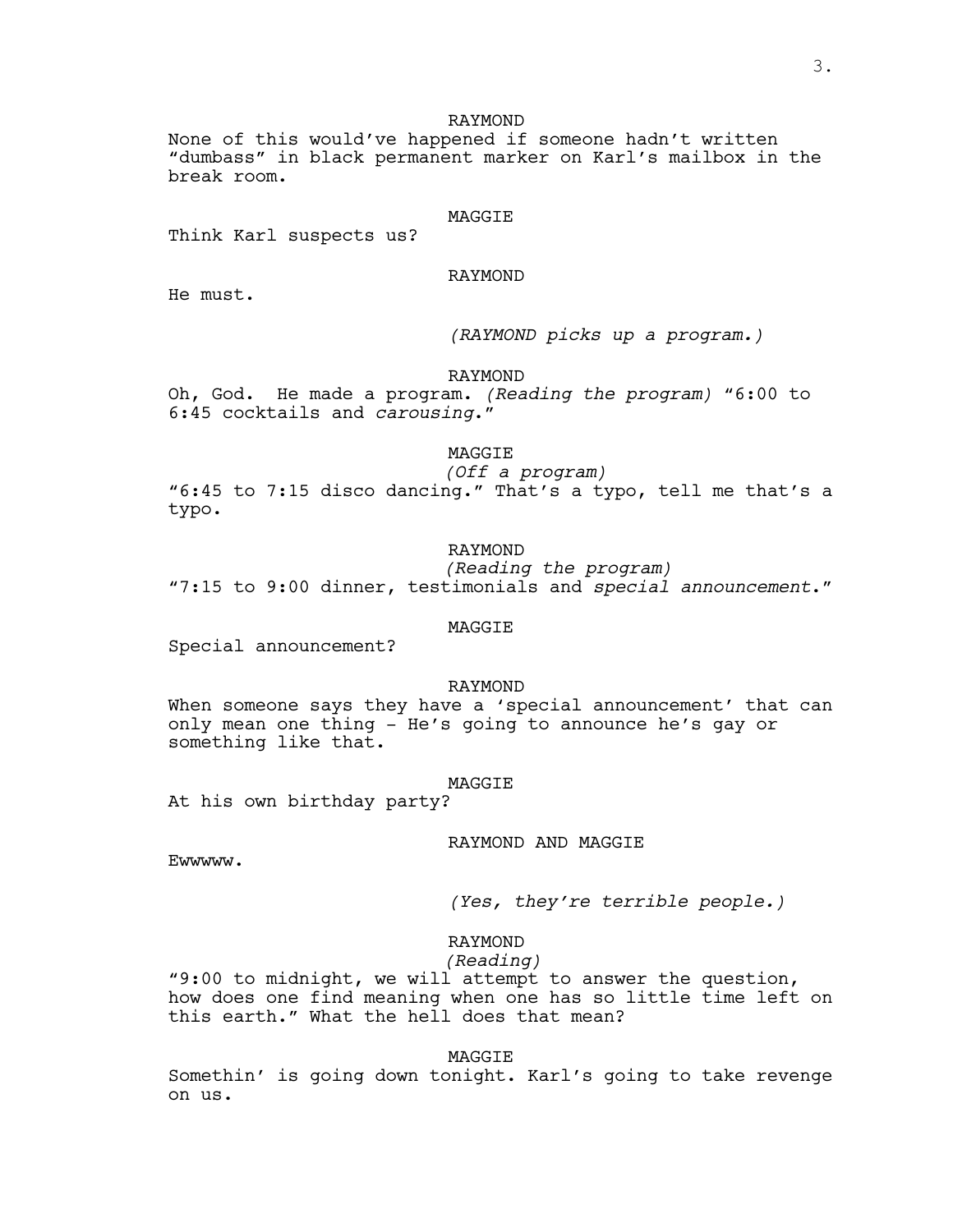# RAYMOND

What could he do?

MAGGIE

Have you seen the movie 'Carrie?'

# RAYMOND

Oh come on, nit picky Karl's just the company nerd, nerds don't do things like that. At most they leave anonymous passive aggressive sticky notes in the break room.

> *(Enter a PUNK SERVER with fluorescent green hair.)*

# RAYMOND

Hey, you the waitress?

*(Jaded, wasted, the PUNK SERVER looks down at her stupid Ramada Inn server outfit and looks back with dead eyes.)*

# RAYMOND

Need a drink. *(Snapping his fingers at the waitress)* Gin, tonic, now.

> *(PUNK SERVER points at the sign that reads, "self serve bar.")*

RAYMOND (CONT'D) *(Annoyed)*

Don't expect a tip.

*(The PUNK SERVER points at a sign that reads, "Gratuity Included." The PUNK SERVER fiddles with the DJ set up.)*

RAYMOND *(Pissed off, to Maggie)* While I'm playing bartender...?

MAGGIE

*(Uneasy)* No, yes, no, wine, no, beer, no, wine.

RAYMONDDUM

Don't panic, bar's only a few feet away, you can change your mind a few more times before I get there.

*(MAGGIE looks behind the podium.)*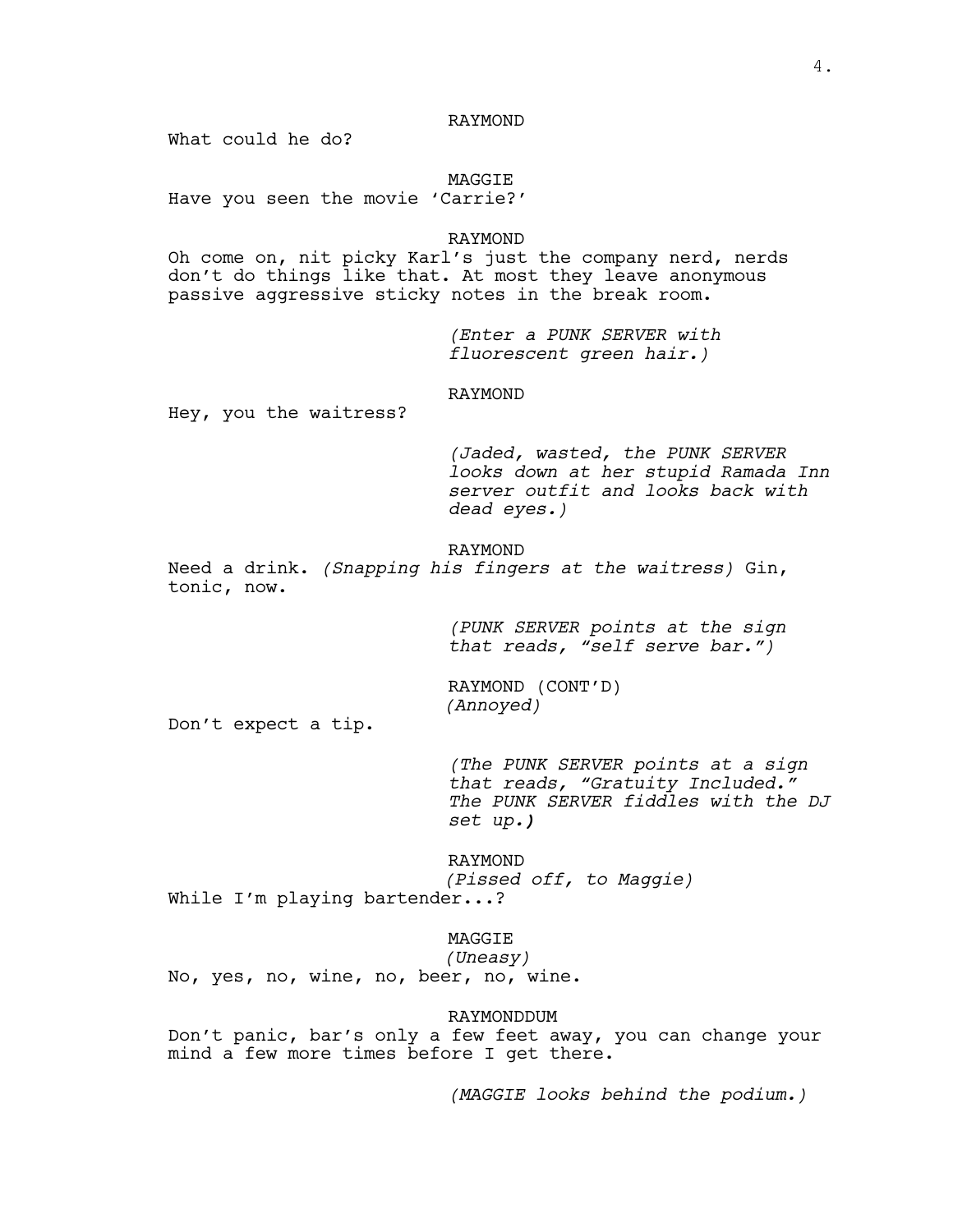# RAYMOND (CONT'D)

What are you doin'?

# MAGGIE

Looking for a booby trap, or a bucket of pig's blood. I tell ya he's planning some awful Stephen King type revenge.

# KARL

*(Singing, from off stage)* Ha-ha-ha! Ho-ho-ho and a couple of do-de-dos, that's how we laugh the day-okay, in the merry old land of ozzie-oo!

# RAYMOND

Oh god, it's him!

*(Enter KARL, <sup>A</sup> socially inept, enthusiastic, awkward, Chekhovian pocket-protector-fanny-pack geek with who smells comic books. He wears a bicycle helmet and carries a platter of Burger King Whoppers.)*

KARL

Tada! Welcome to my party! You can yell surprise now!

MAGGIE AND RAYMOND *(Unenthusiastically)*

Surprise.

KARL

Raymond! I am honored you came. With you here, I'm now officially cool. And Maggie! Wow. You're the best!

# **MAGGTE**

What ya got there Karl?

# KARL

Dinner. Whoppers from the Burger King across the street. Let me deposit these in the kitchen and we'll start the evening's festivities! Thank you so much for coming! Tonight's gonna be epic!

> *(Karl exits through the swinging kitchen door.)*

MAGGIE

*(Panicked)*

He's definitely setting us up.

# RAYMOND

You're right.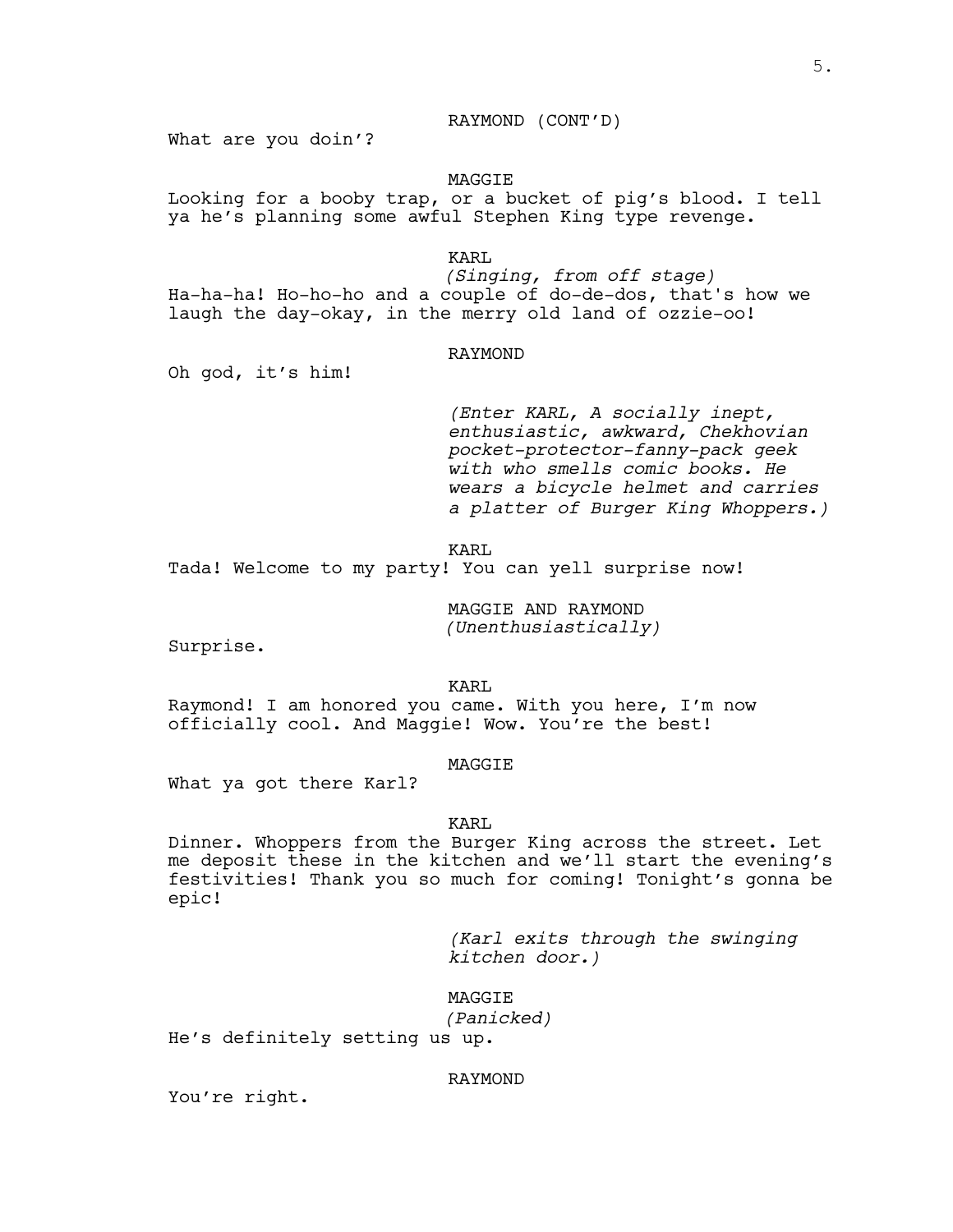| We need an exit strategy.                     | MAGGIE                                                                                         |
|-----------------------------------------------|------------------------------------------------------------------------------------------------|
| What if you faked//                           | RAYMOND                                                                                        |
| An aneurysm?                                  | MAGGIE                                                                                         |
| Was thinking a migraine.                      | RAYMOND                                                                                        |
| Better, easier to stage.                      | RAYMOND                                                                                        |
|                                               | $(KARL$ enters.)                                                                               |
| toooooooo!                                    | KARL<br>(Looking at his watch)<br>Look at the time. Cocktails and carousing is over! It's time |
|                                               | (KARL starts clicking his fingers<br>to some beat only he hears.)                              |
| What are you?                                 | MAGGIE                                                                                         |
| Is it not obvious?                            | KARL                                                                                           |
| No.                                           | RAYMOND                                                                                        |
| Disco.                                        | KARL                                                                                           |
| Karl, I'm not really in the mood for dancing. | MAGGIE                                                                                         |
| Oh, don't be a party pooper-scooper.          | KARL                                                                                           |
|                                               | (The PUNK SERVER fires up The                                                                  |

*Village People's "YMCA." There's even a disco light.)*

KARL

Boogie Woogie!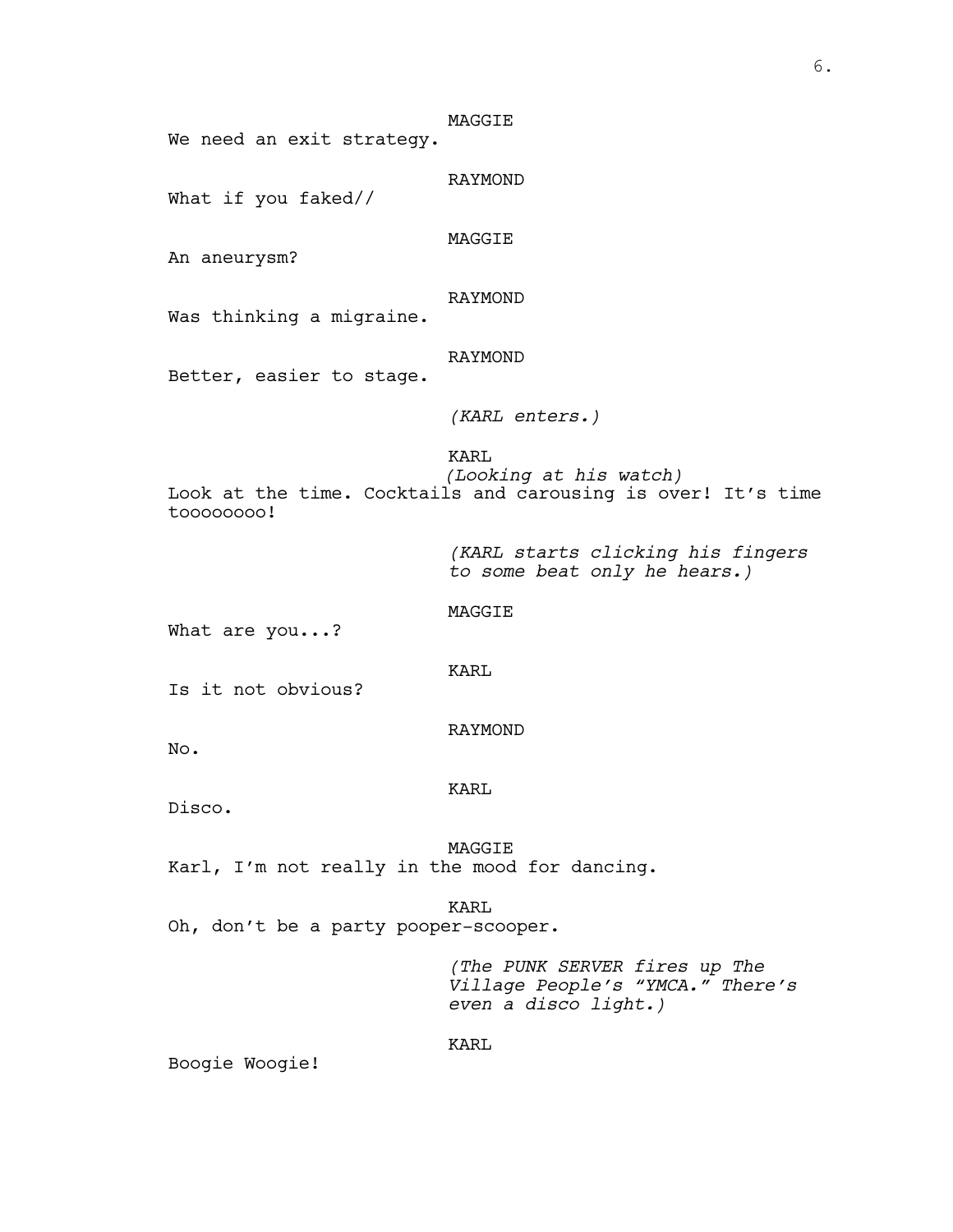# MAGGIE *(Reluctant)*

Ah...

KARL

Raymond, you too.

RAYMOND Love to, Karl, but, ah, I've got a... a groin injury.

> MAGGIE *(Shooting daggers)*

A what?

RAYMOND

Very painful.

MAGGIE

So do I.

RAYMOND

Oh really?

MAGGIE

Women can get groin injuries.

KART. Don't worry, I met John Travolta once, I know what I'm doing!

> *(Grooving KARL leads MAGGIE on to the dance floor.)*

MAGGIE *(Through her teeth)*

Raymond, save me.

KARL Let's do it?! *(Loud and proud)* Disco Wackamo Robot!

> *(The music explodes and KARL does the disco wackamo robot - whatever the hell that is - with reckless abandonment. He's really into Travolta-like pelvis thrusts.)*

PUNK SERVER *(Yelling, high on something)* You rock, Karl! Don't let'em tell ya you ain't pretty!

*(MAGGIE can't take it anymore.)*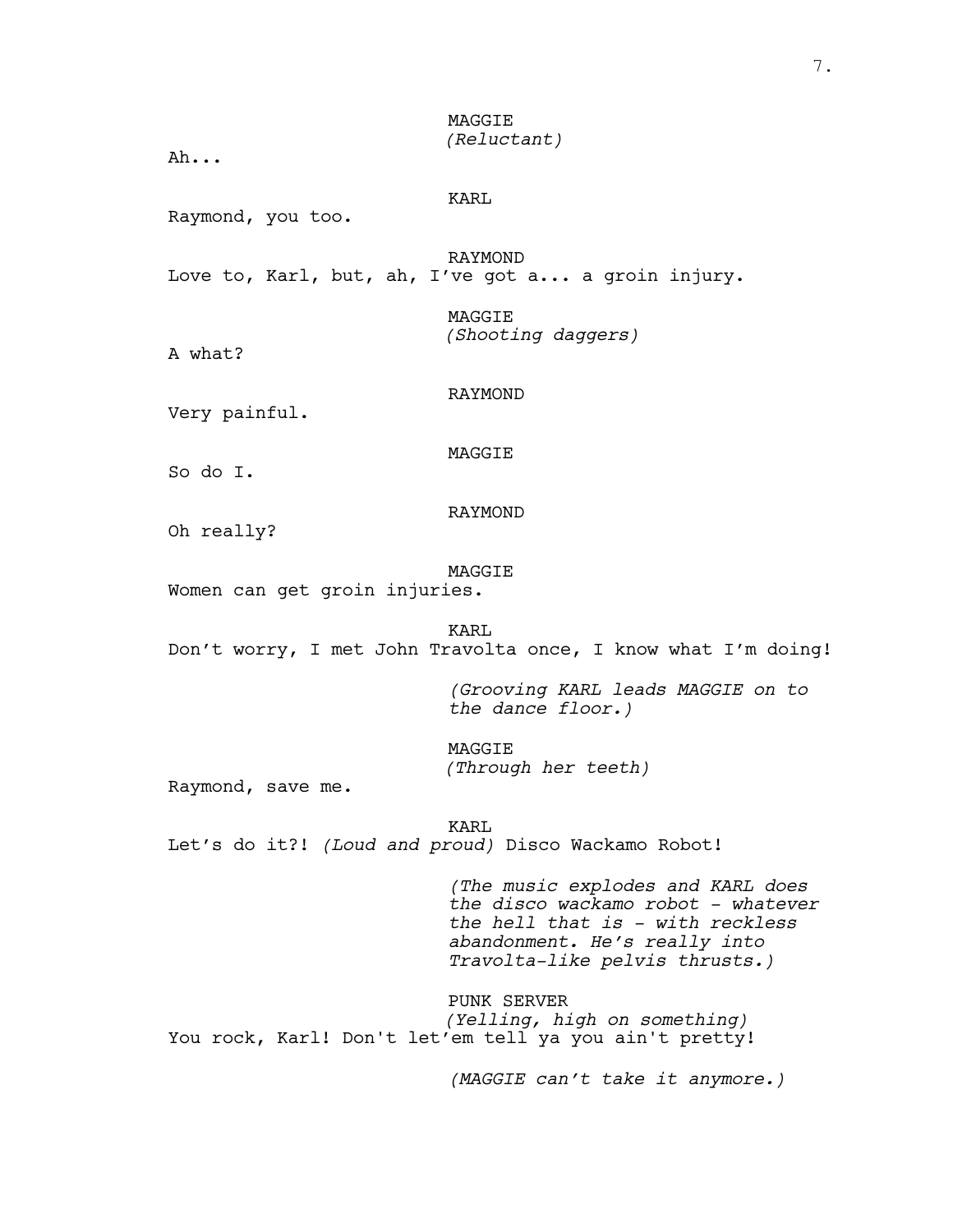# MAGGIE

Stop! Stop!

*(The music stops.)*

KARL

Somethin' wrong?

MAGGIE

It just so happens that I can't disco when... when... *(Making crap up)* I'm hungry.

# RAYMOND

*(Lying)*

And I'm hypoglycemic.

MAGGIE Whatever that is, I'm that too. And Vegan.

RAYMOND What a coincidence, I'm totally Vegan. So I guess that means nix on the Burger King.

# KARL

*(Clueless)*

But when I sent out the party invitations everyone in the office ignored my suggestions and penciled in Whoppers.

RAYMOND I could've sworn I checked Tofu linguine.

# MAGGIE

Me too.

KARL Perhaps I can work my magic on them.

RAYMOND

I got a great idea, let's jump to the special announcement and go home.

# MAGGIE

That's a great idea.

KARL

Well, okay, but I can't make my announcement unless someone introduces me.

# RAYMOND

Maggie, introduce Karl.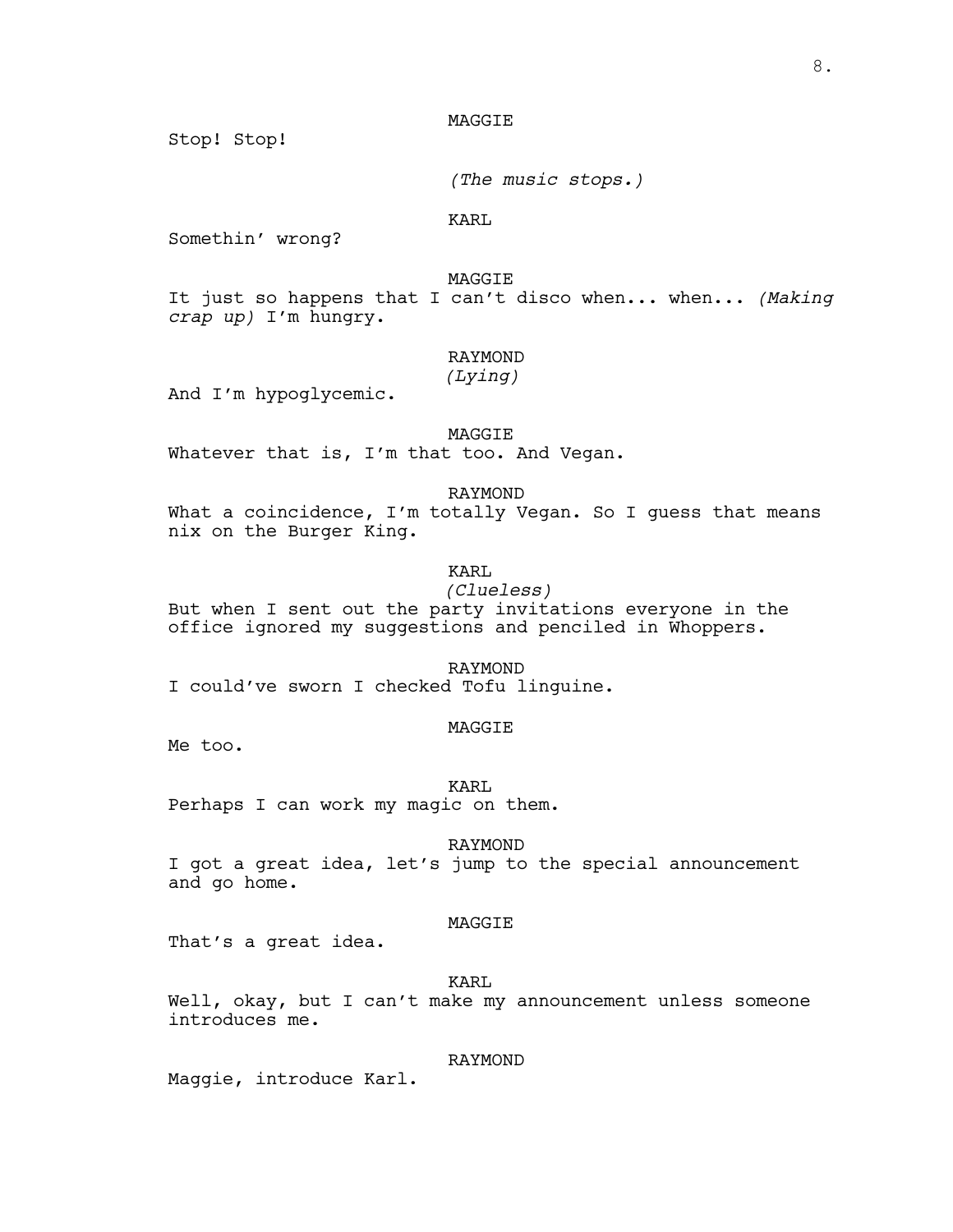Oh Maggie, it'd mean the whole wide world of sports to me if you did.

> MAGGIE *(Deeply regretting this)*

Okay.

*(KARL runs up to the podium.)*

KARL

*(Into the microphone)* Testing-testing-testing. One. Two. Three. Testing-testing. One. Two. Three. *(As Darth Vader)* Luke, I am your father. Testing-testing. *(As Obi Wan)* A Jedi feels the force//

RAYMOND

*(Blurting)* It's working, Karl! Trust me! It's working!

KART.

It's my pleasure to introduce the nicest person in the office. Maggie!

*(KARL leads MAGGIE to the mic.)*

#### MAGGIE

*(Painfully uncomfortable)*

Ah... I'd like to introduce... Karl. We both work on the seventeenth floor. And ah, I see him everyday. Except when he takes time off cause his Eczema is flaring.

KARL Don't worry, doctors tell me it's *(Singing)* non-contagious.

MAGGIE

So, ah, happy birthday, Karl.

#### KARL

Awesommmmmme!

*(MAGGIE steps aside, KARL takes the podium. He pulls out a long, prepared speech.)*

KARL

I have just a few motifs on which to pontificate. (*Reading)* "As you know, I have several hobbies that are dear to me. One is magic and the other is the accordion."

*(KARL points at his accordion.)*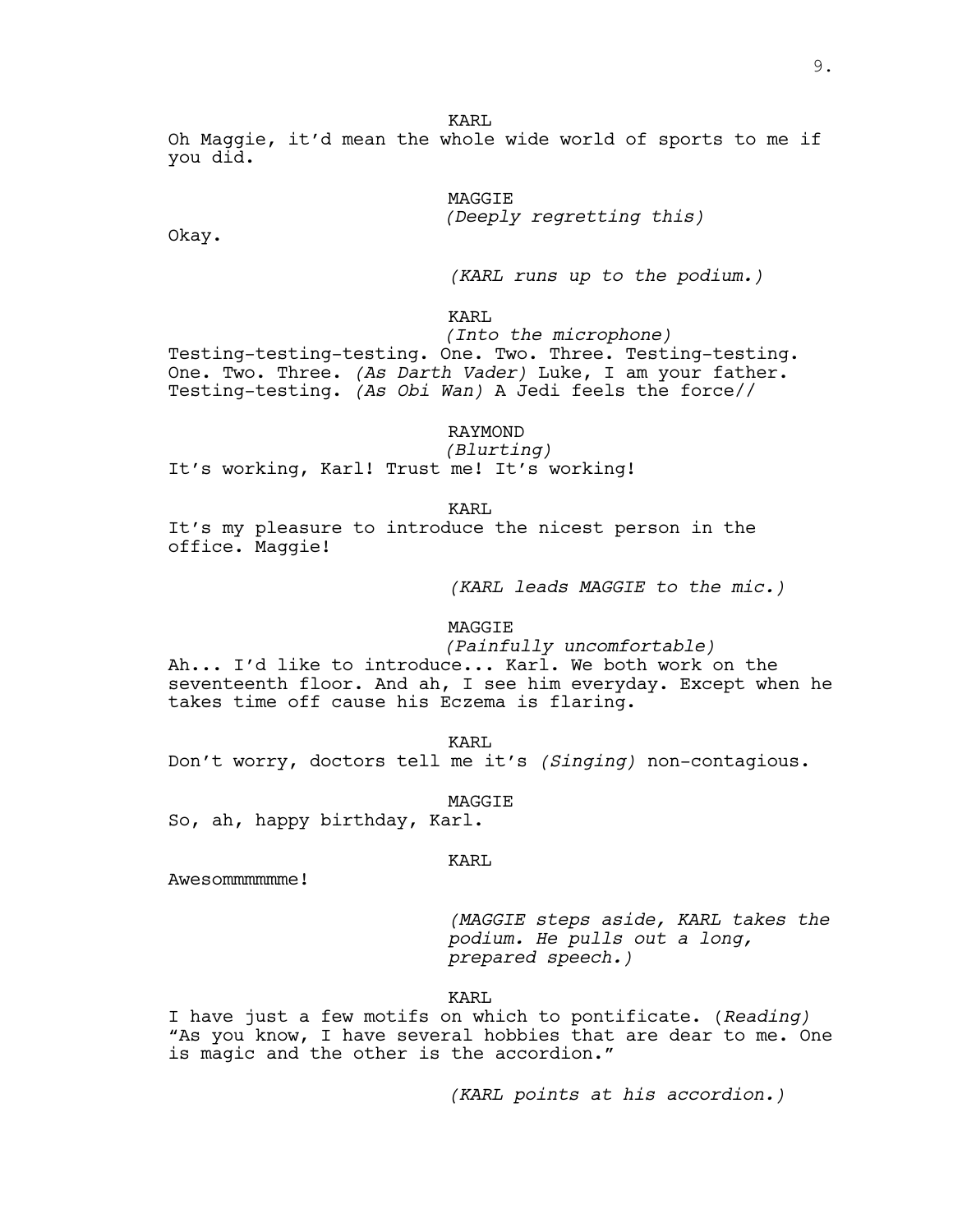# RAYMOND *(Aside to Maggie)*

Time for the aneurysm.

# MAGGIE

Migraine.

# KARL

"But, as Han Solo said 'Traveling through hyperspace ain't like dusting crops.' And so I must admit, if *me* is honest with *me*...Me is not ready to play the accordion in front of such a large crowd."

# MAGGIE

# *(To Raymond)*

There is a god.

#### KARL

So it's a big nega-tron with the accordi-on. *(Laughs through his nose at his stupid joke)* "But let it be known, in the valleys and the mountaintops, I draw my Superman strength from the accordion."

# PUNK SERVER

Wait, which Superman?

# KARL

Outstanding question. I am of course referring to the nineteen-forties to mid-eighties Superman not that cheap imitation Superman with reduced powers that dominated the comic book between May of 1985 and April of 2006.

#### PUNK SERVER

Thank you for the edification.

# KART.

*(Back to reading)* "But <sup>I</sup> have another hobby at which I'm so-so much better."

RAYMOND

Karl, just make your dumb announcement!

#### KARL

Raymond. Maggie. Because you're so super nice to me.

# RAYMOND

We're not nice to you, Karl.

# KARL

I have something special just for you. *(Villainous)* Are you ready for some fun?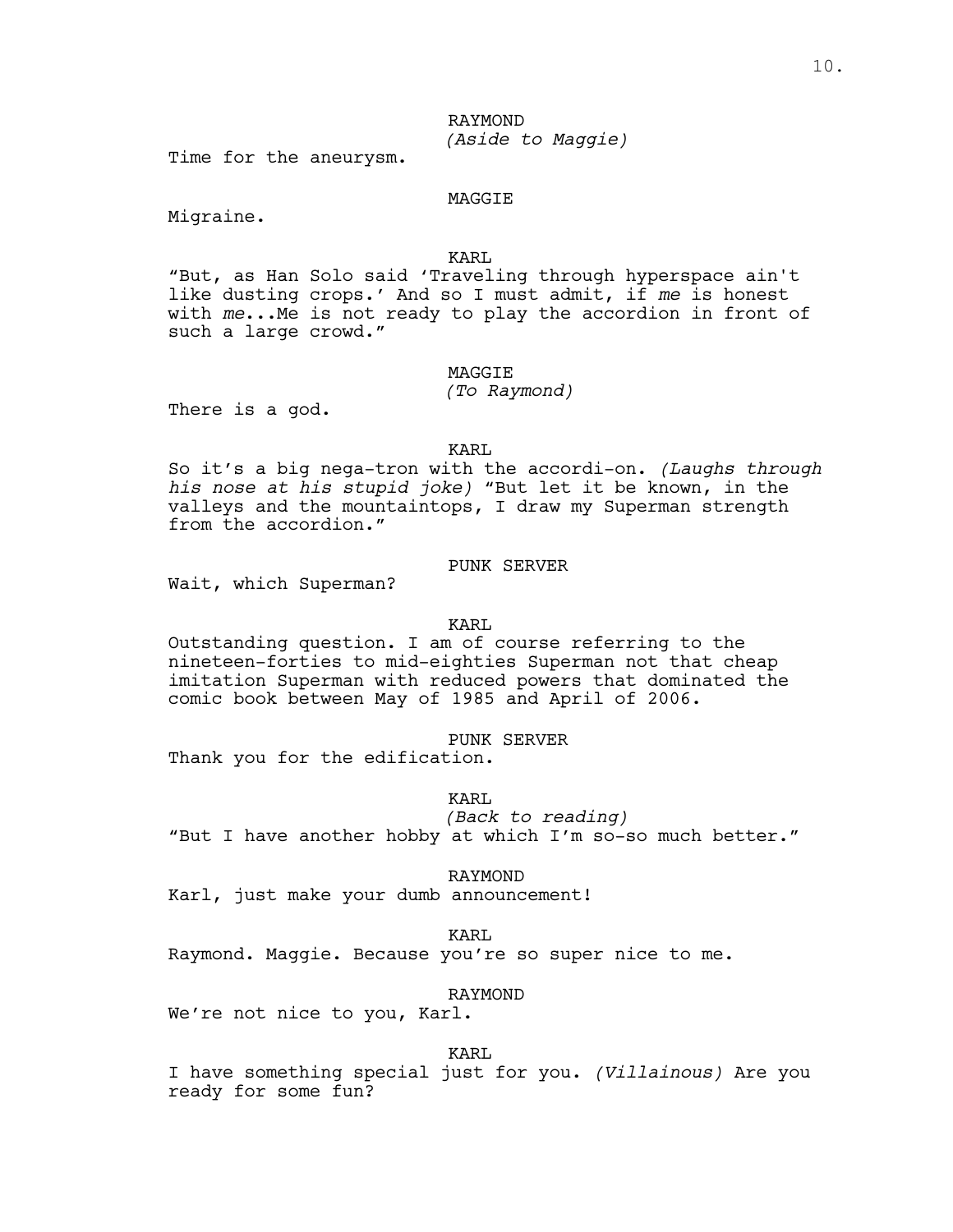RAYMOND *(Dismissive)*

Just get to the point.

*(KARL takes out a large heavy box big enough for a submachine gun.)*

MAGGIE *(Petrified)* Holy crap. *(Whispering)* It's a gun, he's going to kill us.

KARL

*(Quoting Al Pacino in "Scarface")* "Say hello to my little friend."

*(MAGGIE and RAYMOND cower.)*

*(From the box, KARL pulls out a Charlie McCarthy type ventriloquist's dummy, an evil minime version of KARL with a demonic smile.)*

KARL *(Delighted)* Introducing my newest hobby! Ventriloquism!

> *(KARL puts the ventriloquist's dummy on his hand.)*

RAYMOND *(Dumbfounded)*

Holy mother of god.

MAGGIE *(Stupefied)*

This isn't happening.

KARL

I introduce to you, Little Karl. Or as he likes to be called Karl, the Magnificent!

PUNK SERVER

*(High on something, loving it)* Wow. That's totally phantasmagoric!

*(No applause, but KARL hears lots.)*

KARL

Thank you, thank you, for that lovely round of applause. *(To the ventriloquist's dummy)* How are you, Mr. Magnificent?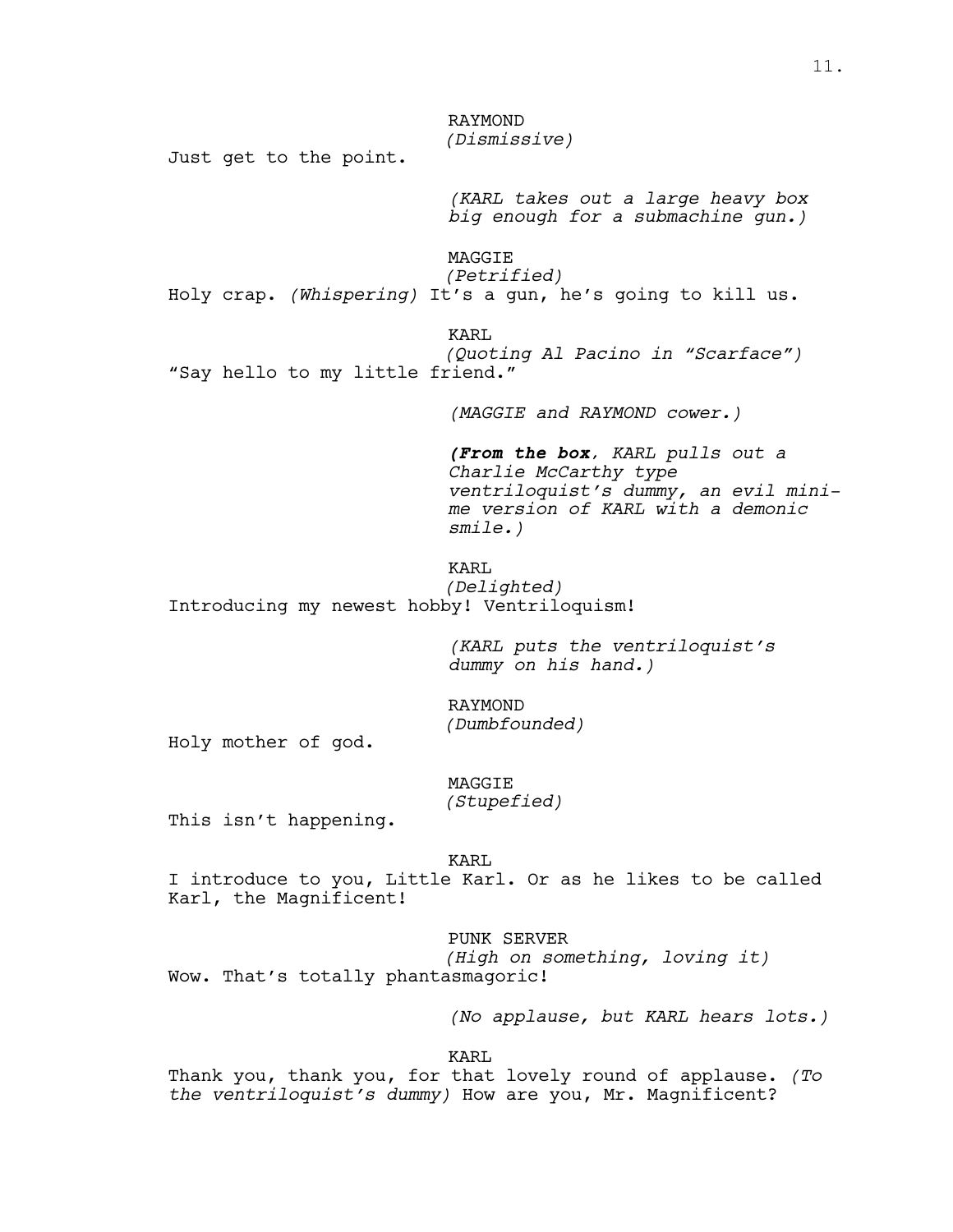*(Please Note: DUMMY KARL has a North Jersey evil accent which is voiced by KARL.)*

*(RAYMOND and MAGGIE are just dumbfounded.)*

DUMMY KARL

I'm stupendous!

KARL Can you believe the size of this crowd?

DUMMY KARL

It's fantabulous!

KARL Did you know it's my birthday?

DUMMY KARL And you're holding the party here?

KARL

What's wrong with the Ramada?

DUMMY KARL The decor, terrible. It's like Thomas Kinkade shagged a drunk moose!

> *(The PUNK SERVER laughs hysterically but then stops.)*

PUNK SERVER *(Thinking, which is difficult)*

Wait, I don't get it.

# KARL

*(Performing to an imaginary crowd)* Mr. Magnificent has been a little depressed of late.

DUMMY KARL Get me booze! Wine! Jager! Anything with recoil.

#### KARL

How about water?

*(KARL grabs a glass of water.)*

DUMMY KARL

You first.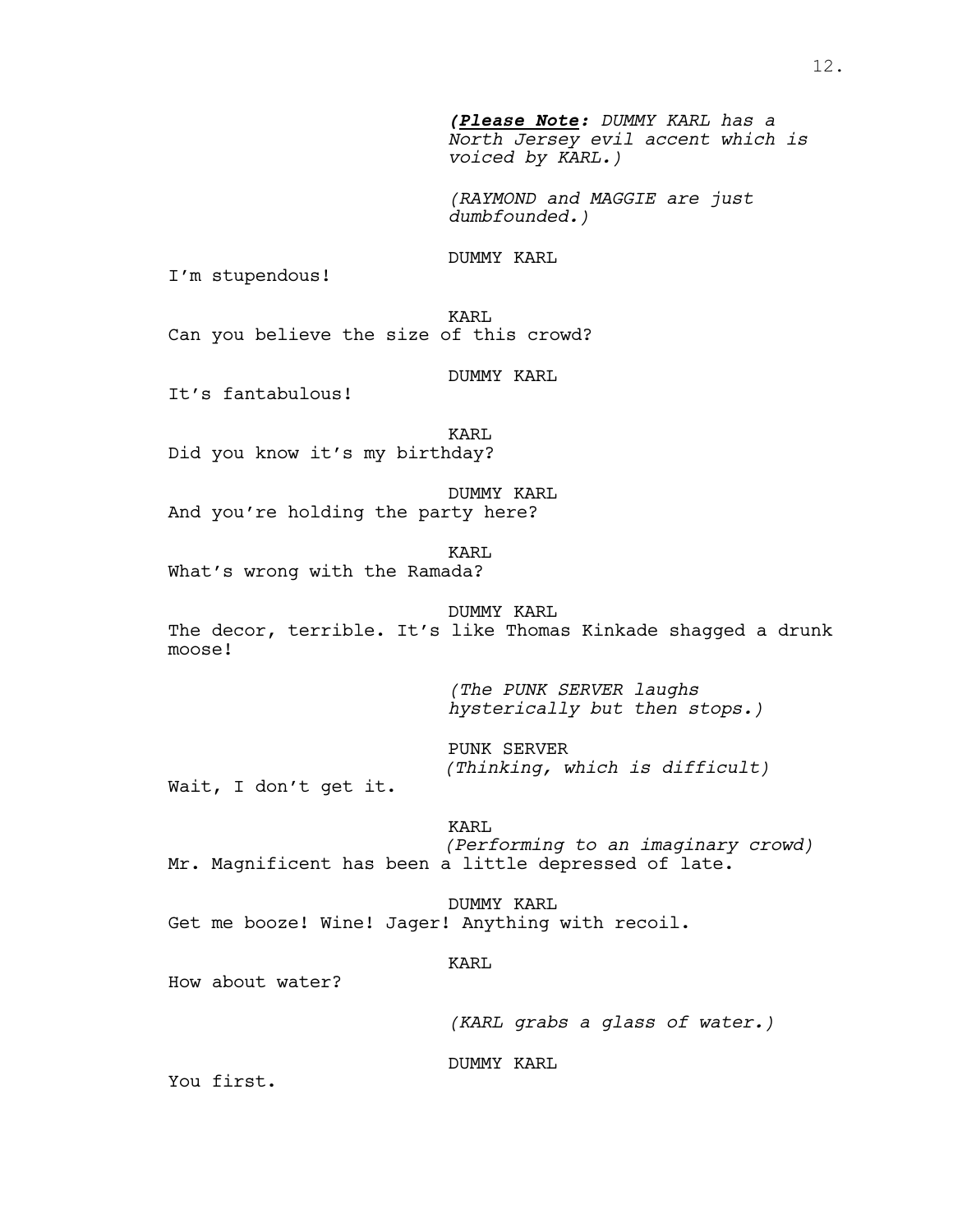You want me to drink?

DUMMY KARL And while you drink, I'll sing!

KARL

*(To Maggie and Raymond)* Behold! The most difficult thing a ventriloquist can do.

> *(KARL drinks while he does the voice of Puppet Karl.)*

# DUMMY KARL

*(Singing)* "Some enchanted evening/"

*(KARL gags and spits up.)*

*(The PUNK SERVER runs over and hits KARL on the back.)*

KARL

*(Gagging)* I'm okay! It just went down the wrong way!

*(RAYMOND can't take any more.)*

RAYMOND

*(Pissed off, blurting)* Oh for God's sake! Just make your announcement! What? You're gay! Am I right? I'm okay with it. Maggie you okay with it?

# MAGGIE

Totally okay.

RAYMOND

And everyone on the seventeenth floor is okay with it!

KARL

*(Clearing his throat)*

What are you saying?

MAGGIE

Karl, we know you brought us here to announce you're gay.

DUMMY KARL

You're right I am.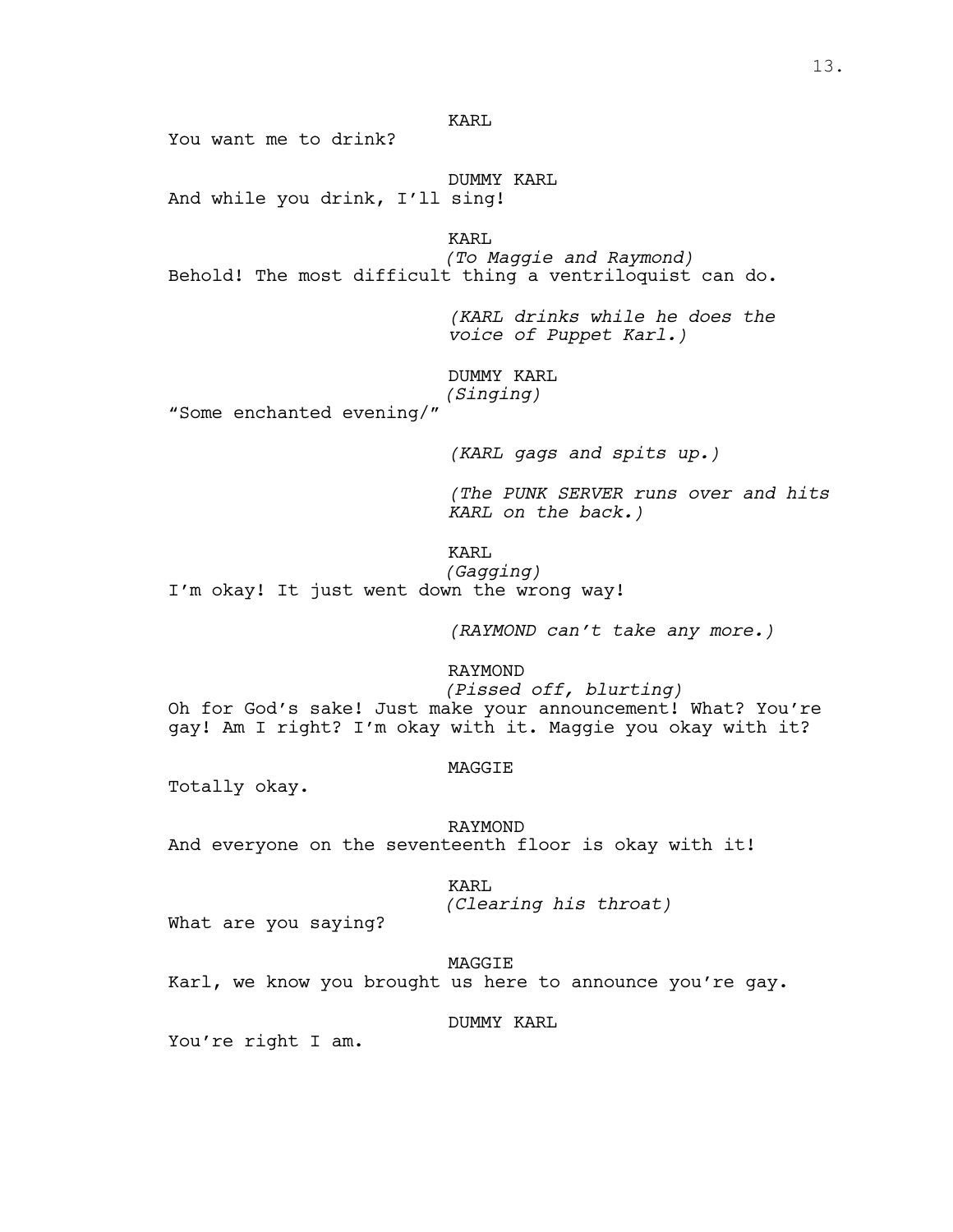RAYMOND *(Singing at the speed of light)* Happy-birthday-to-you-happy-birthday-to-you-happy-birthdaythat's-it-the-party's-over-happy-birthday-to-you!

DUMMY KARL

I'm gay, but Karl isn't.

MAGGIE

What?

KARL I'm *not* gay, but Karl The Magnificent is.

DUMMY KARL I like a hand up my ass! Hahahaaha.

> *(The PUNK SERVER thinks this is super funny.)*

MAGGIE Hold on! Karl, what are you saying?

KARL I'm straight, but Karl The Magnificent is//

DUMMY KARL

GAY!

KARL It's our comic routine. I'm a straight man//

DUMMY KARL

With a gay puppet!

PUNK SERVER

Surreal-orgasmic.

KARL

Once I retire from ExxonMobil I'm thinking Mr. Magnificent and I could hit the road with our act. Play birthday parties, bar mitzvahs.

*(RAYMOND starts whimpering.)*

RAYMOND

But you're not gay.

KARL

No.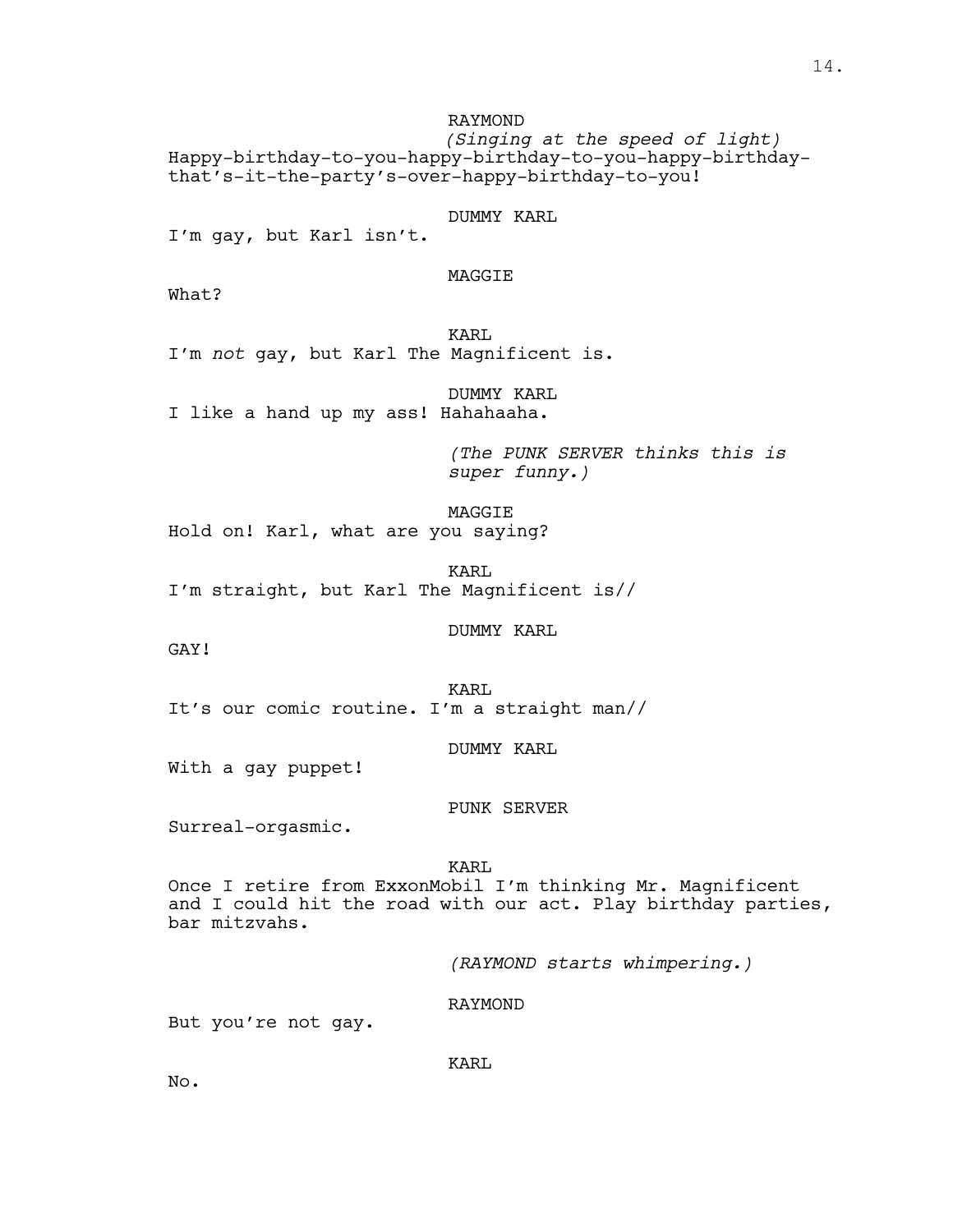RAYMOND

Ya sure?

# KARL

*(Totally confident)*

Oh come on, Sport, the way the women in the office leer at me with bedroom-eyes, how could I be gay? Do you know what the ladies call me behind my back?

> PUNK SERVER *(Hand up)*

Oh! Let me guess. A panty-dropper!

#### KARL

Correctamundo.

RAYMOND Oh look, a bar! Let's get drunk!

*(RAYMOND helps himself to the bar.)*

MAGGIE

*(Desperately trying to be nice)* But Karl, you said you had a special announcement.

KARL Oh, you want to jump all the way to that?

MAGGIE Yes, please, I feel an aneurysm coming on.

# RAYMOND

She means a migraine.

MAGGIE

No this is definitely an aneurysm.

*(KARL steps up to the podium.)*

# KARL

Okay. Here goes. Big announcement. *(Into the microphone)* Testing-testing-testing. One. Two. Three. *(As Dorothy in Wizard of Oz)* "Toto, I've got a feeling we're not in Kansas anymore//

# RAYMOND

# *(Pissed off)*

Stop! Just stop it! From now on let's assume the microphone is working! Can you do that? Can you make that general assumption?!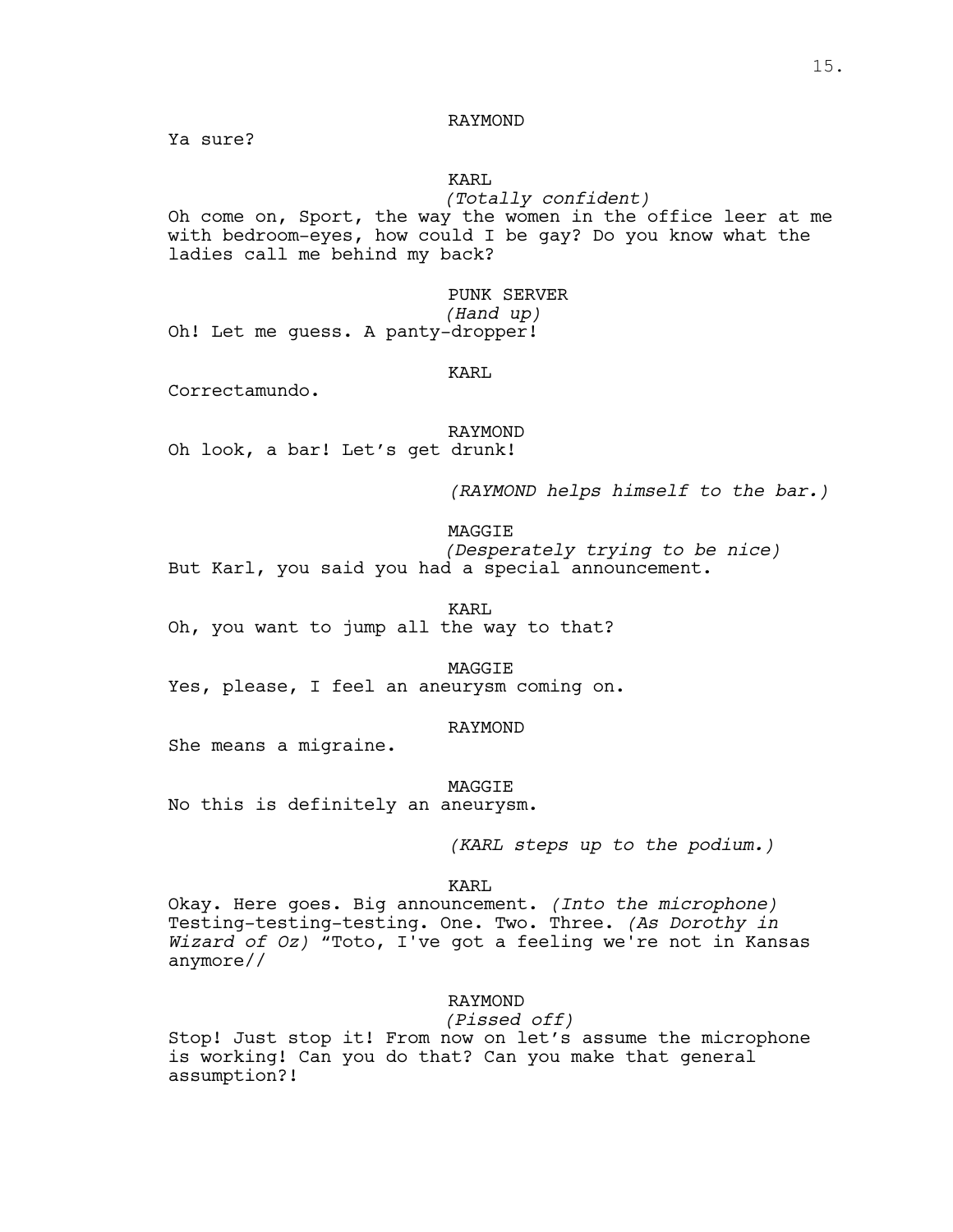Drum roll please!

# PUNK SERVER

Oh, right, that's my cue.

*(The PUNK SERVER hits a sound effects button on the disco sound board. The sound of a rooster crowing.)*

PUNK SERVER

Sorry. Wrong sound effect.

*(She hits a different button. The sound of a lion roaring.)*

PUNK SERVER

Wait, got it.

*(She hits a button, a drum roll and cymbal crash.)*

KARL

Thank you for that lover-ly round of applause.

RAYMOND No one is applauding, Karl, absolutely no one!

KARL

*(In his own world)* Sometimes, I get the feeling that people on the seventeenth floor think that I'm/

# DUMMY KARL

Out of touch!

KARL

No, what <sup>I</sup> was going to say is the quiet type who is hyper- aware of my surroundings. Some of you/

# DUMMY KARL

Laugh at Karl!

KARL Oh, Little Karl you're such a jokester. No one laughs at me.

DUMMY KARL

I'm laughing at you. Hahahahah.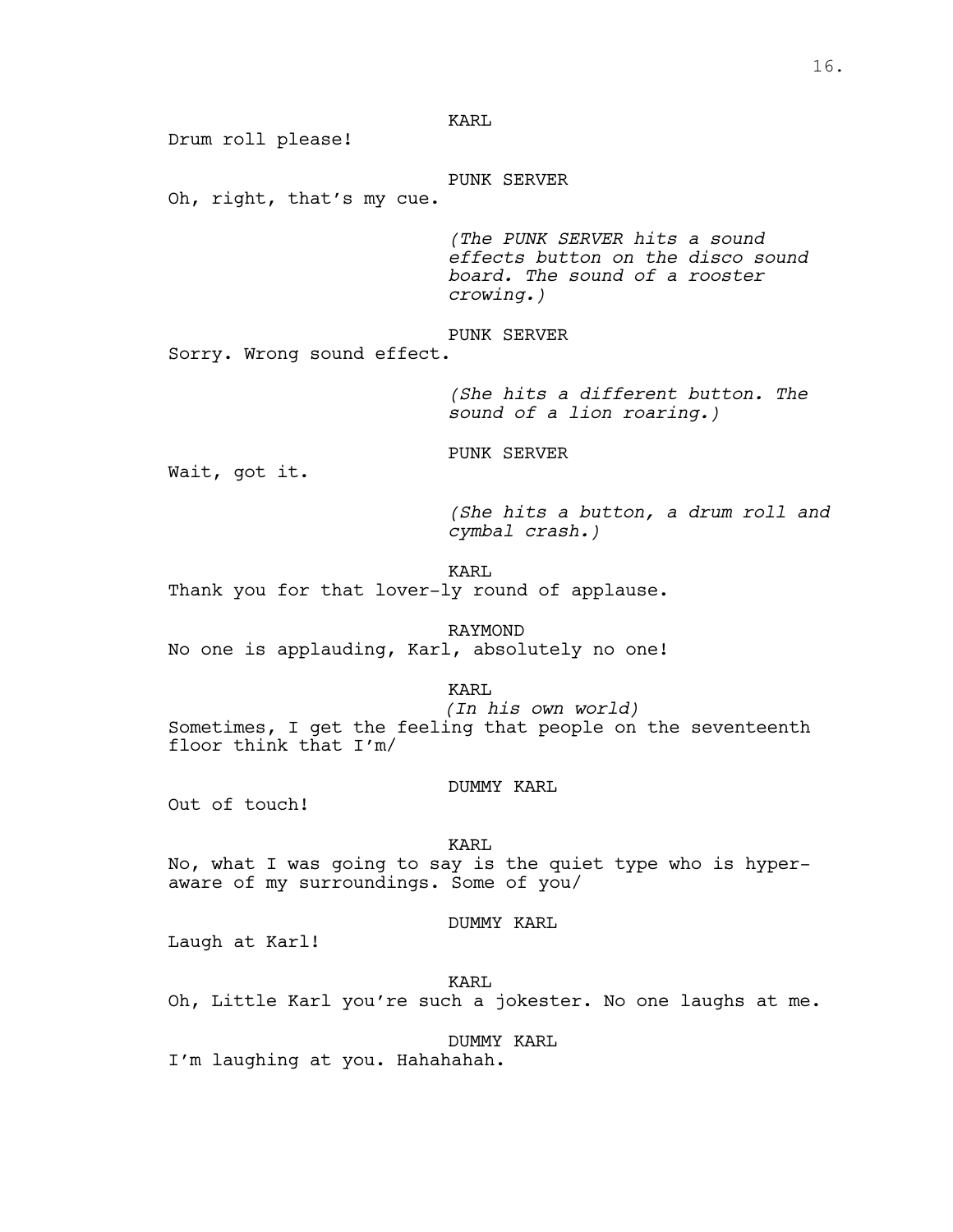Watch out, I'll put you back in the box. Do you want to go back in the box?

> DUMMY KARL *(Submissive)*

No.

KARL

You sure?

DUMMY KARL

I'll be nice.

KARL *(In Puppet Karl's voice)*

He hates being put in...

*(KARL stops, he's got his voices mixed up. Starts again.)*

KARL

He hates being put in the box.

DUMMY KARL

Cause I'm gay! Get it! A 'box' is another way of saying vagina! Hahahaha.

KARL

*(Threatening)* That's it. You're going in the box!

> *(KARL struggles with DUMMY KARL as he tries to force him in the box.)*

DUMMY KARL Help! I'm melting, I'm melting!

*(RAYMOND has a little hissy fit.)*

RAYMOND *(Totally losing it)* STOP IT! JUST STOP WITH THE STUPID PUPPET!

*(That stops everything. Beat.)*

KARL

It's not a puppet it's a dummy.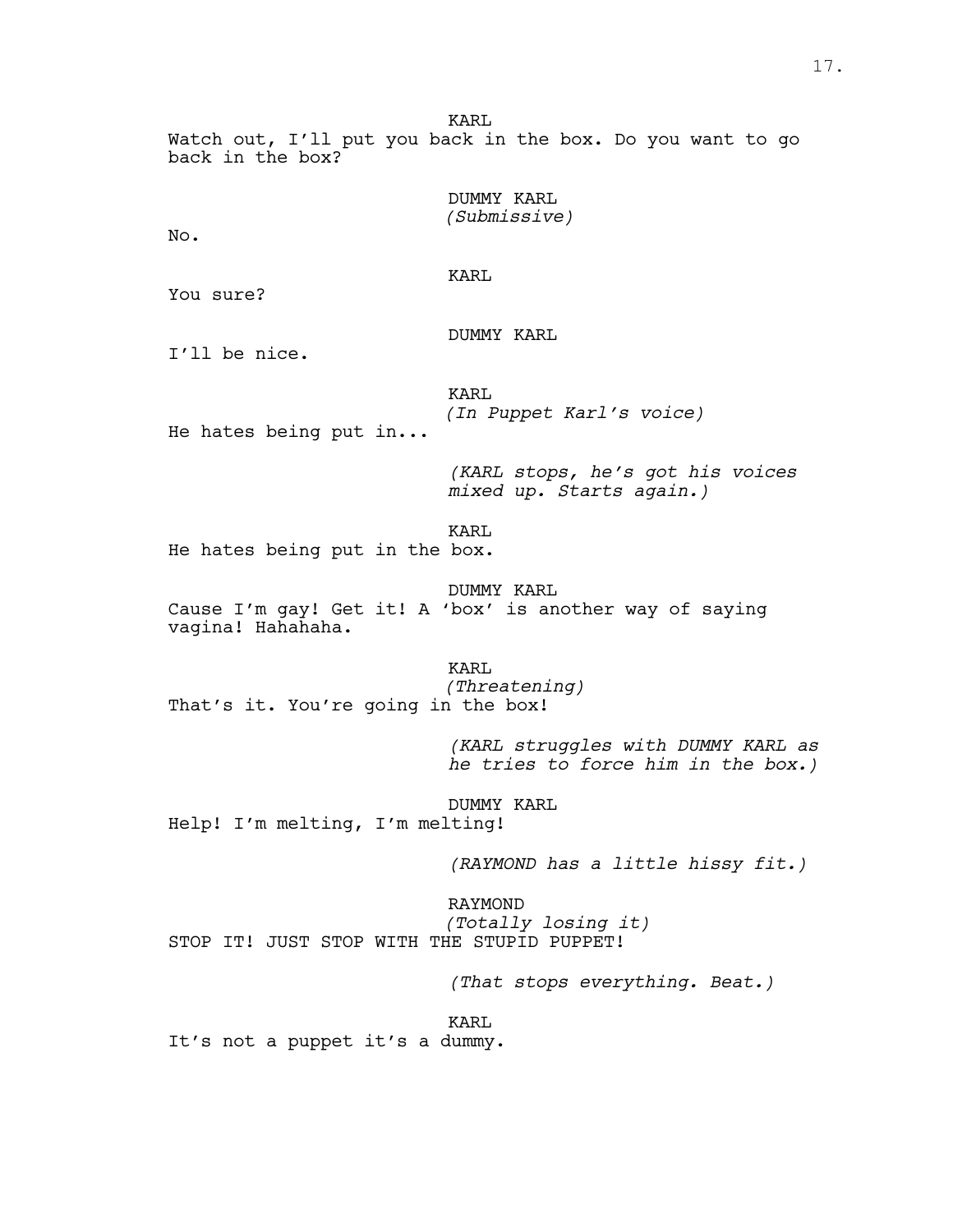MAGGIE *(Pleading)*

Please, just make your announcement!

KARL

*(Into the microphone)*

Testing/

RAYMOND

Don't do it Karl! For the rest of the evening do not test the mic or there will be horrible consequences!

> KARL *(Into the mic)*

Okay, here goes. Because I am hypervigilant.

RAYMOND

Say what?

KARL

Hypervigilant.

# MAGGIE

What does that mean?

KARL

Simply put, it means that I'm completely and totally hyper- aware of my surroundings. Nothing goes on behind my back without me knowing. And so, I have something here very special. *(To the puppet)* Give me a hand?

# DUMMY KARL

Sure!

*(Using both hands, KARL reaches behind the magician's table and takes out an even bigger box.)*

*(Thinking it's an even bigger gun, MAGGIE loses it.)*

KARL Here goes! Just for you! *(From the 'Shining')* "Here's Johnny!"

> MAGGIE *(Panicking)*

STOP!

*(That stops everything. MAGGIE loses it.)*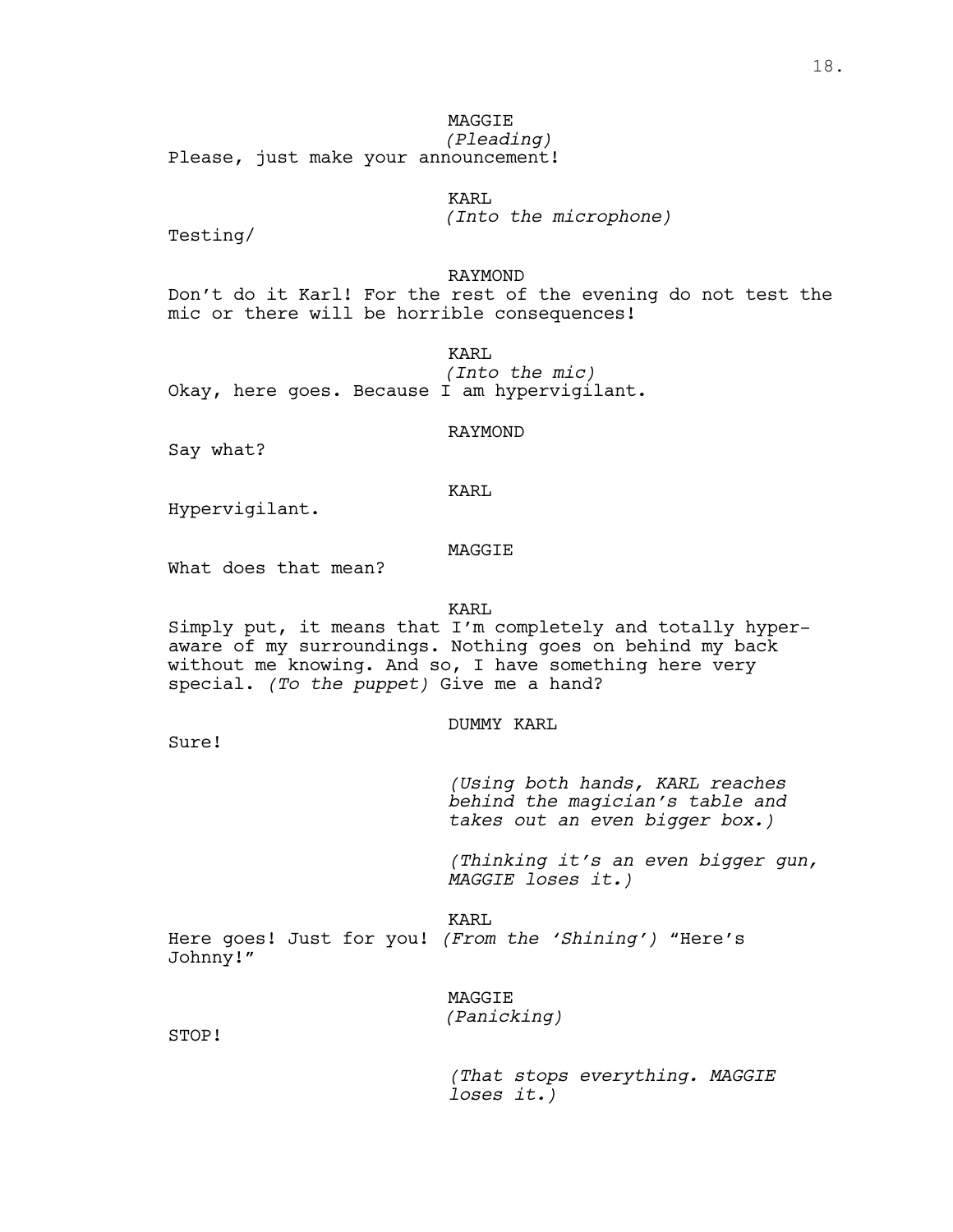MAGGIE

...It was me! I did it! Just stop torturing us!

# KARL

Did what?

# MAGGIE

I'm the one who wrote "dumbass" in black permanent marker on your mailbox!

# RAYMOND

Did not see that coming.

# PUNK SERVER

I did.

# MAGGIE

*(Desperate, without commas)* Everyone in the office was doing it and I just wanted to belong and I don't like my job or the people I work with and so please don't kill me!

# KARL

What, kill you? No.

MAGGIE

Then why are you taking out a submachine gun?

A what?

# MAGGIE

KARL

Or a rocket launcher!

# KARL

No, it's...

*(From the box, KARL takes out a beautiful bouquet of flowers.)*

KARL (CONT'D) I thought they'd comfort you in our time of need. But obviously my delay is causing/

DUMMY KARL

Consternation!

MAGGIE *(Desperate)* Karl, please just say it. I beg you.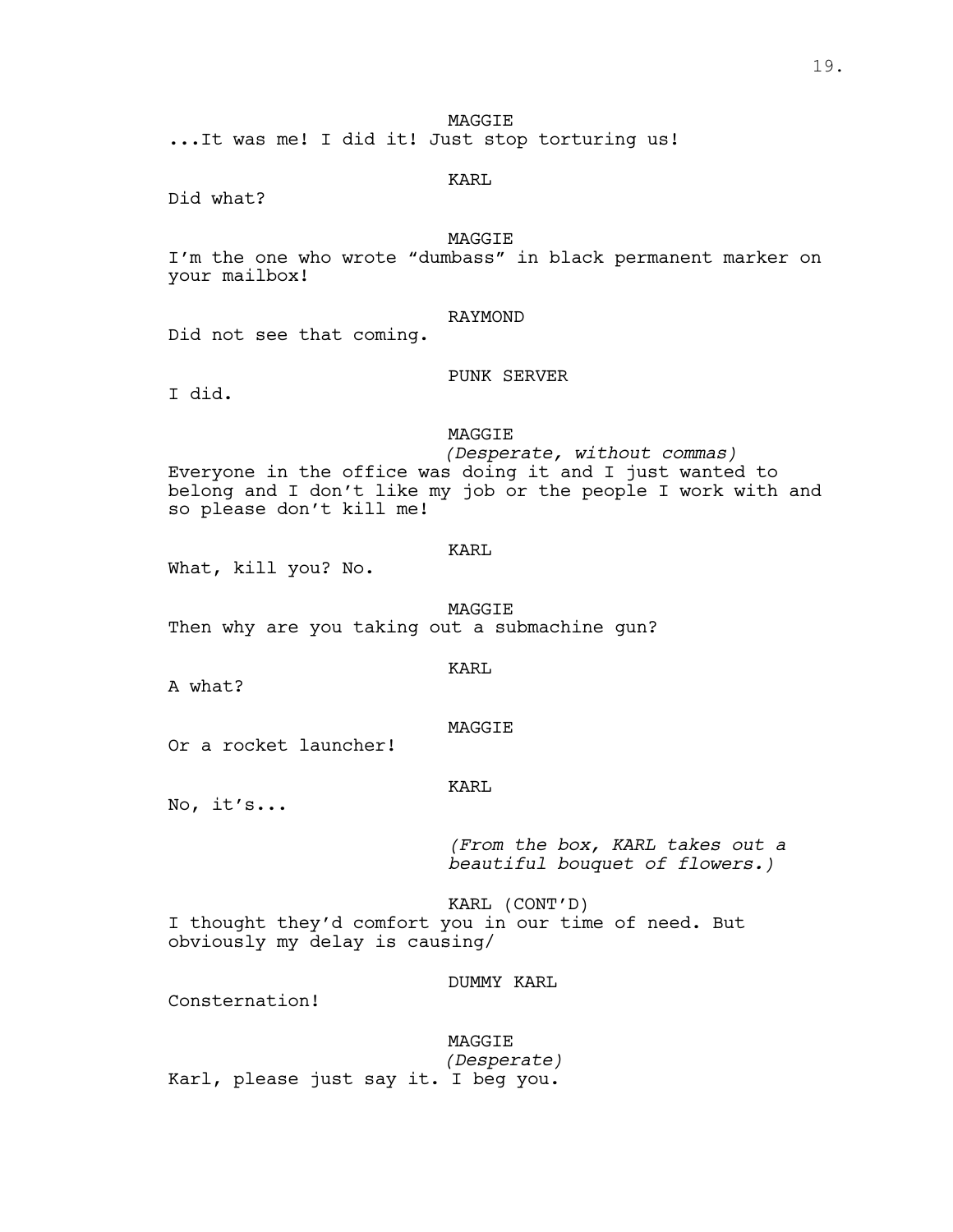KARL Okay... I'm sorry to inform you but... Ready?

RAYMOND *(Yelling)* We're ready Karl! So damn ready!

KARL *(Without commas)* Within a matter of days the world will come to an end.

*(Beat.)*

# MAGGIE

Say what?

# DUMMY KARL

He said, the world is/

RAYMOND We heard him. What the hell does that mean?

KARL

It means the earth/

DUMMY KARL The planet on which we live and breathe/

KARL

Will soon no longer exist.

# DUMMY KARL

As we know it.

MAGGIE *(Stunned)*

And when is this happening?

#### KARL

Later this week.

#### MAGGIE

And how do you know?

KARL As you know I have several hobbies that give me my super powers. One is the accordion/

RAYMOND Just say it! How do you know the world is coming to an end?!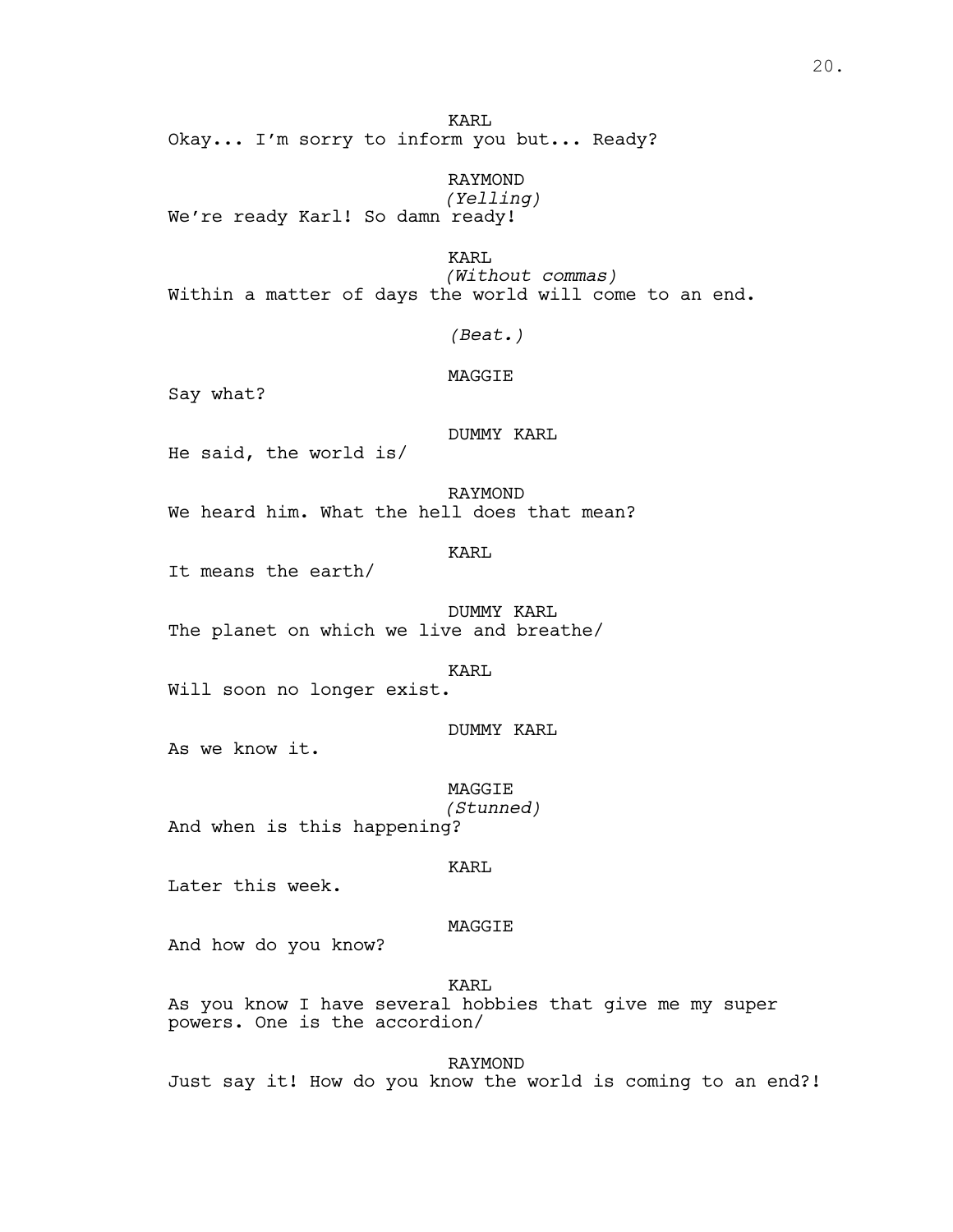Cause my other hobby is cross-country hiking.

MAGGIE

Hiking? You, hike?

# KARL

KARL

Correctamundo.

# MAGGIE *(Disbelieving)*

Like over mountains, using your legs and burning calories?

KARL

It's how I keep my fantastic physique.

RAYMOND *(Fuming, aside to Maggie)* I'm going to kill him, I'm not joking.

MAGGIE Karl, just tell us why the world is ending?

KARL For the last several years, during my holidays, I've hiked Yellowstone.

# MAGGIE

That's like in...?

KARL

Wyoming. My favorite place is a remote lake called Alice. Several years a go I ran into a woman at this same lake who also happened to be named Alice.

DUMMY KARL She was Miss Wyoming in the USA pageant/

KARL

And state rodeo champ. Her talent?

# DUMMY KARL

Barrel racing.

# KARL

Although the pageant officials wouldn't let her do that during the talent portion of the evening, so she played the accordion. As you might expect, Miss Wyoming and I immediately fell in lust, which was a problem because she had recently become a nun.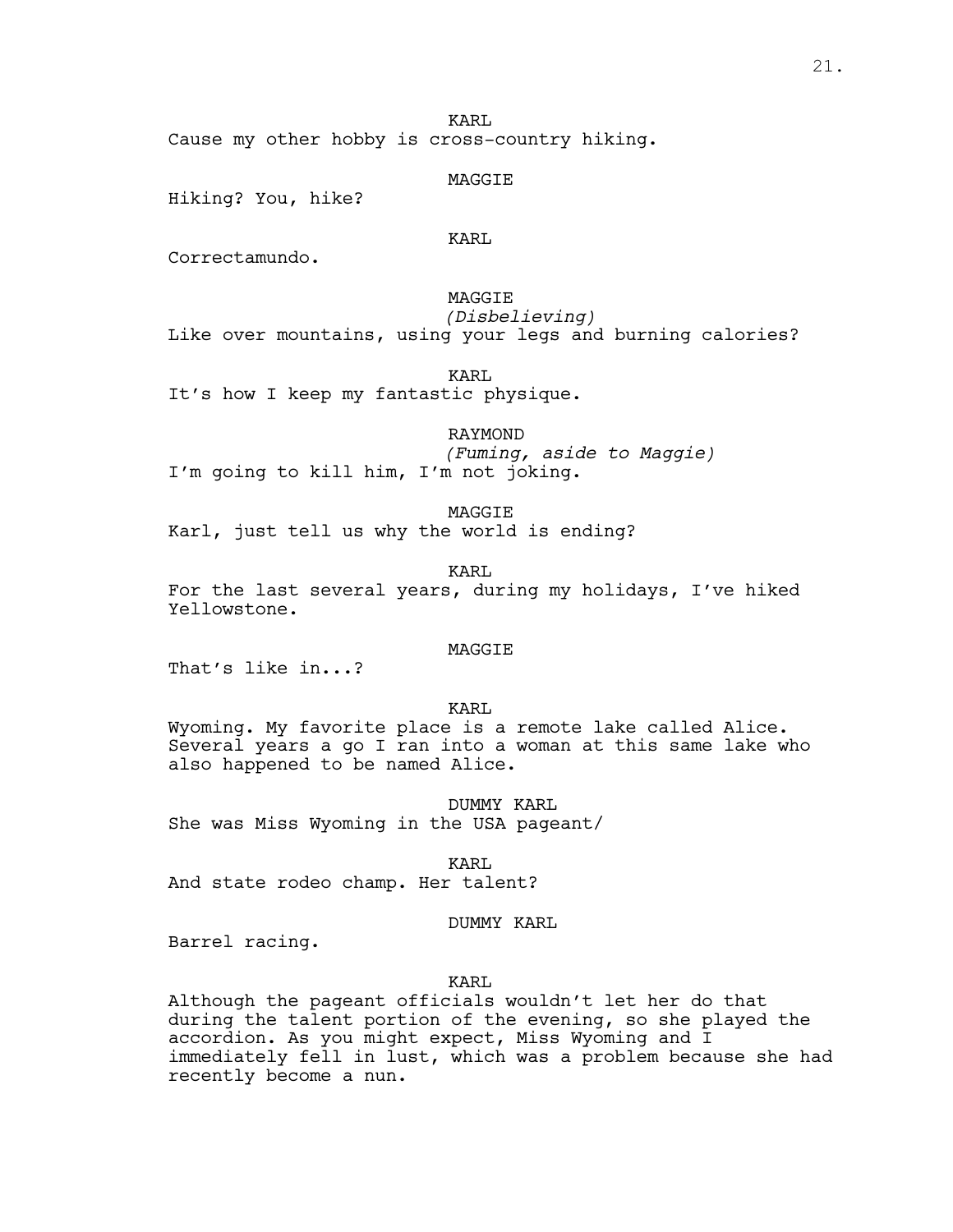*(RAYMOND laughs insanely to himself.)*

# MAGGIE

Did you say "nun?"

KARL

Yes, she's cloistered at the Benedictine Convent Of Perpetual Adoration.

# RAYMOND

*(Desperate to himself)*

I'm going to kill him.

# KARL

Within an hour of our serendipitous meeting she was so taken by my accordion-ing-ing that she insisted that I make love to her on this big rock beside the lake. Our love making was so mind-boggling, so awesome, so/

# DUMMY KARL

Loud!

# KARL

That she insisted that I meet her there every year. And so, annually, Sister Alice and I hook-up, on the exact same rock, at the exact same hour, and make rumpy-pumpy!

# DUMMY KARL

Did I mention, loudly?

# KART.

Sometimes we don't say a word, she just rips off her habit and hiking boots and goes cowgirl as she tries to satisfy her almost endless desire for my man seed.

> *(In total frustration, RAYMOND picks up a lemon knife and stabs it into the bar. He misses.)*

# RAYMOND

Ahhhhhhh!

# MAGGIE

Oh my god are you okay?

RAYMOND *(In pain)* It's nothing. I stabbed my pinky.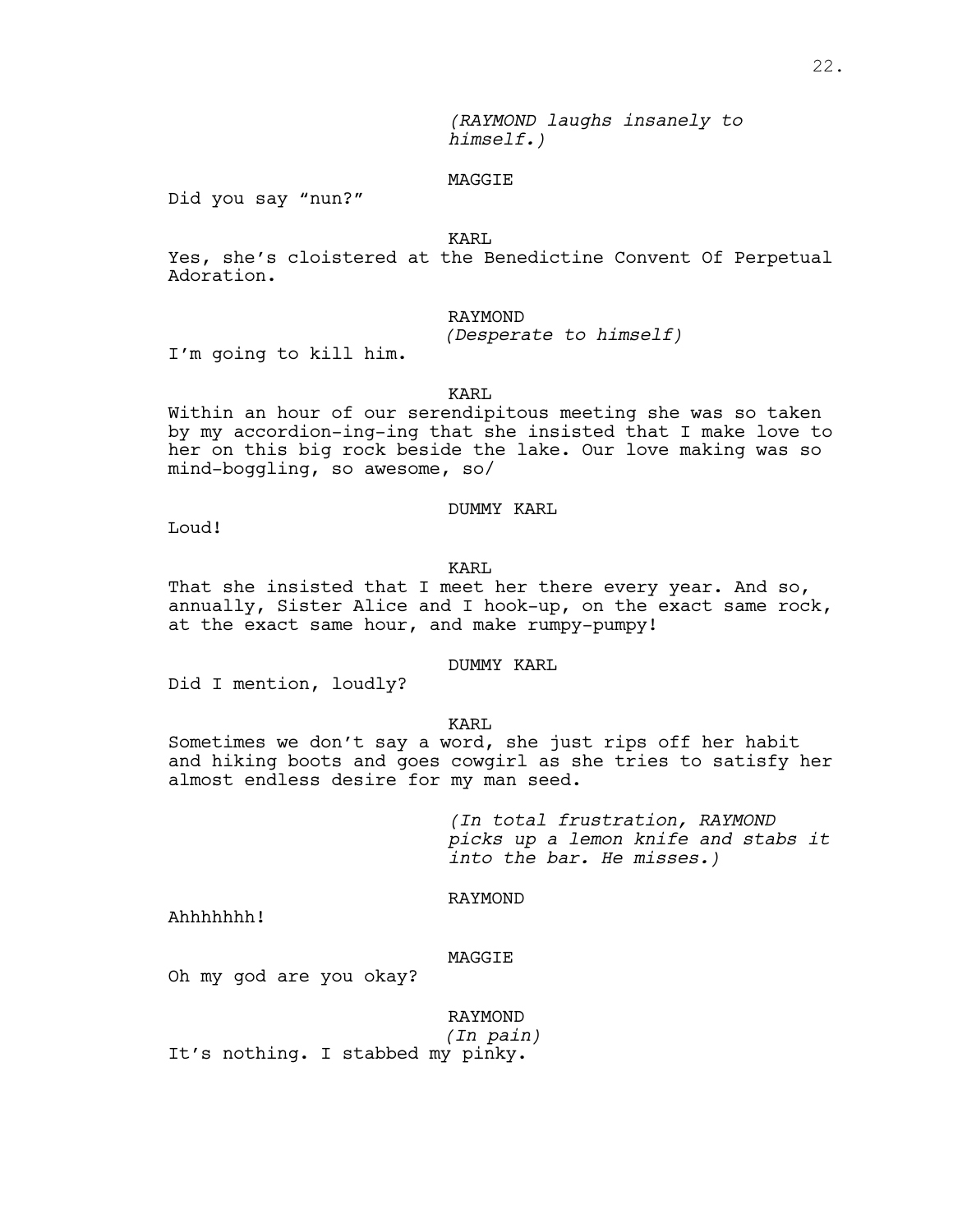# MAGGIE

Oh my god, you okay?!

# RAYMOND

*(In great pain)*

It's nothing! It's just a pinky. Humans don't technically need them!

> *(The PUNK SERVER takes the knife from RAYMOND. RAYMOND wraps a bar towel around his pinky.)*

# MAGGIE

Karl, please! Your point!

# KARL

# *(Oblivious)*

Each year, after we *do it*, she goes back to her isolated chaste life, and I continue hiking. It was the second year that I noticed something fascinating. The large rock on which we were making rumpy-pumpy wasn't beside the lake anymore.

# MAGGIE

# *(Confused)*

Someone moved the rock?

# KARL

No, something moved the lake. The following year the rock was even further from the lake. So without anyone's knowledge I broke into the main ExxonMobil lab and absconded with various seismic ground equipment.

# DUMMY KARL

I helped!

# KARL

Then during my holiday <sup>I</sup> placed the sensors around the lake. *(Quite pleased with himself)* Footnote: Our love making was <sup>a</sup> 8.9 on the richter scale and caused a minor tsunami.

*(RAYMOND begins to cry.)*

RAYMOND *(To the waitress)*

Let me have the knife!

# PUNK SERVER

No!

# RAYMOND

I want to kill myself!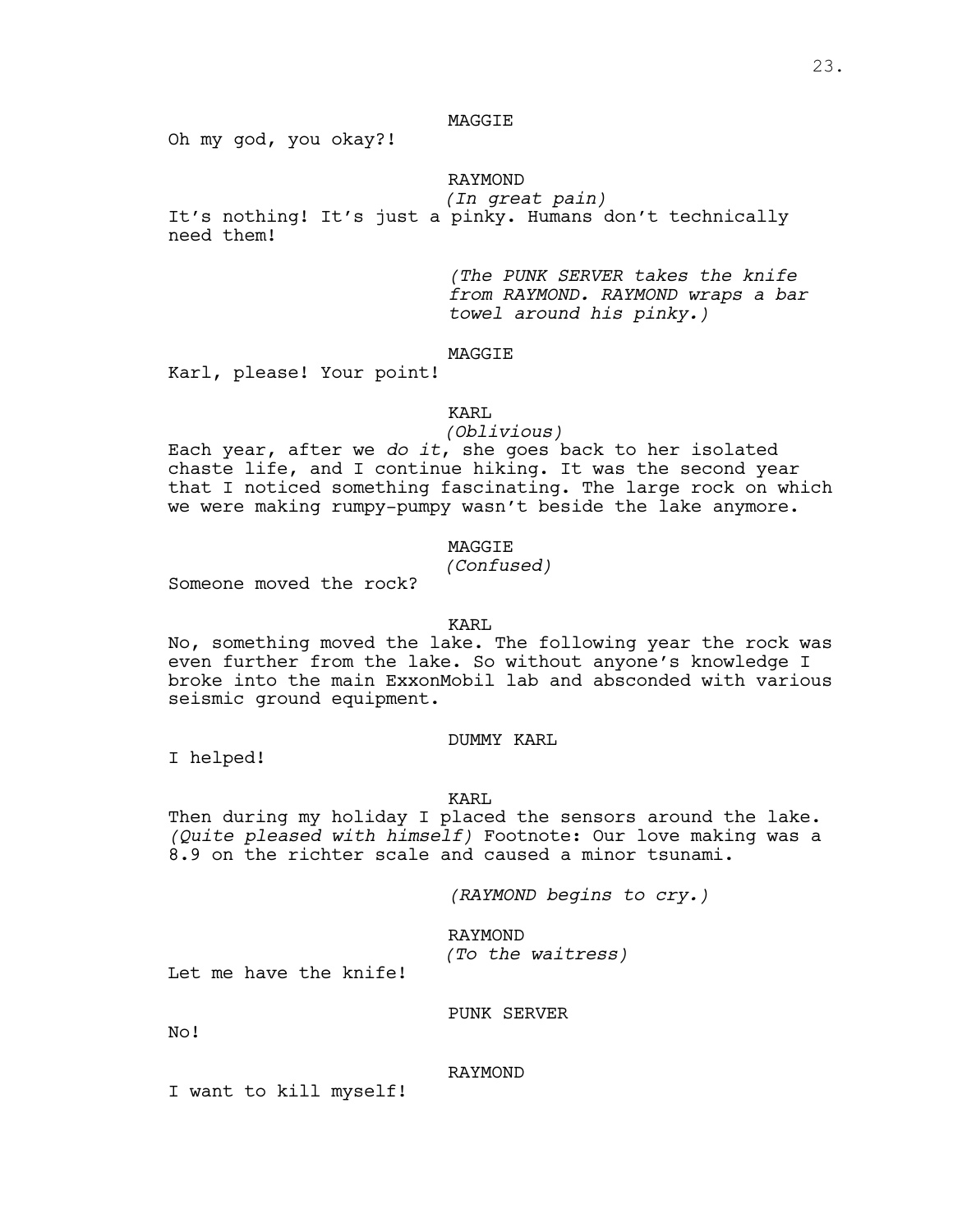*(They struggle, the PUNK SERVER wins. KARL is totally unaware.)*

KARL

The long and short and the long of it is, if my calculations are correct *(Beat)* amundo.

# DUMMY KARL

And they are.

KARL

Because of fracking, the tectonic plates under Yellowstone have shifted so that the massive molten hot-spot located just inches beneath the surface/

DUMMY KARL Which has been dormant for six hundred thousand years/

KARL

Is about to go/

# DUMMY KARL

Ka-boom!

# MAGGIE

*(Perplexed)* ...So there's going to be <sup>a</sup> volcano in Yellowstone?

KARL

Not your normal everyday volcano, but a super volcano. One so massive it'll fill the sky with so many particulates// I like that word "par-tic-ulates." You say it.

DUMMY KARL *(Over enunciating)* Par-tic-ulates. Yeah, good word.

#### KARL

Par-tic-ulates/

RAYMOND *(Pissed off)*

Stop saying that and tell us what the particulates will do!

KARL *(Quickly)*

Block the sun for a hundred years and end life as we know it.

MAGGIE<br>Ing news. Why did you tell us? wike this is rather disturbing news. Why did you tell us.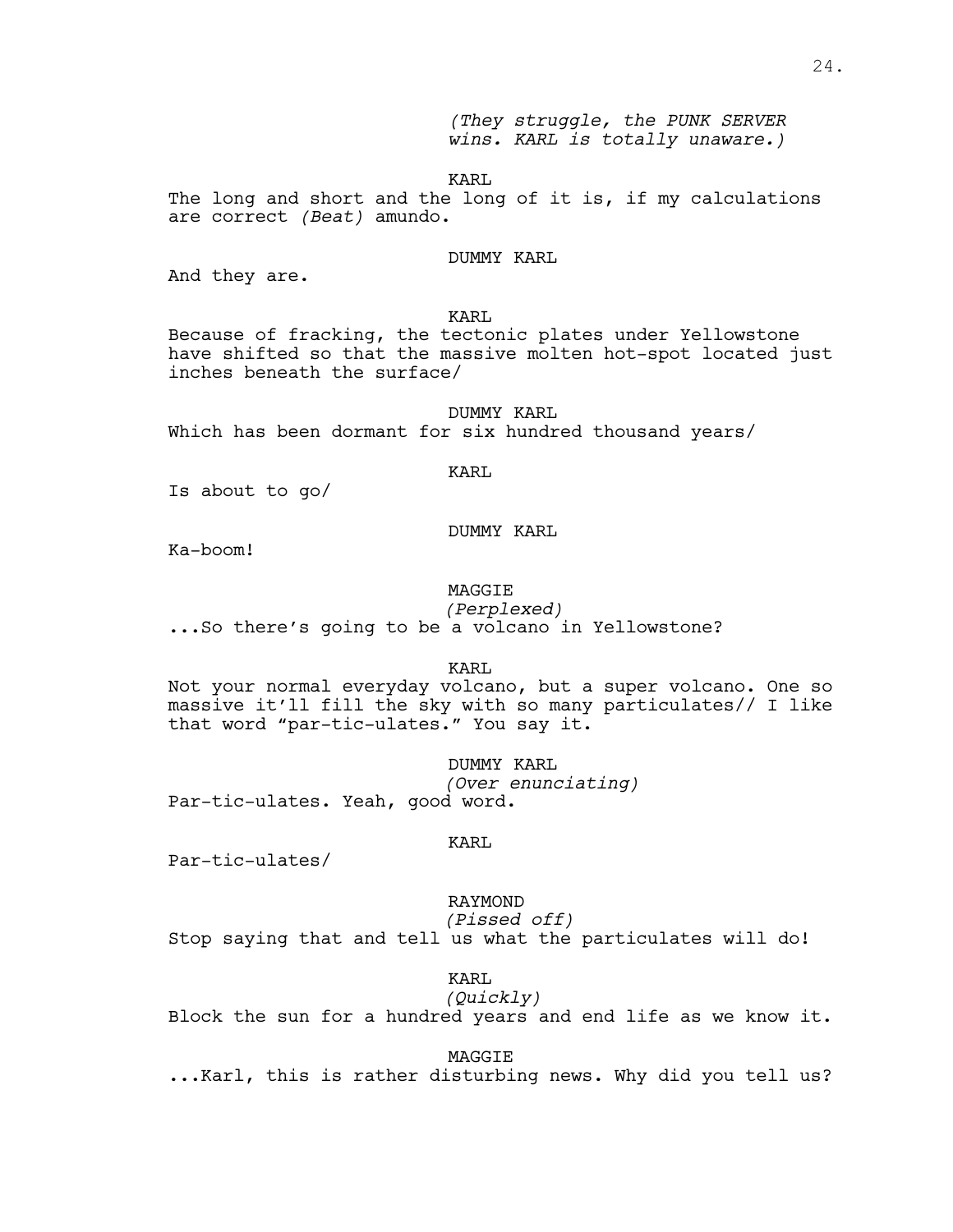Cause we're friends.

MAGGIE

We are?

DUMMY KARL

You're friends with a nerd!

*(KARL laughs.)*

RAYMOND Wait, you admit it, you're a nerd.

KARL

What? No.

RAYMOND But your hand just called you a nerd!

KARL

But I laughed. See that's how comedy works. If someone says something about you that isn't true, you laugh. As I am not a nerd I find my hand amusing.

> DUMMY KARL *(To Karl)*

Dumb-ass!

KARL *(Laughing)*

Now *that's* funny.

MAGGIE

*(Tense)* Hold on! Can we go back to the volcano thing for a sec?

KARL

Correction - Super volcano.

MAGGIE You're sure it's going to happen this week?

KARL

Could be as soon as tomorrow, but no later than Friday. *(To the puppet)* I know what you're thinking. This means we'll miss comic-con next month.

DUMMY KARL

Drat!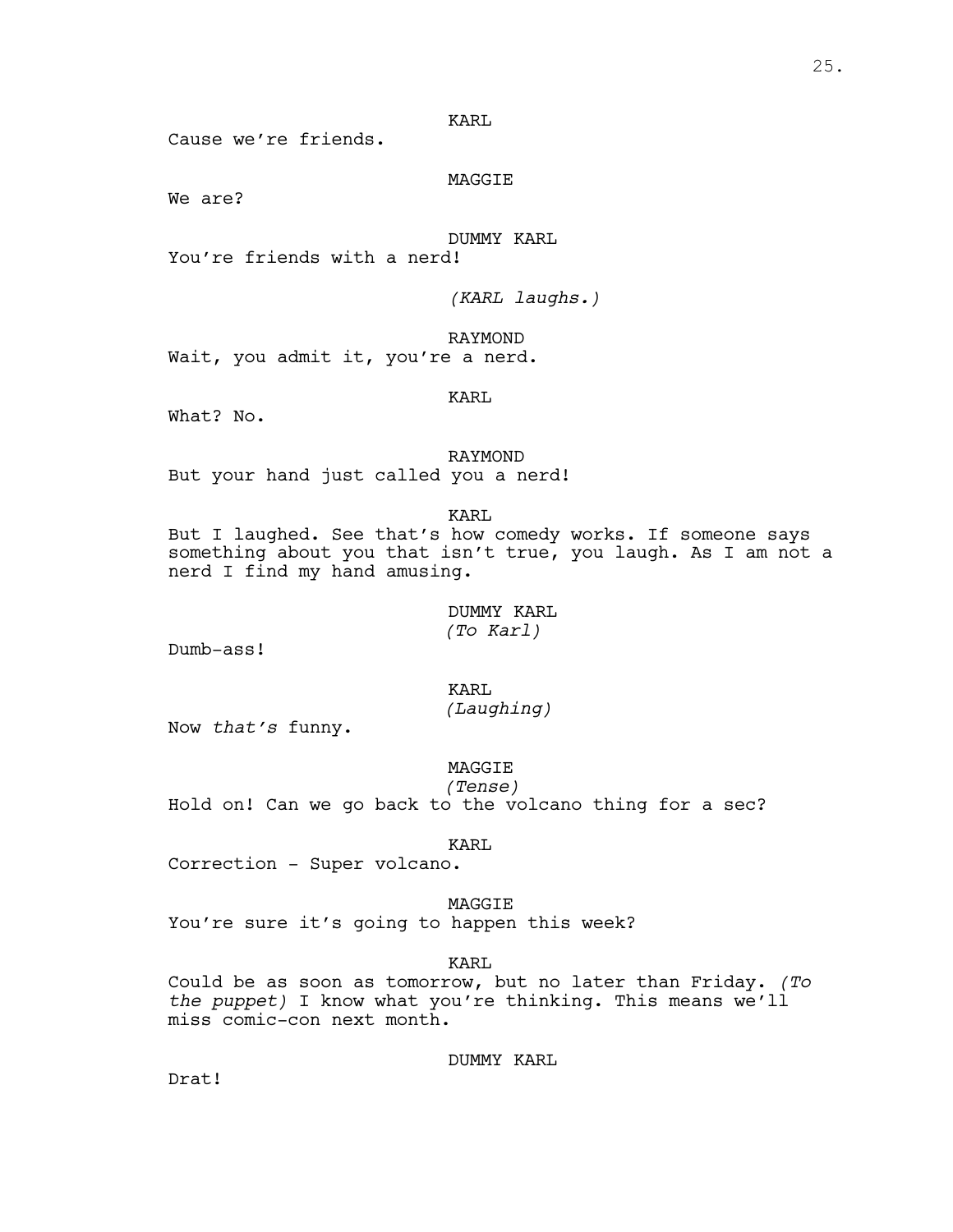# **MAGGTE**

Is there anything we can do to stop it?

KARL

I've done hundreds of calculations and the answer is... No.

# MAGGIE

But can't the government//

# KARL

The government'll try, but their efforts will be futile. I imagine they'll most likely close Yellowstone soon//

# PUNK SERVER

HOLY CRAP! HOLY CRAZY-ASS CRAP!

*(THE SERVER drops her beer.)*

# PUNK SERVER *(Panicked)*

On the way in to work I was listening to NPR, which is really freaky cause I never listen to stupid things, and there was this story about Yellowstone being closed indefinitely. Holy Crap!

#### RAYMOND

Wait-wait-wait, you don't believe this deranged lunatic?

# PUNK SERVER

I gotta tell my sister.

KARL You can't. We don't want to cause a panic with the rabbis.

#### MAGGIE

Rabbis?

#### PUNK SERVER

There's a rabbi convention in the next room. My sister's waiting on them.

# RAYMOND

A rabbi convention at a Ramada?

KARL

You can't tell your sister, she's a blabbermouth.

#### PUNK SERVER

What can we do?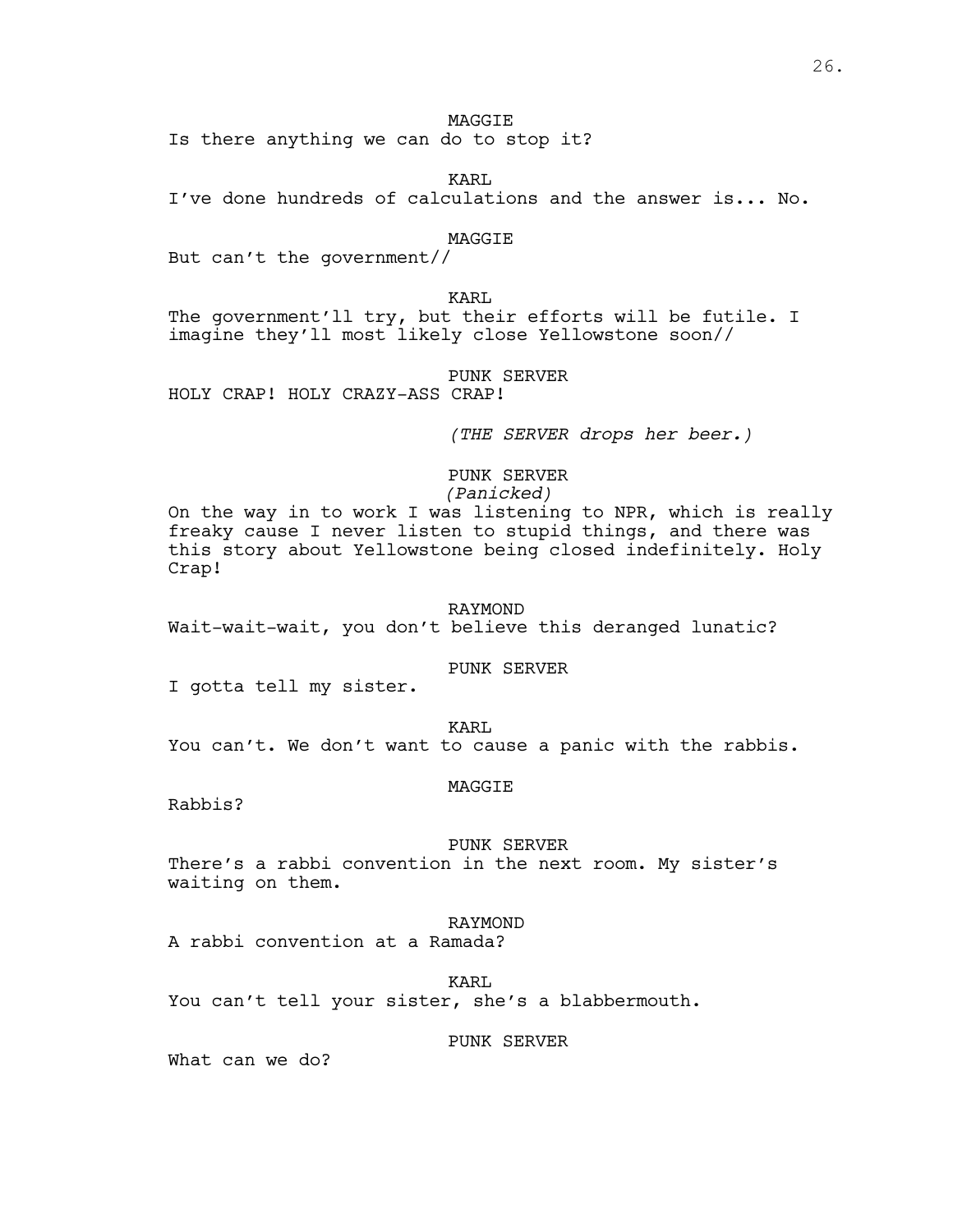KARL There's only one thing to do, and that is...

> *(KARL raises his hand as if he were telepathically communicating with the PUNK SERVER, maybe he is. There is a faint humming.)*

PUNK SERVER *(Telepathically receiving)*

...Warm up the Whoppers?

# KARL

Correctamundo! Let's celebrate what's left of life's rich pageant with a quarter pound of flame-grilled beef topped with juicy tomatoes, fresh lettuce, creamy mayonnaise, and a soft sesame seed bun!

# PUNK SERVER

*(Pietistic)*

I shall prepare the holy sacrament.

*(The PUNK SERVER exits to the kitchen.)*

# KARL

# *(To Raymond)*

Now Sport, I must take exception. If you'll recall you had to take a four hour hostile workplace training seminar today. I realize this is technically not the workplace, but still deranged lunatic//

# RAYMOND

You are the dictionary definition of a deranged lunatic! And the grand high Pooh-Bah of nerds!

> DUMMY KARL *(To Raymond)*

Dumb-ass!

# RAYMOND

I am not a dumb-ass!

# DUMMY KARL

Yes you are!

# RAYMOND

# *(To Puppet Karl)*

I'm a rational human being! I might be the only rational being in this room!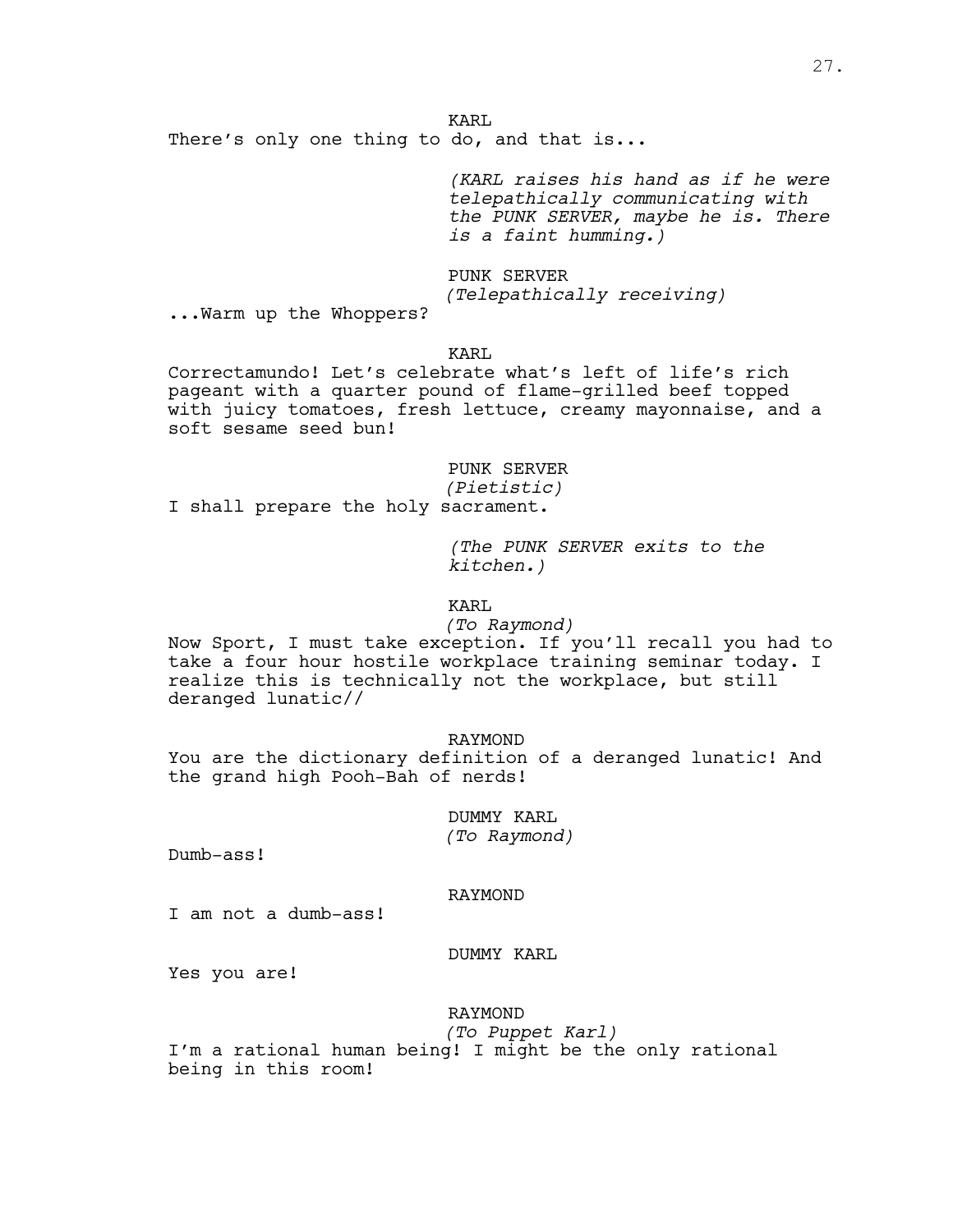If you're so rational then why are you arguing with my hand?

*(KARL high-fives DUMMY KARL.)*

#### MAGGIE

Karl, how do we save ourselves?

KARL

Well, it's not going to be easy. According to my computations we must go underground.

# MAGGIE

Like into caves?

KART.

No, caves won't work, eventually we'd run out of food and air. But I have the answer. I've built under my house a deep sleep cocoon pod.

# MAGGIE

A what?

# KARL

Deep sleep cocoon pod. Where I and my friends will go into hibernation, breathing only once every hour. With the help of feeding and excretion tubes we will stay in suspended animation for three hundred years.

# MAGGIE

Why three hundred?

KARL

It'll take that long for the sky to clear of particulates.

DUMMY KARL

Par-tic-ulates!

# MAGGIE

*(Shaking it off)*

Okay, Karl, ah, I admit it, yes, we make fun of you behind your back. So if you're going get us fired, just do it but please stop torturing us.

# KARL

*(Genuine, Jesus-ly)* It's okay, we're all sinners. I forgive you my child.

# MAGGIE

You do?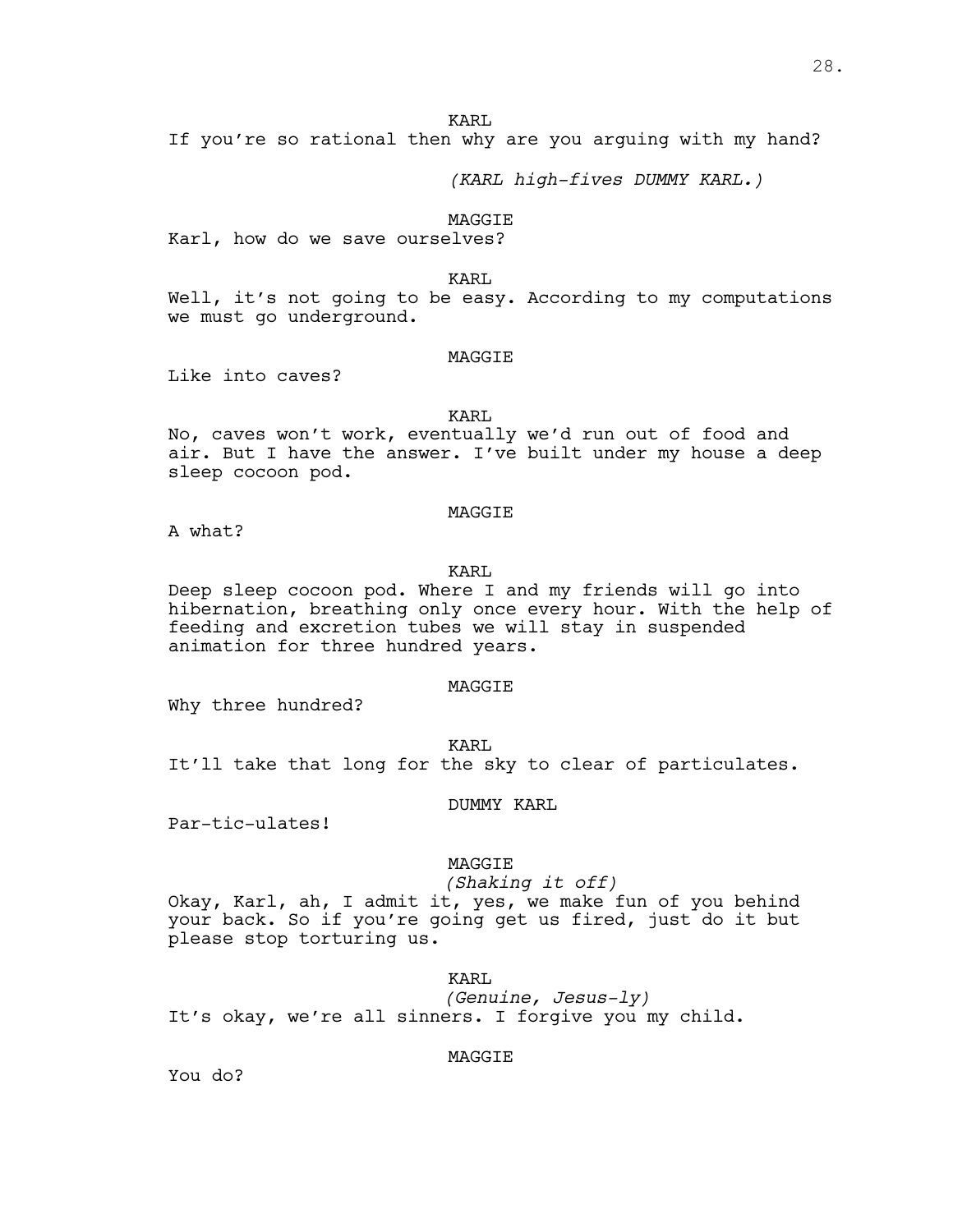I won't press charges.

# MAGGIE

You won't? Why not?

# KARL

Two reasons: Firstly, it'll take at least a month to process the complaint, by then the world will be a dark hell-hole where we won't be able to see our hands in front of our faces, so I doubt if anyone in H.R. will follow through with the paper work. Secondly, and more importantly, I need you.

#### MAGGIE

You do?

# KARL

*(Fatherly)*

I need you to join me in the deep sleep cocoon pod. And then in three hundred years when we're resurrected, we'll make rumpy-pumpy, and then you and I and our children, and Raymond here if he stops being/

# DUMMY KARL

A total jerk!

# KARL

And my fourteen Facebook friends from Africa, Asia, Europe and the Americas who have also built deep sleep cocoon pods shall join up in Cincinnati!

#### RAYMOND

Why Cincinnati?

# KARL

Why not Cincinnati?

# MAGGIE

Rumpy-pumpy?

# KARL

Yes. But it won't be normal rumpy-pumpy, it'll be *important* rumpy-pumpy because we'll be remaking humankind. You see,<br>Raymond, tonight was a test. I knew only a few of the people I invited would show. And I knew those who did were my true friends. And only those who believe in me will I take unto my deep sleep cocoon pod. You, are my chosen people.

*(The PUNK SERVER enters.)*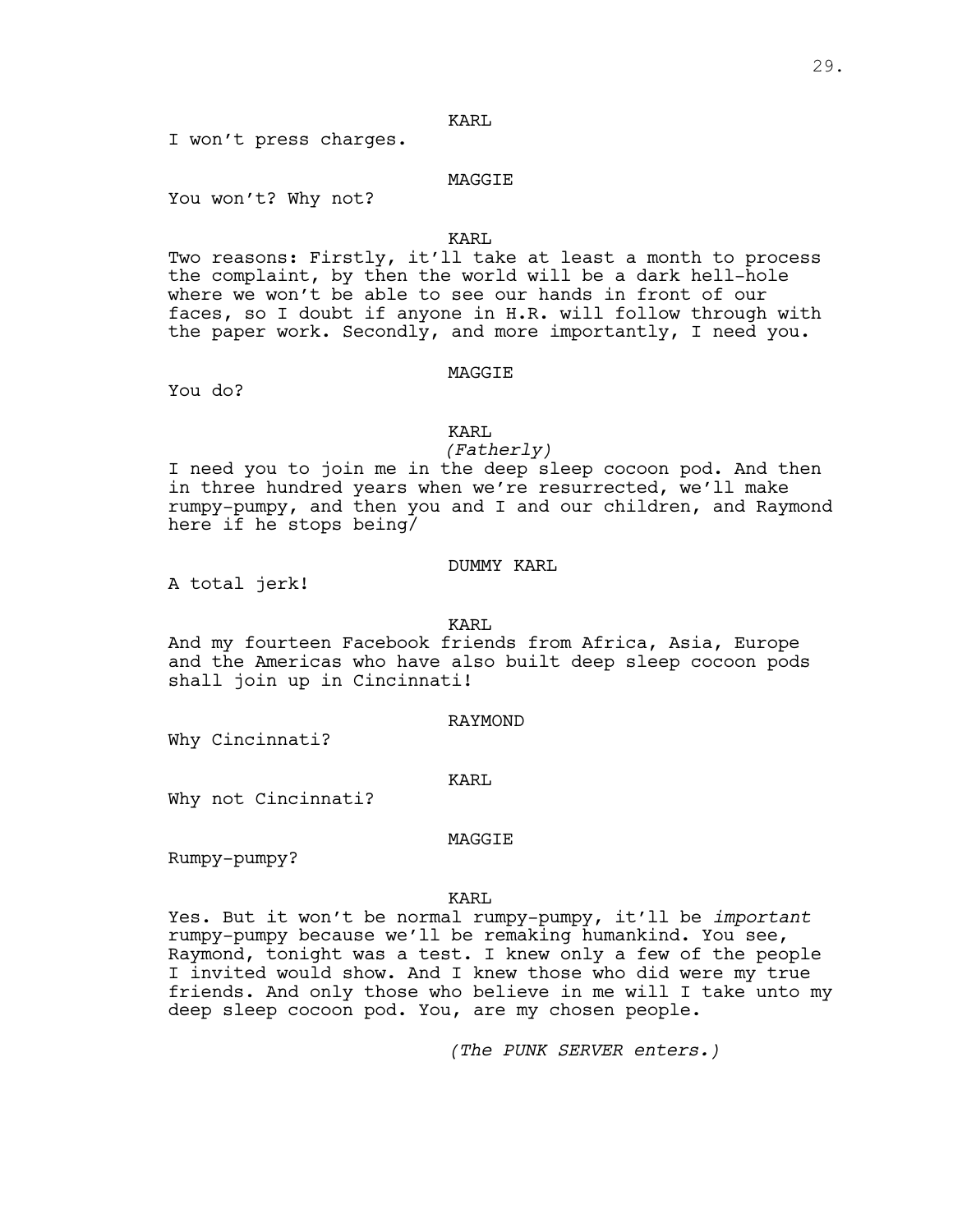30.

PUNK SERVER *(Pious)*

The holy sacraments are toasty.

DUMMY KARL

But they're Vegan.

KARL

Not a problem. I've been known to pull off a few miracles in the kitchen. *(To the Waitress)* Would you be so kind as to be my magician's assistant?

PUNK SERVER

Anything you ask. *(To Puppet Karl)* You're adorable.

DUMMY KARL

Thanks for noticing.

# PUNK SERVER

*(Spiritual)*

Karl, and Karl the Magnificent, when zero hour comes, would you consider taking me with you into the deep sleep cocoon pod?

KARL How do you know about the cocoon pod?

PUNK SERVER I was listening behind the kitchen door.

KARL

*(To Puppet Karl)*

Should I?

DUMMY KARL

Yeah, she's cool.

KARL Bless you child, you are now one of the chosen.

> PUNK SERVER *(Devout)*

I am humbled.

KARL Now, Mr. Magnificent, you wait here.

DUMMY KARL

But I want to come with.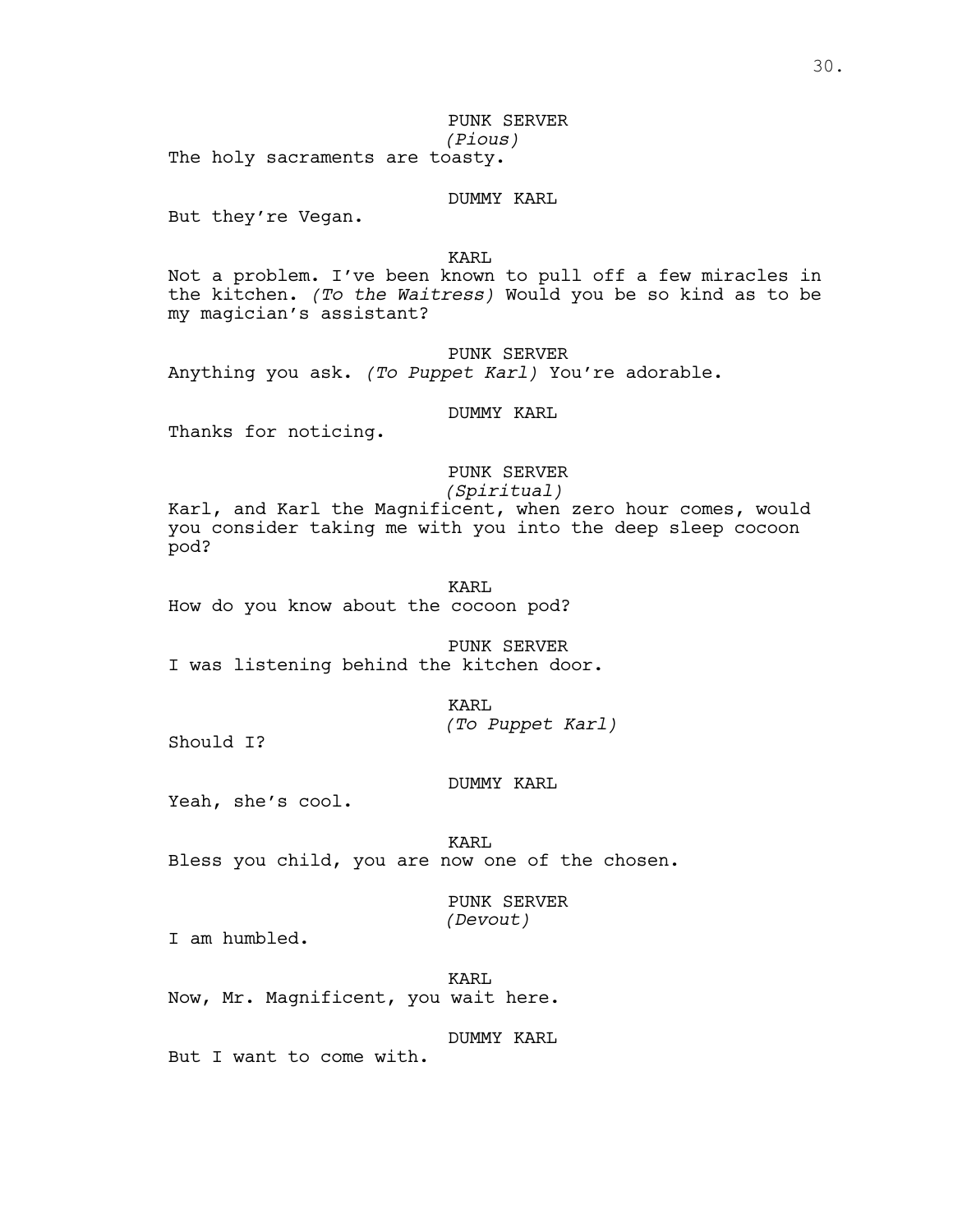I'll need both hands to perform my magic.

*(KARL puts DUMMY KARL into the box on the magician's table.)*

DUMMY KARL *(Protesting)*

I'm melting. I'm melting!

*(DUMMY KARL dies.)*

KARL *(To Maggie and Raymond)*

Right back.

PUNK SERVER *(To Karl)*

Wait! Idea! What if we made rumpy-pumpy tonight, before we enter the deep sleep cocoon pod, that way when I awake in three hundred years, I'll already be nine months pregnant.

KARL

Thought-provoking. Let's talk.

*(PUNK SERVER exits to the kitchen, KARL stops at the door.)*

KARL *(Vulcan hand sign)* "Live long and prosper."

*(KARL exits to the kitchen.)*

RAYMOND Come on, Mag, let's get the hell out of here.

MAGGIE

But what if he's right?

# RAYMOND

Are you nuts?

MAGGIE

I heard the same report tonight. The government did in fact shut down Yellowstone.

#### RAYMOND

Maggie, you were right from the beginning, it's just an elaborate stupid revenge plan. And the waitress is in on it.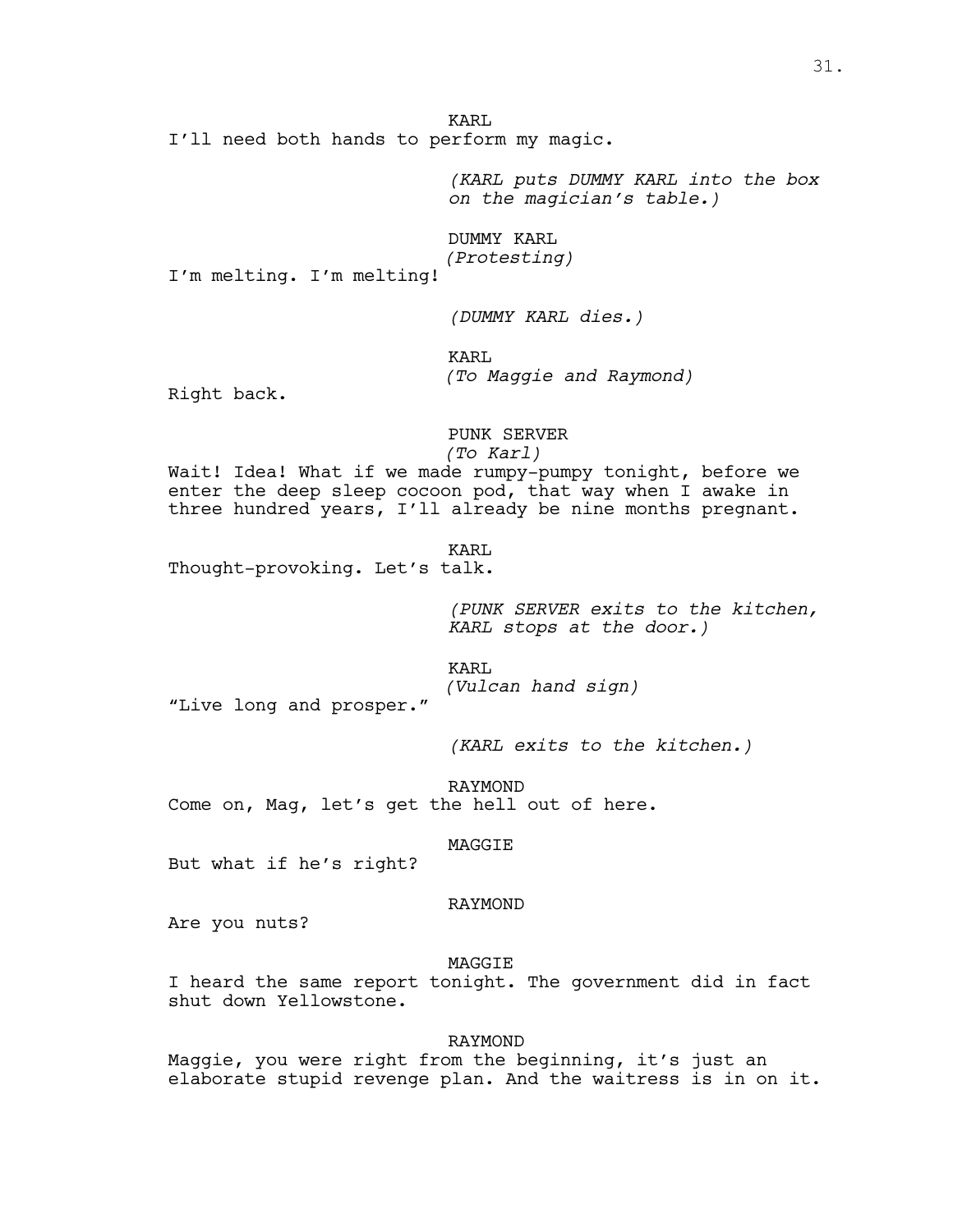**MAGGTE** But when I told him it was me who wrote "dumbass" in black permanent marker on his mailbox he forgave me. Normal people don't do that. RAYMOND Normal people don't play the accordion and have a gay puppet! MAGGIE But if you think about it, his story makes sense - He must've known about the super volcano for a long time, I mean, it must've taken months if not years for him to construct the deep sleep cocoon pod. RAYMOND Damnit, There Is No Deep Sleep Cocoon Pod!!! *(Delirious, the PUNK SERVER enters, and falls on her knees.)* PUNK SERVER *(Exhilarated)* I don't believe it! Right before my very eyes! MAGGIE What? PUNK SERVER A miracle! RAYMOND A what? PUNK SERVER The Whoppers! MAGGIE What about'em? PUNK SERVER He changed them into... *(KARL enters with the platter only now it's filled with pasta.)* PUNK SERVER Linguine! KARL

Ta-da!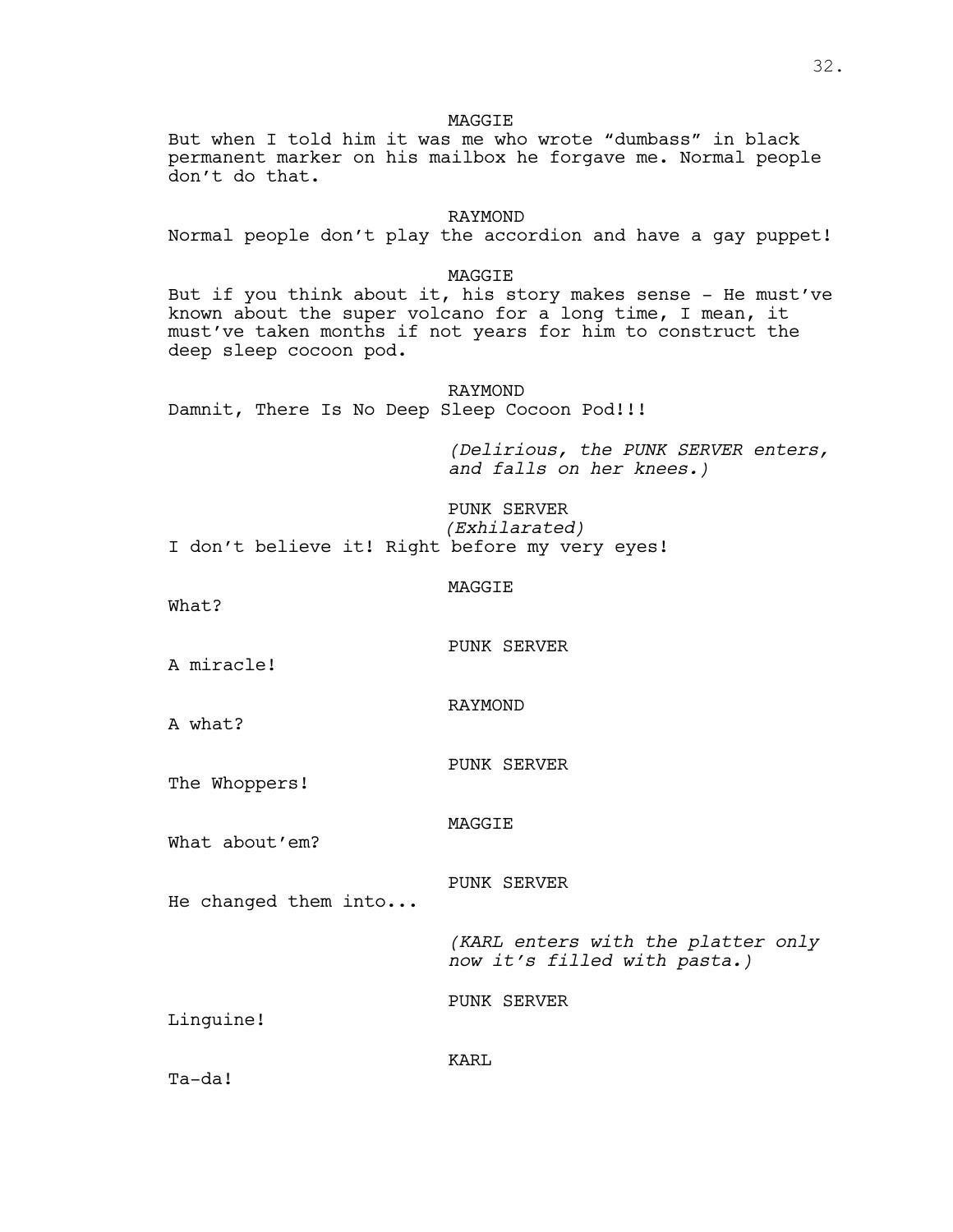# RAYMOND

What?

# KARL

You said you didn't eat beef so I performed a little magic and made Tofu linguine!

# PUNK SERVER

*(Dumbfounded, without commas)* I was just standing there looking at this large ugly sack of charcoaled cow topped with old tomatoes soggy lettuce yellow

mayonnaise and stale sesame seeds and he waved his hand and it suddenly became creamy and beautiful and my mind's totally blown are you the messiah?!

KARL

No, my child, that's Anakin Skywalker.

PUNK SERVER

From the depths of my nothingness, I prostrate myself before Thee.

> *(Face down on the floor, the PUNK SERVER prostrates herself.)*

# KARL

Perhaps now's the time for me to give the rest of my little speech. And then you can sing me happy birthday!

> PUNK SERVER *(Face to the floor)*

Speech! Speech!

*(KARL walks up to the podium.)*

KARL

*(Into microphone)* Testing-testing-testing. One. Two. Three. Testing-testing//

> RAYMOND *(Pissed off)*

That's it!

*(RAYMOND grabs the bar knife and advances on KARL.)*

KARL

*(Into microphone)* One. Two. Three. Testing-Testing-testing. *(As E.T.)* "E.T. phone home."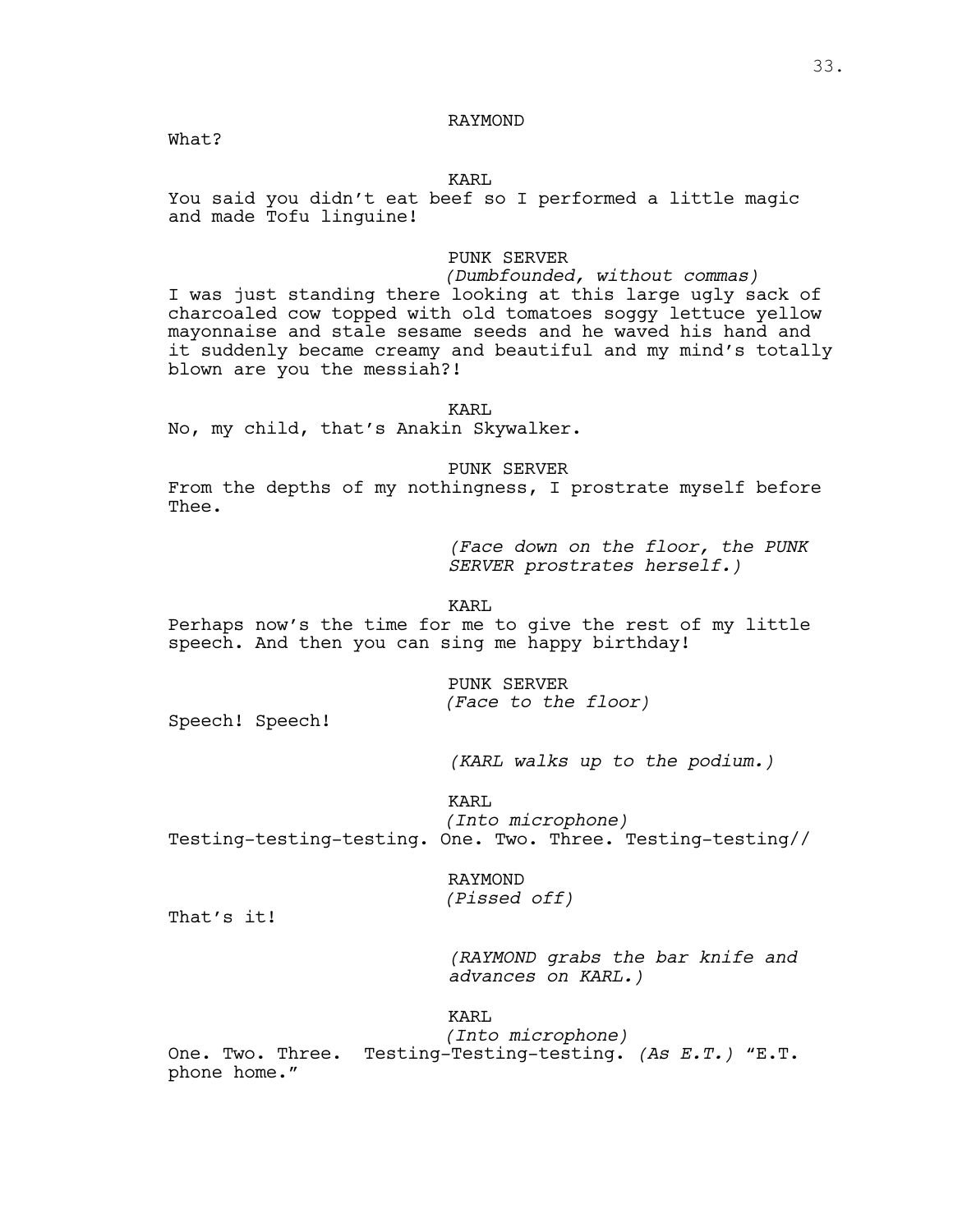*(RAYMOND comes up behind KARL and stabs him in the back.)*

KARL

Aggh!

*(KARL staggers from the podium and falls, dead. The PUNK SERVER screams.)*

PUNK SERVER Oh My God, What Have You Done!?

MAGGIE You Killed The Messiah, The one Person Who Could Save Us!

> RAYMOND *(Desperate, realizing what he's done)*

I Had To!

# MAGGIE

Why?

# RAYMOND

Because He Was A Nerd!

*(Hysterical, the PUNK SERVER screams over dead KARL. BLACKOUT, rock and roll.)*

**END OF ACT ONE (MAYBE)**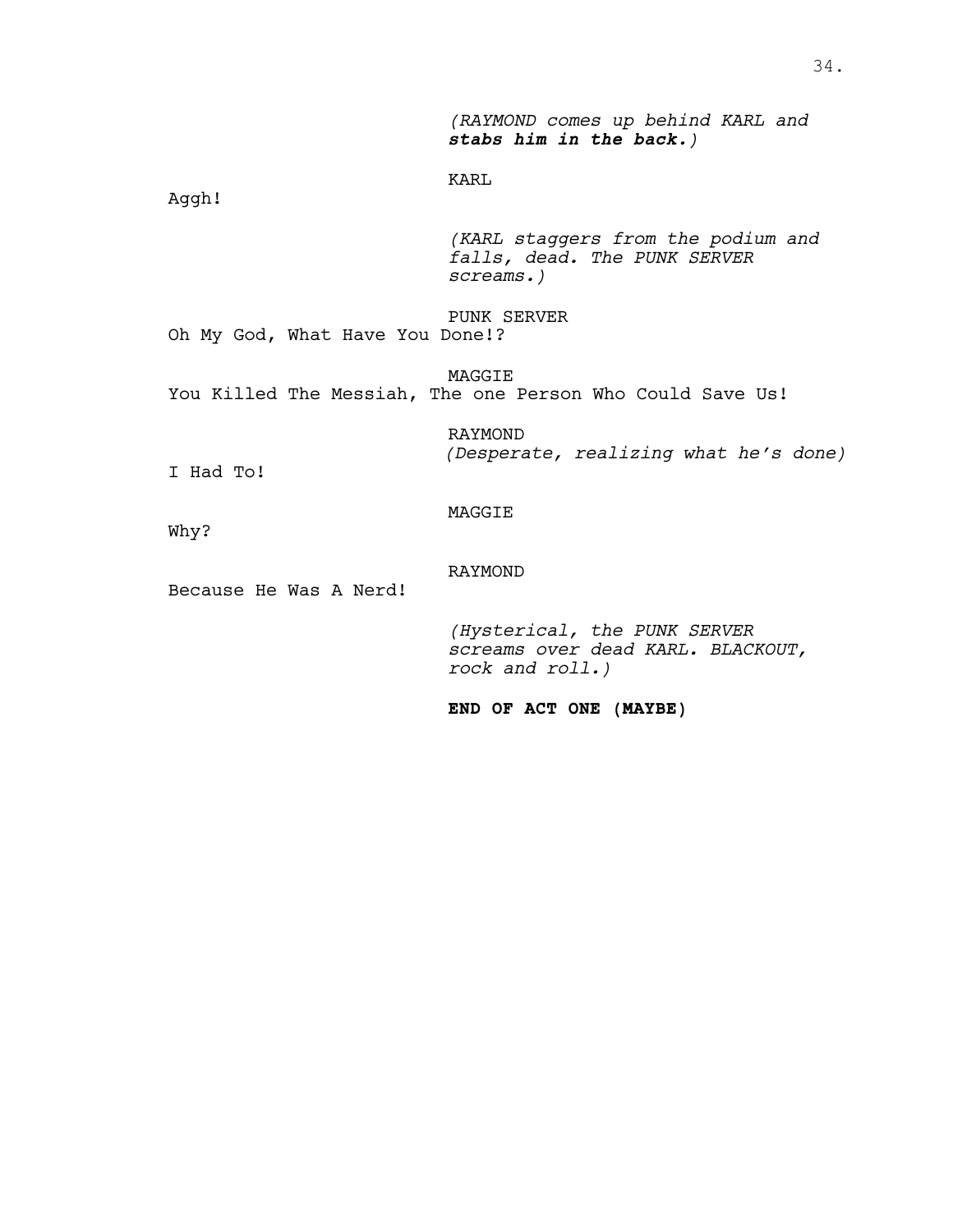#### \*\*\*\*\*\*\*\*\*\*\*\*\*\*\*\*\*\*

*(GO INTERMISSION-LESS! If you'd like to go intermission-less, please insert here the missing 19 seconds.)*

*(The PUNK SERVER screams her head off.)*

MAGGIE

Shut up!

|              | PUNK SERVER |  |
|--------------|-------------|--|
| (Hysterical) |             |  |

He's Dead! You Killed Him!

MAGGIE Shut Up, I Tell You Shut Up!

PUNK SERVER *(Unhinged)* You're Both Going To Jail Forever!

MAGGIE

Shut up!

*(MAGGIE grabs the knife from RAYMOND and stabs the PUNK SERVER.)*

*(THE PUNK SERVER staggers and falls, dead.)*

\*\*\*\*\*\*\*\*\*\*\*\*\*\*\*\*\*\*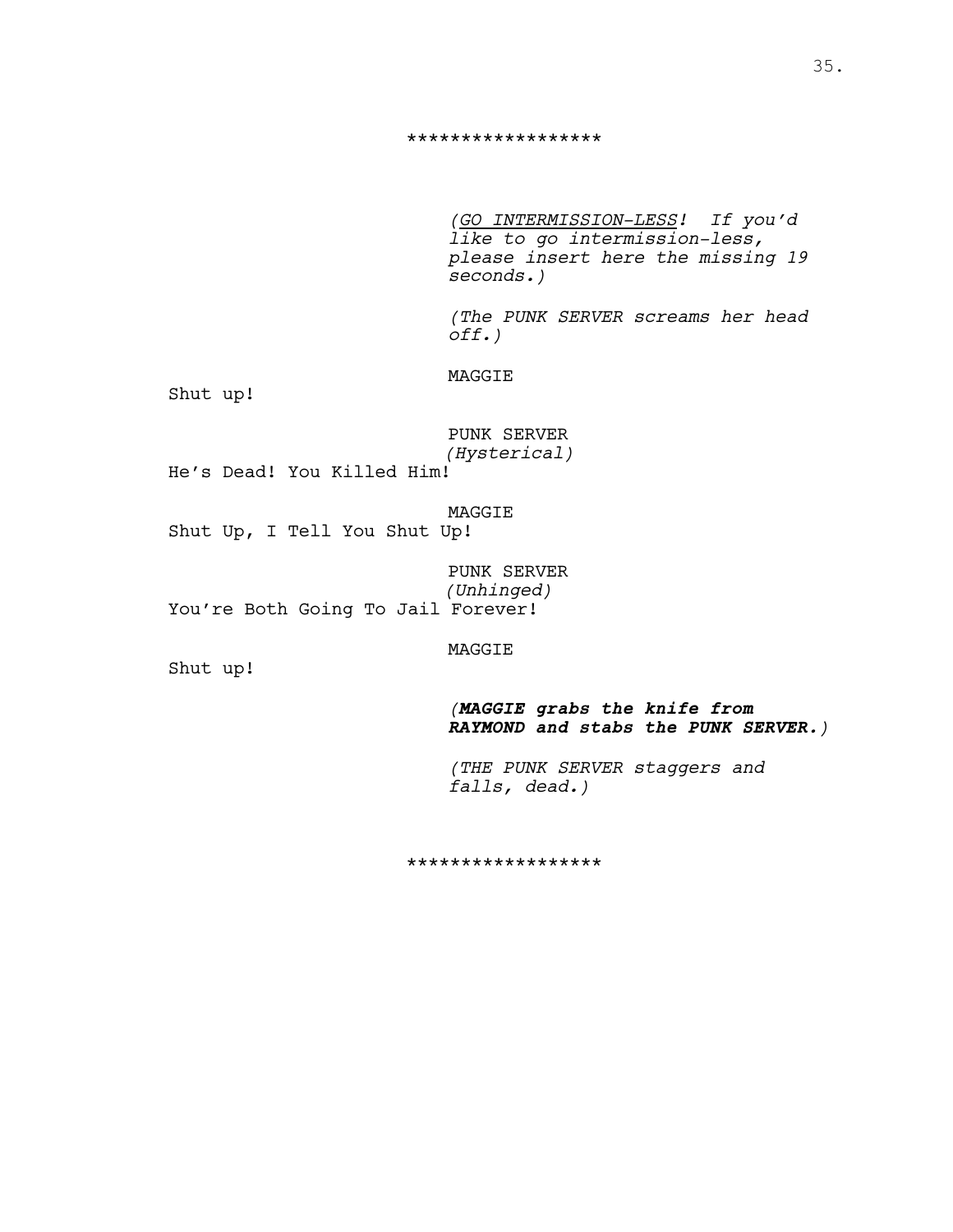# Karl The Magnificent

(Act Two)

*(19 seconds later - Lights up on a scene of sheer panic.)*

*(KARL is still dead.)*

*(But now, beside KARL...)*

# *(The PUNK SERVER, also dead.)*

*(Standing over her is MAGGIE with the knife.)*

# RAYMOND *(Screaming, terrified)* Oh My God?! Why Did You Kill The Waitress?

MAGGIE *(Desperate)*

Had To!

RAYMOND

MAGGIE

But Why?!

She Was hysterical!

#### RAYMOND

But Why!?

#### MAGGIE

*(Without commas)* I Thought The Rabbis Down The Hall Would Hear Her Screaming And She Wouldn't Shut Up And I Don't Know I Just Started Stabbing!

#### RAYMOND

Holy Crap!

#### MAGGIE

Holy Crap!

# RAYMOND *(Hysterical)* Hold it together! Hold it together! What are we doing?!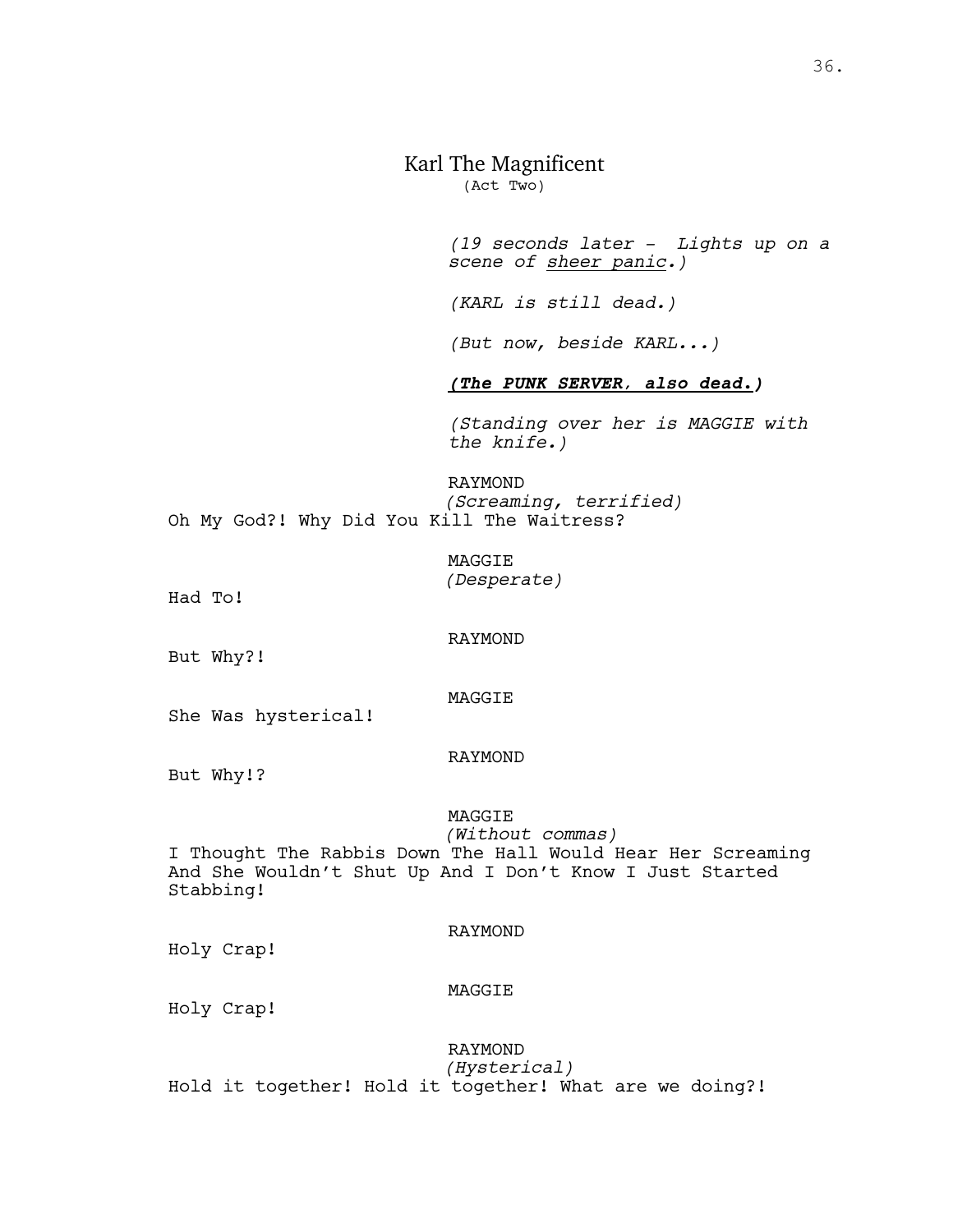MAGGIE *(Hysterical)*

Holding it together!

# RAYMOND

You sure they're dead?!

*(MAGGIE kicks the bodies with her toe.)*

MAGGIE Oh god! Oh god! They're dead! Totally dead!

> RAYMOND *(Panicked)*

Don't panic!

# MAGGIE *(Panicked)*

I'm not panicking!

# RAYMOND

*(Panicked)*

I'm not panicking either!

MAGGIE But how will we find the deep sleep cocoon pod?!

RAYMOND Damn It! There Is No Deep Sleep Cocoon Pod!

*(RAYMOND takes out his phone.)*

MAGGIE We're going to jail, like for a thousand years/ What are you doing?

# RAYMOND

Calling 911!

#### MAGGIE

You can't!

RAYMOND If we confess right away they'll go easy on us!

#### MAGGIE

Hang up!

#### RAYMOND

But/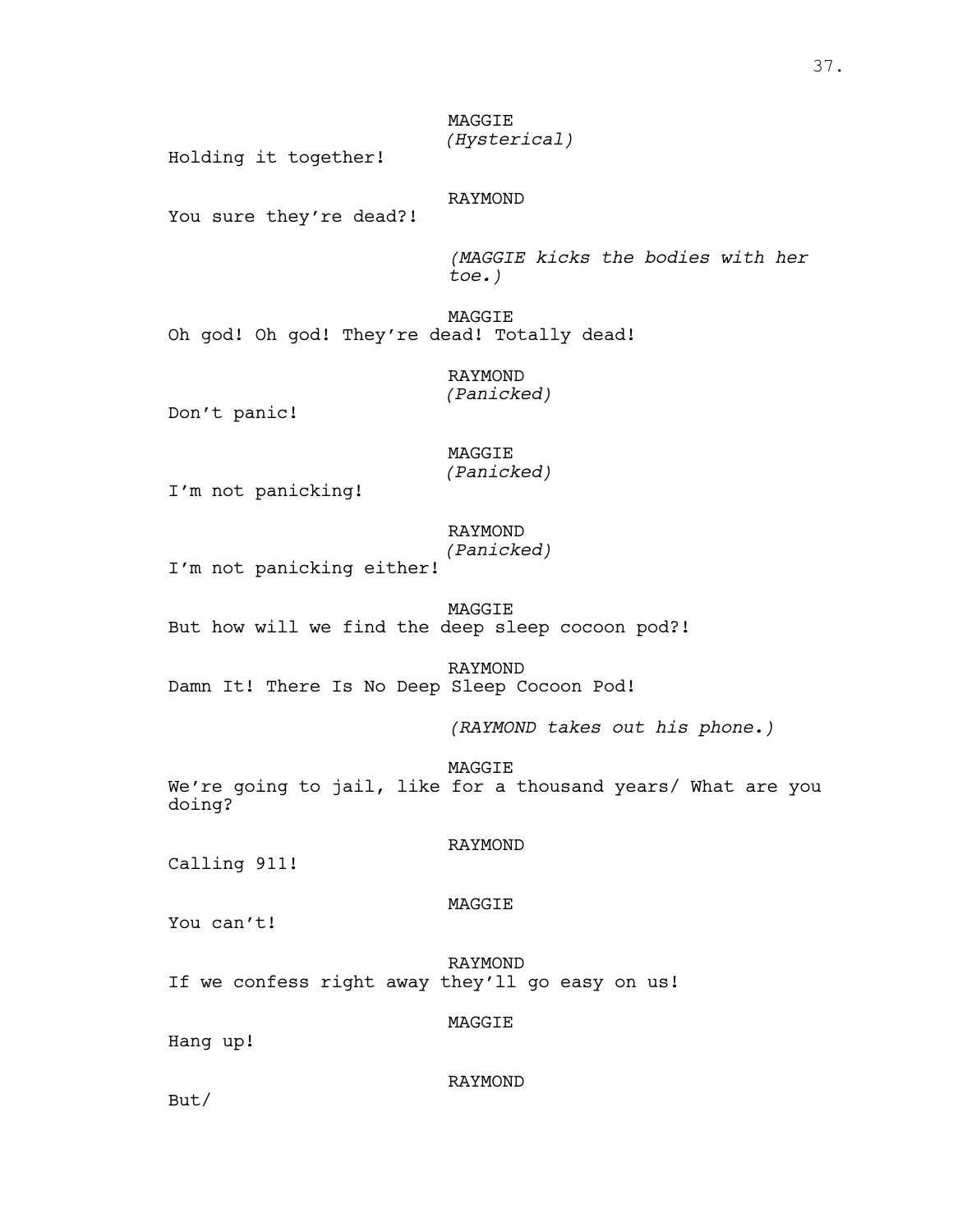# MAGGIE *(Yelling)*

Hang Up! Hang Up!

*(He hangs up.)*

MAGGIE (CONT'D)

We just murdered two people, that's like the worst thing you can do after a hostile workplace seminar!

RAYMOND

But everyone in the office'll testify on our behalf! When the police find out what a nerd Karl was they'll rule it justifiable homicide!

MAGGIE But what about me, I killed an innocent waitress/

RAYMOND

You're right, you're screwed!

MAGGIE

Wait! Idea! *(Calming, a little)* We both took ExxonMobile's four hour oil spill crisis seminar!

RAYMOND

We did?

MAGGIE

Yes!

# RAYMOND

That's right, we did!

MAGGIE

We just have to remember the bullet points! It was right beside the animated clip art of the man clapping his hands!

RAYMOND Oh my god, my life depends on bullet points and animated clip art!

MAGGIE Got it! Bullet point one, "stay calm."

RAYMOND *(Not calm)* Right! We are calm! Totally calm!

MAGGIE Two, "destroy the evidence."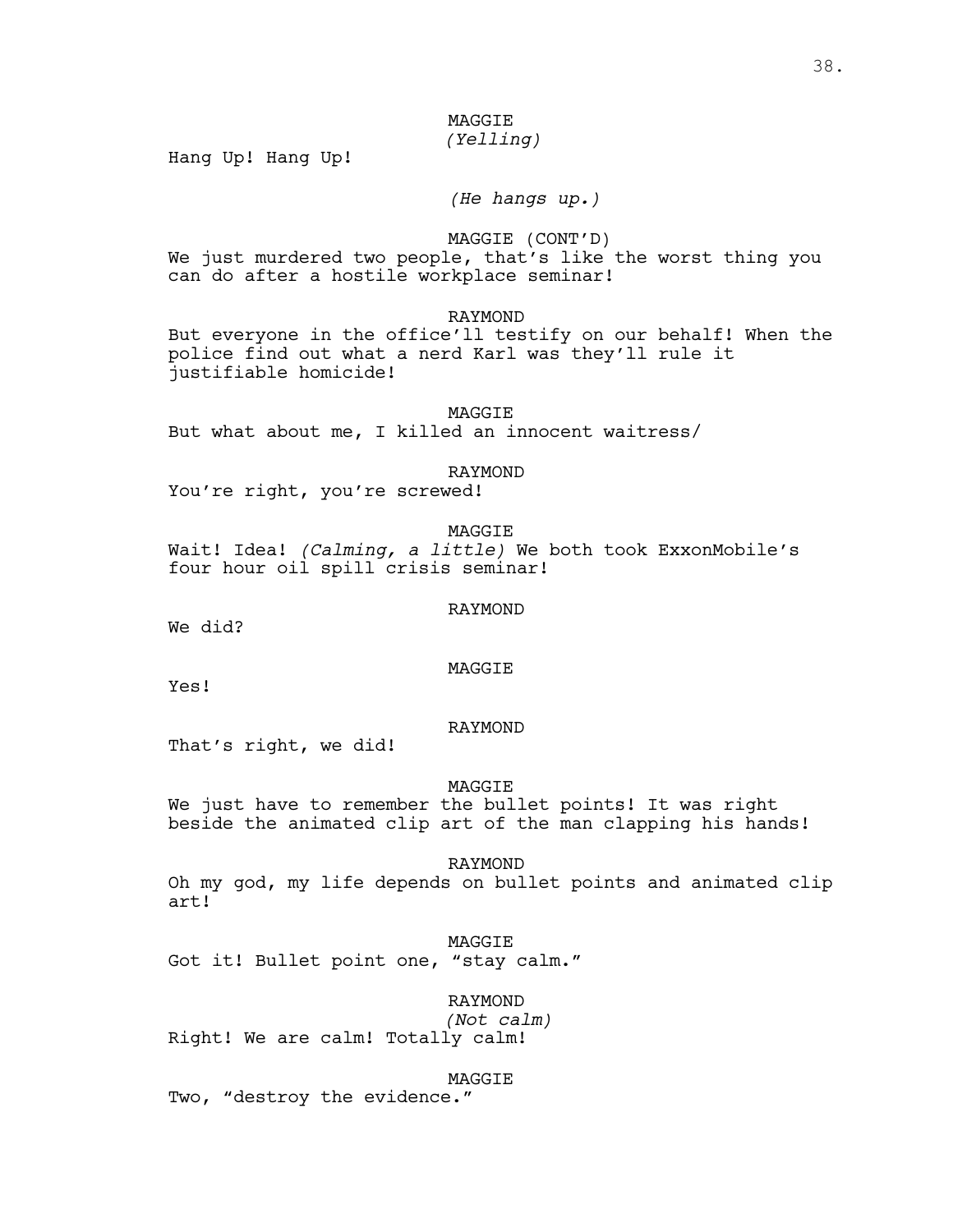RAYMOND

You sure?

# MAGGIE

We work for ExxonMobil of course the second bullet point is "destroy the evidence." We need to get rid of the bodies.

# RAYMOND

How?

MAGGIE You gotta drag them to the dumpster.

#### RAYMOND

What dumpster?

MAGGIE There's got to be a dumpster on the loading dock off the kitchen!

RAYMOND And what are you going to do?!

#### MAGGIE

Guard the door!

#### RAYMOND

Right!

*(RAYMOND grabs the dead waitress.)*

# MAGGIE

Careful, don't hit her head!

RAYMOND She's dead, what difference does it make!?

> *(RAYMOND quickly drags the dead PUNK SERVER through the kitchen swinging doors.)*

*(MAGGIE staggers to her purse and tries to take a Prozac.)*

MAGGIE *(Panicked, to herself)*

Oh god, oh god.

*(But before she can down the pills with wine, a cell phone rings.*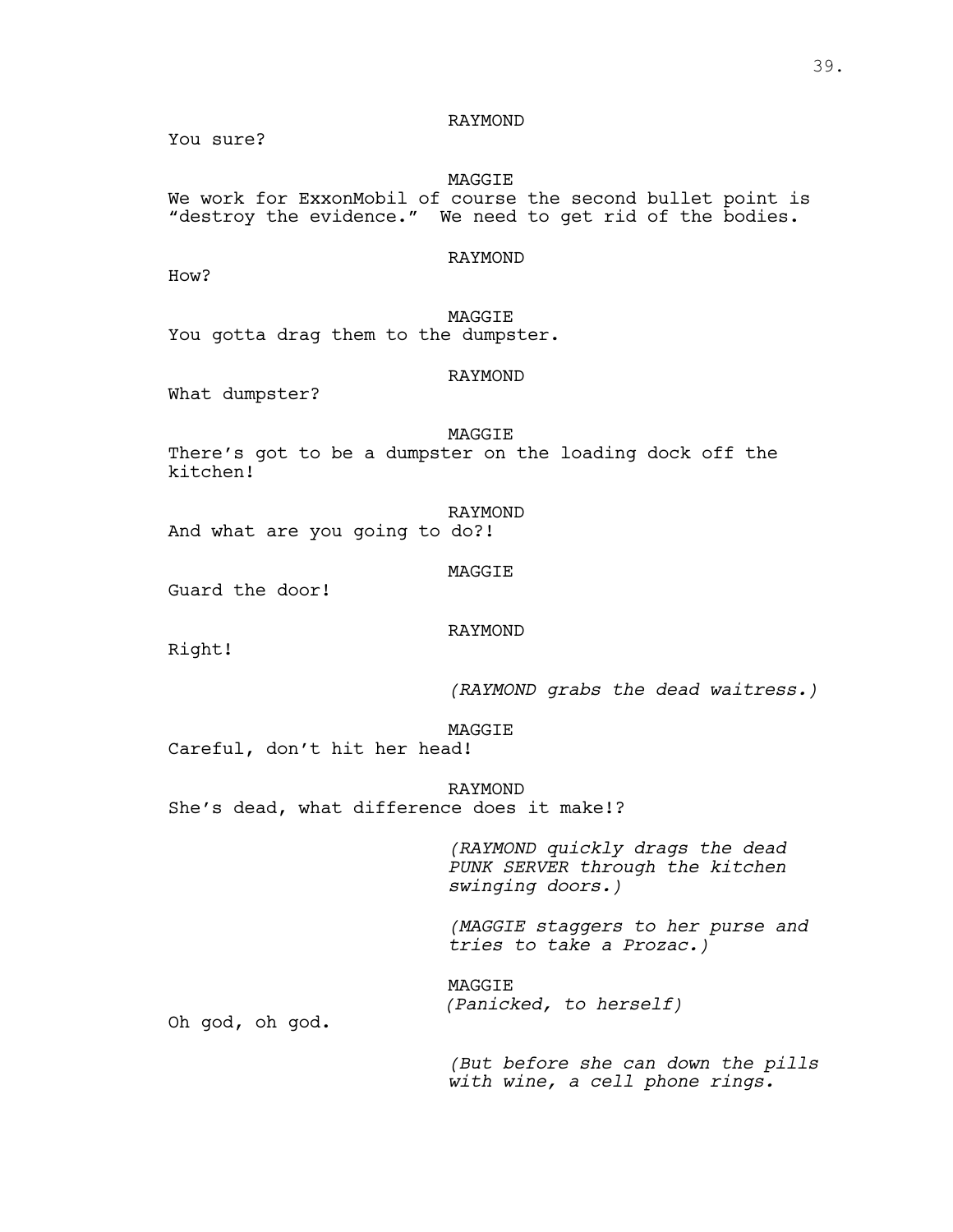*MAGGIE checks her own, it's not her. She looks for the ringing. Finds a phone on the magician's table.)*

MAGGIE

*(Yelling off to the kitchen)* Raymond? Raymond, do you have a silver I-phone?

# RAYMOND

*(O.S.)*

No, Galaxy.

#### MAGGIE

Then who/ *(Dawning on her)* Holy crap! It's Karl's! And it's ringing! Crap, ah, ah.

> *(In a cold sweat, MAGGIE answers KARL'S phone.)*

#### MAGGIE

*(On phone, dripping kindness)* Hello? ...Yes, this is Karl's phone. ...Me? ...Ah, a friend. ...Karl's not here. ...What? ...You want to leave a message? Sure. *(She grabs a napkin and pen)* ...Okay ready. ..."Bad news, they closed Yellowstone so you won't be able to meet there next week/" Wait. By any chance is this Sister Alice? ...It is. ...More? Okay, ..."P.S. You're in town attending a nun's convention, and you'd like to hook up tonight? ...So sorry, repeat that. "You're ready to "defrock-the-windsock." *(She's grossed out) ...*More? *"*And don't forget to bring the master of ceremonies." Are you by any chance referring to Mr.<br>Magnificent? That's so... deranged. I'll give him the message. Bless you sister, I hope you get the help you need.

*(She hangs up.)*

*(MAGGIE again tries to down the Prozac with wine.)*

*(Just then PUNK SERVER II enters from the hall only now she has fluorescent pink hair. She's the drug free, cleaned up, but still punk twin sister of the Waitress.)*

PUNK SERVER II

Have you seen Jo?

*(MAGGIE spit-takes the pills.)*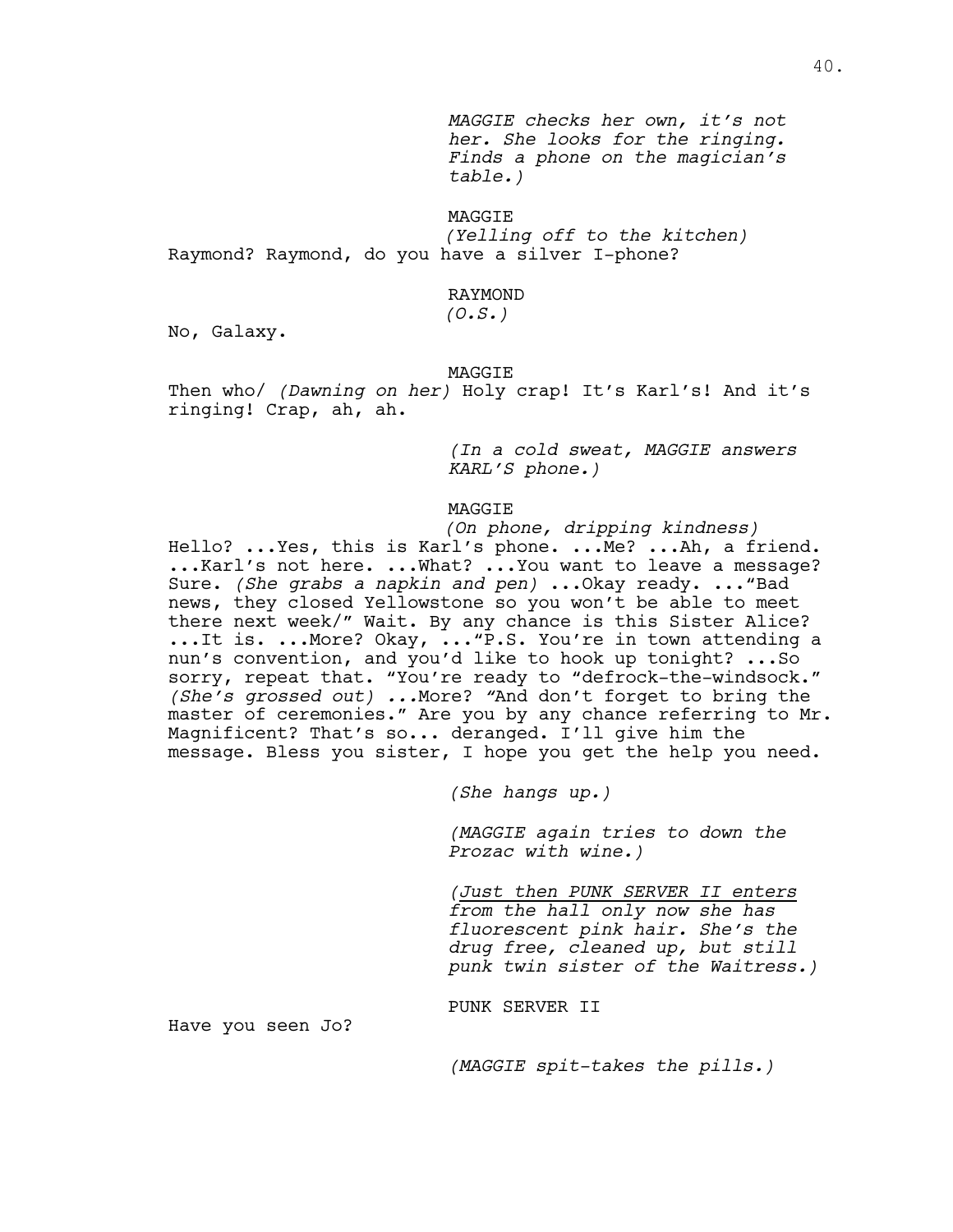PUNK SERVER II You okay? MAGGIE *(Stupefied, lying)* Me? I'm fine. PUNK SERVER II I'm looking for Jo. MAGGIE What's a Jo? PUNK SERVER II Josephine, my twin sister. *(NOTE: PUNK SERVER II is the WAITRESS's twin sister and is played by the same actress.)* MAGGIE Your twin? PUNK SERVER II Yeah, I need her. MAGGIE Why? PUNK SERVER II Cause the rabbis are going berserk! MAGGIE Because? PUNK SERVER II Something about meat and cheese at the same time, who knew? Seen her/? MAGGIE Who/? PUNK SERVER II My twin/ MAGGIE No/ PUNK SERVER II She must be in the kitchen.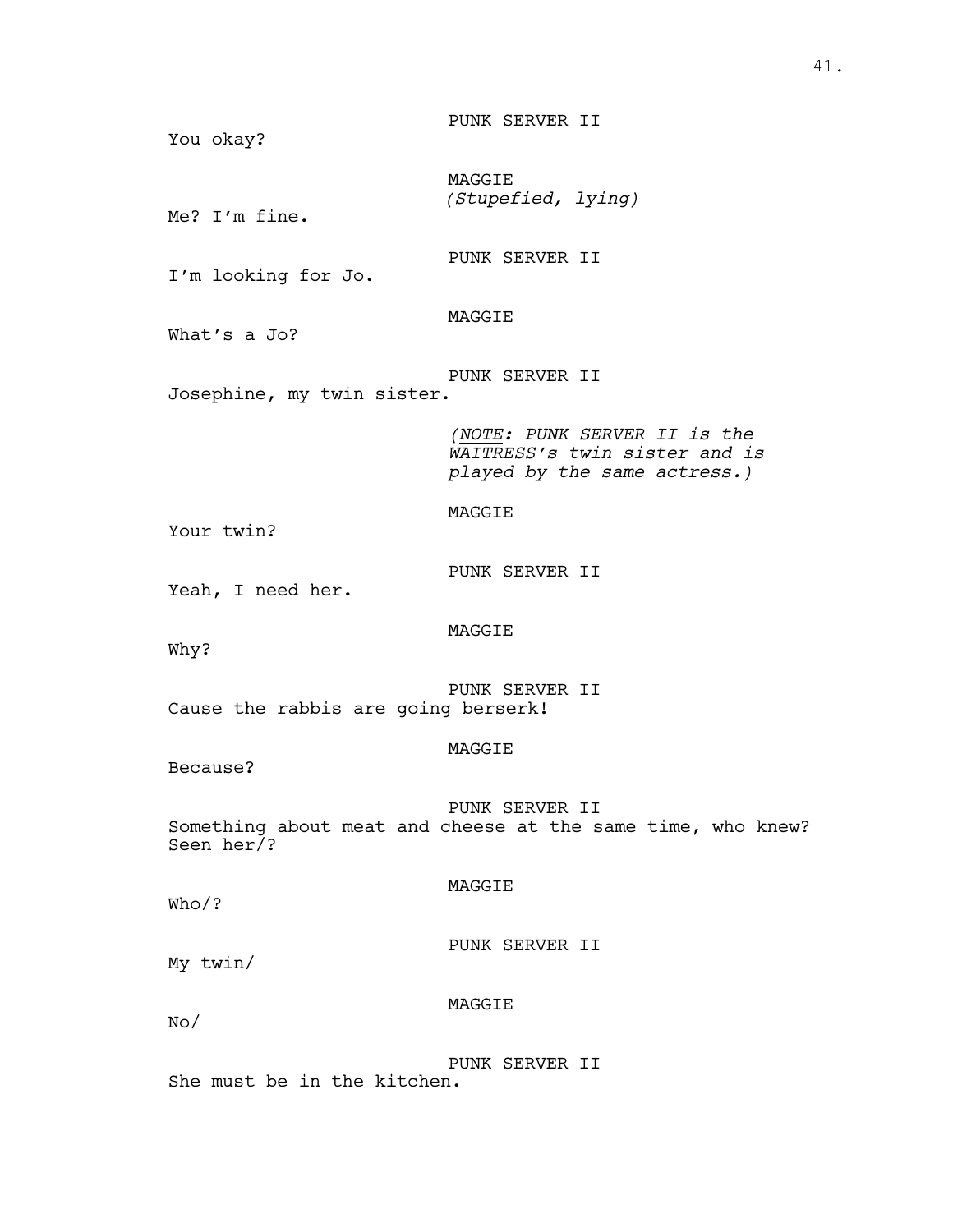*(PUNK SERVER II starts for the kitchen.)* MAGGIE Stop! *(PUNK SERVER II sees dead KARL on the floor.)* PUNK SERVER II Oh dear, what happened to Karl? MAGGIE Ah... ah... he had an aneurysm/ PUNK SERVER II A what/ MAGGIE I mean a migraine/ PUNK SERVER II What/ MAGGIE I mean, he's drunk/ PUNK SERVER II I'll get him some water/ *(PUNK SERVER II starts for the kitchen.)* MAGGIE Don't go in there! PUNK SERVER II Why not? MAGGIE Cause... *(Making crap up)* I just remembered, Jo said she had to go to the bathroom. PUNK SERVER II The one next door? MAGGIE No, the bathroom at the Burger King cross the street. PUNK SERVER II The Burger King? Why?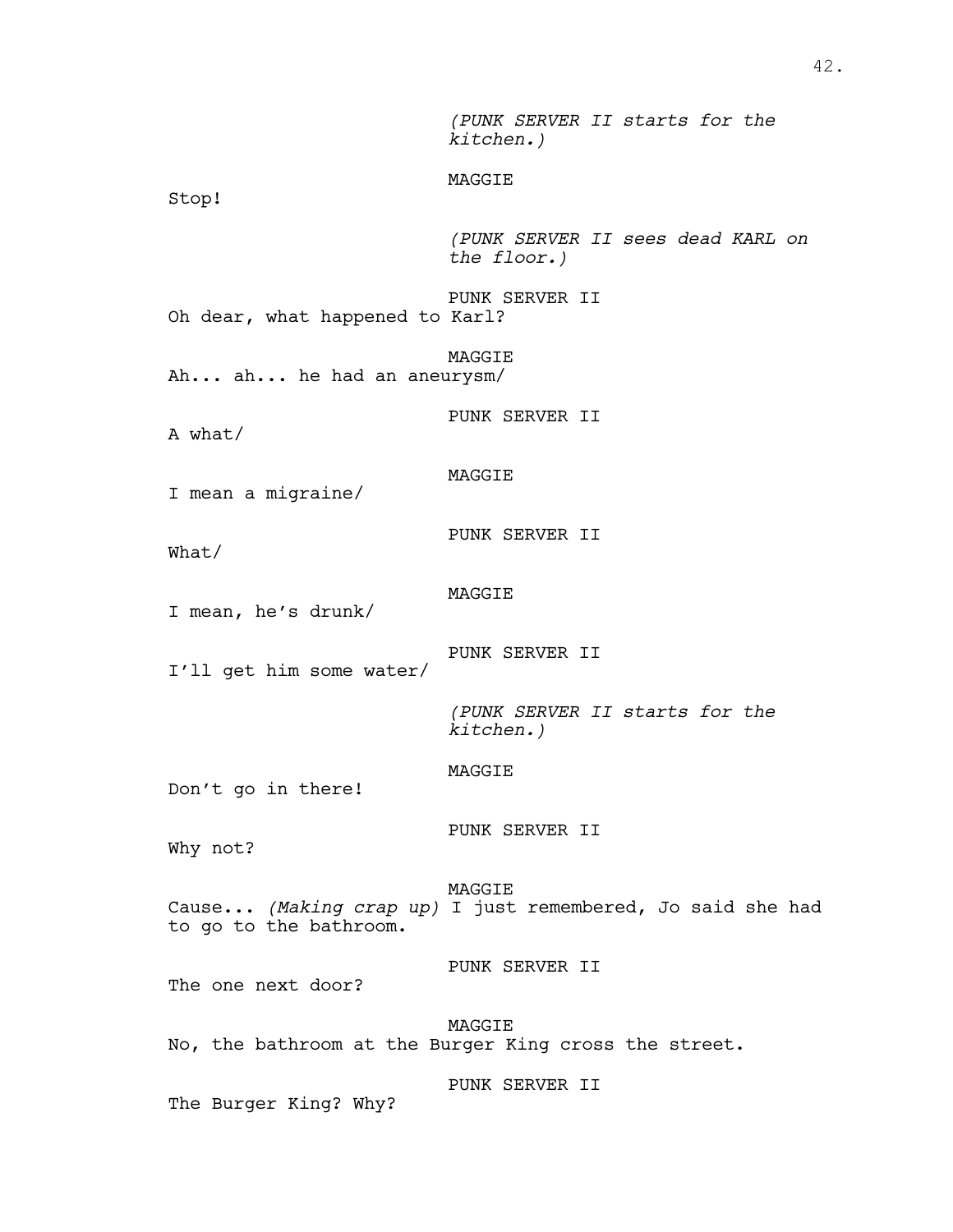MAGGIE *(Desperate, making crap up)* Cause...cause... The Rabbis told her it was against rabbinical law for them to pee in a bathroom that's in the vicinity of a bathroom used by a goy. PUNK SERVER II A goy? MAGGIE You know, a girl goy. So she left the building and might not be back for a long-long time. PUNK SERVER II Darn. Okay if you see her/ MAGGIE I'll send her right over! PUNK SERVER II And/ MAGGIE Bye! *(MAGGIE shoves PUNK SERVER II out the door just as RAYMOND runs in from the kitchen.)* RAYMOND You're right, there's a dumpster. Help me with Karl. MAGGIE Oh my god! RAYMOND What/ MAGGIE She has a twin/ RAYMOND Who/ MAGGIE Jo/ RAYMOND Who/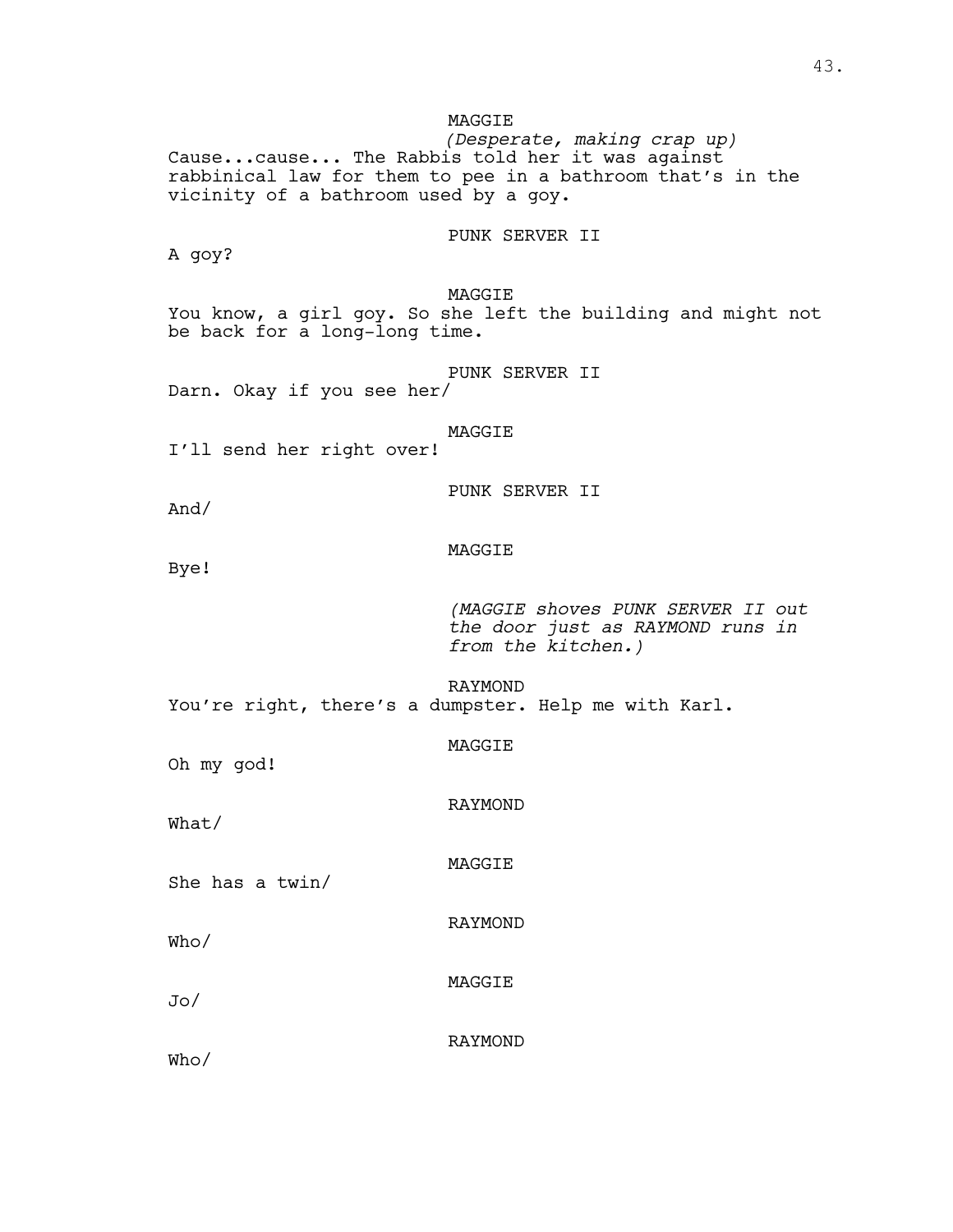MAGGIE The waitress/ RAYMOND A twin what/ MAGGIE Sister. She was just here. RAYMOND Did she see dead Karl? MAGGIE I told her he was drunk. RAYMOND *(Dragging the body)* Help me. MAGGIE I thought I was seeing a ghost. RAYMOND Pull! MAGGIE Holy crap, holy crap. RAYMOND Shut up and pull! *(They drag KARL off to the kitchen.)* MAGGIE *(O.S.)* I'm pulling! Holy crap, holy crap. RAYMOND *(O.S.)* Now lift! MAGGIE *(O.S.)* Be careful of his head! RAYMOND *(O.S.)* Would you shut up about their stupid heads and lift!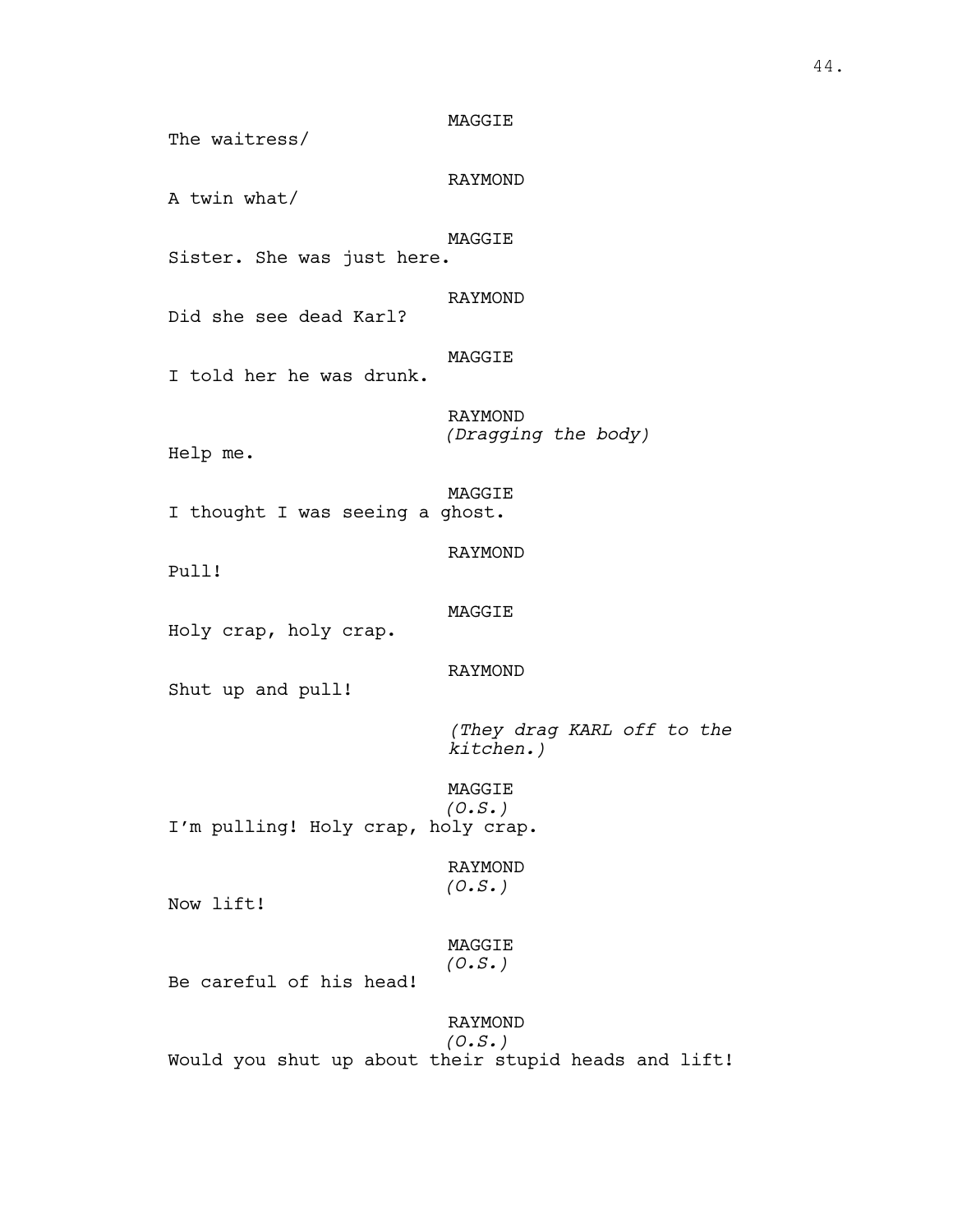# MAGGIE *(O.S.)*

Holy crap he's heavy!

# RAYMOND *(O.S.)*

Ready? *(As they swing his dead body)* One. Two. Three.

*(We hear a terrible bang as KARL's head crashes down into the dumpster.)*

MAGGIE

*(O.S.)*

Oh my god that was his head!

# RAYMOND *(O.S.)*

Shut Up About Heads!

*(MAGGIE and RAYMOND run back in.)*

RAYMOND

Now what?

## MAGGIE

I don't know.

# RAYMOND

What's the next bullet point?!

# MAGGIE

Oh right, stay calm, hide the evidence and... and.. Oh! Bullet point three! Start a publicity campaign about the wonderful things ExxonMobil does to protect the environment.

#### RAYMOND

I think we can skip that one.

# MAGGIE

Four, mop up the oil!

# RAYMOND

But there's no oil!

# MAGGIE

Blood! Mop up the blood!

# RAYMOND

Right!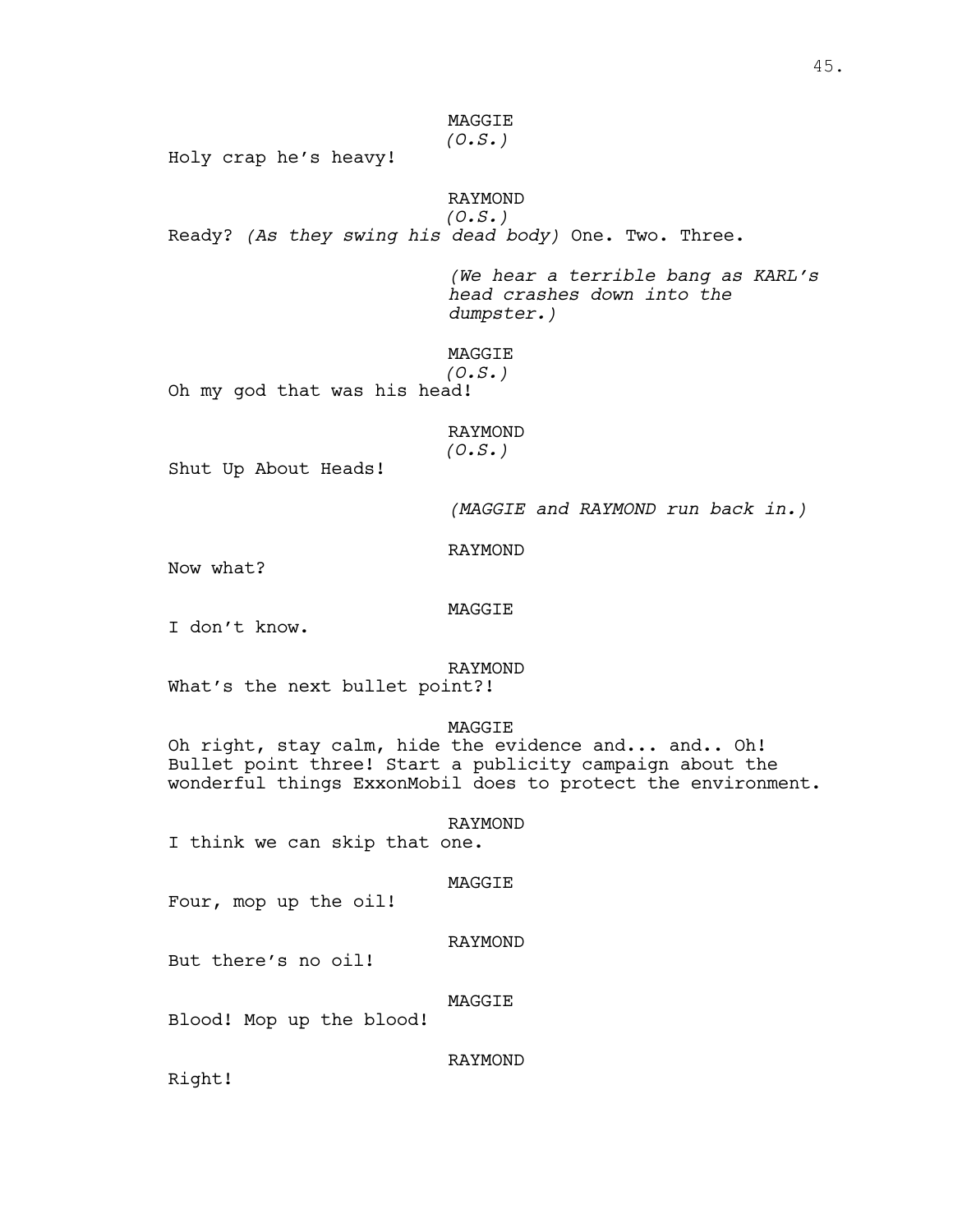*(They grab napkins and wipe up any leftovers.)*

*(PUNK SERVER II enters with a bottle of Pedialyte.)*

PUNK SERVER II I brought Karl some Pedialyte.

MAGGIE

What?

PUNK SERVER II Pedialyte, it's for babies, but it's great for hangovers. What ya doing?

RAYMOND *(Panicked)* What does it look like! Mopping up oil!

PUNK SERVER II

Oil/

MAGGIE

He means blood/

PUNK SERVER II

Blood/

MAGGIE He means my drink - A Bloody Mary/

PUNK SERVER II

What happened to Karl?

MAGGIE Oh, ah, he had to go to the bathroom.

PUNK SERVER II

Not at the Burger King?

MAGGIE

Yes.

PUNK SERVER II But he's drunk and it's dark and that's a very busy street.

MAGGIE

I know I tried to talk him out of it but he insisted. Someone should really stop him, I mean he and Jo could be hit by  $a...$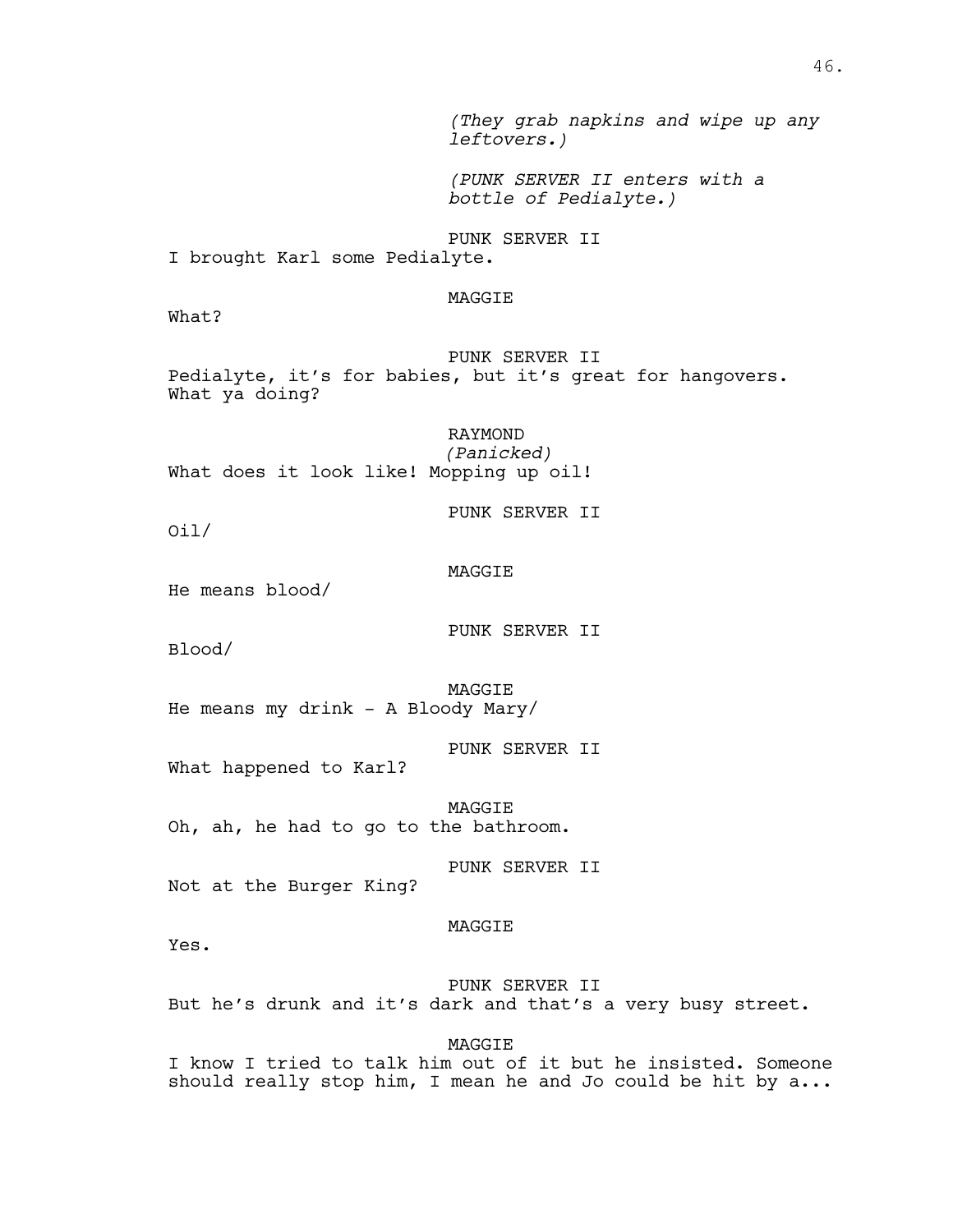*(Suddenly it hits her! She laughs with delight as she has the answer.)*

# MAGGIE

*(Enthusiastic)* A car! *(Purposefully to Raymond, delighted)* We wouldn't want Karl and the punk waitress to be hit by a car - If you know what I mean?

# RAYMOND

# *(Busy)*

I have no idea what you're talking about.

# MAGGIE

*(Deliberately)* Both the waitress and Karl could be run over by an automobile.

#### RAYMOND

*(Dawning on him)*

That's a great idea/ I mean, terrible! Someone should stop them.

#### PUNK SERVER II

I will, but you gotta cover for me with the rabbis.

#### MAGGIE

No, you take care of the rabbis, Raymond will stop Karl.

PUNK SERVER II No, I'll do it, after all I am his fiancée.

*(That stops everything.)*

#### MAGGIE

Excuse me?

#### RAYMOND

Fiancée?

# PUNK SERVER II

*(In love)*

Well, engaged to be engaged. I mean Karl and I just met for the first time earlier this evening, but I was so struck by his awesomeness, and then when I found out that he played the accordion, I knew we were destined for love. So I stole the manager's pass key and took him up to the bridal suite where we made rumpy-pumpy.

MAGGIE

Wait, let me get this straight, you just met him and you...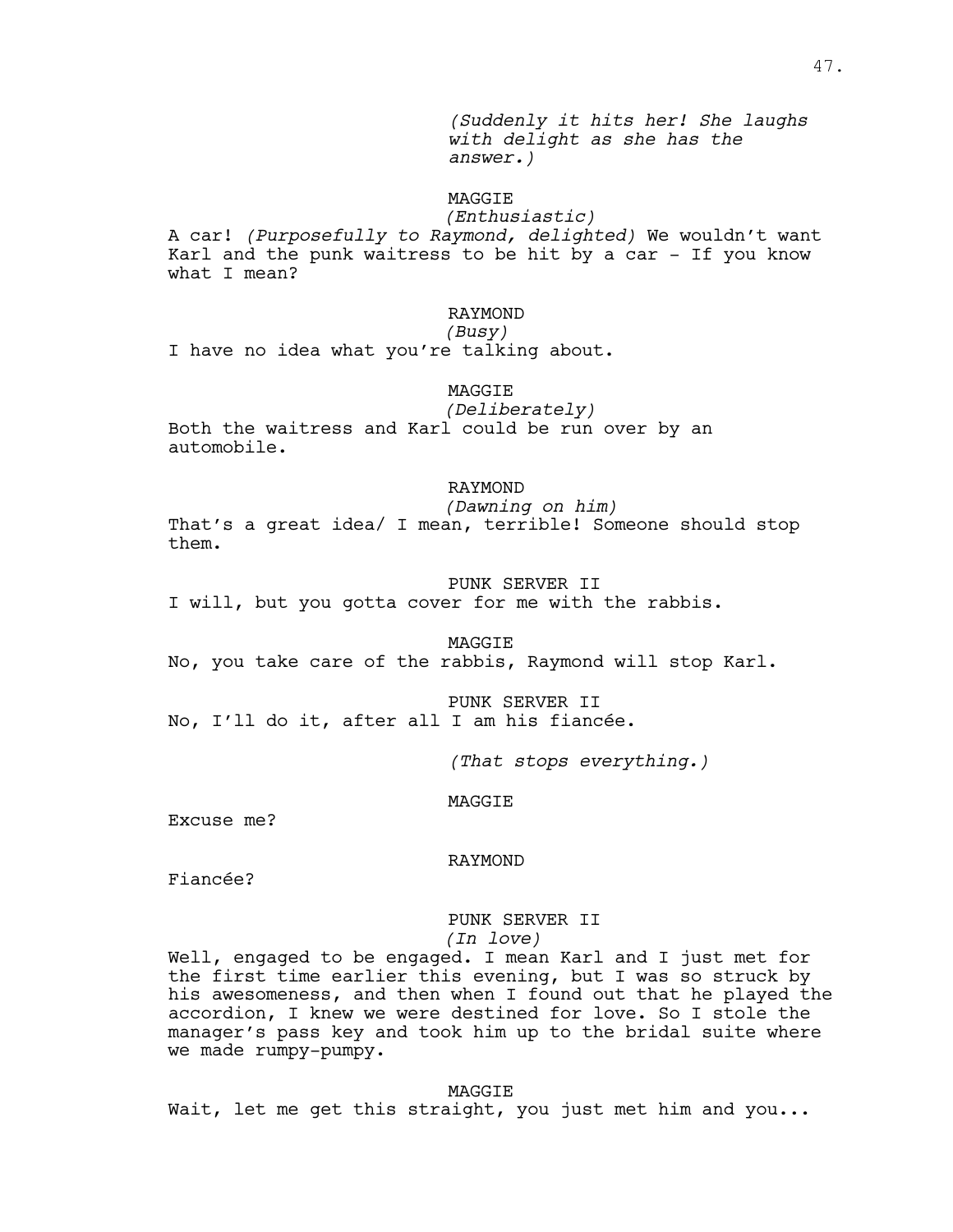PUNK SERVER II Yes, he fired his photon torpedo into my exhaust port.

> *(RAYMOND and MAGGIE are totally grossed out.)*

MAGGIE *(Grabbing her ears)*

Oh my god!

RAYMOND *(Grabbing his ears)* How can I un-hear that! Please, God, let me un-hear that!

PUNK SERVER II I've done it before but never with a man with an assistant.

RAYMOND

Assistant?

PUNK SERVER II

Karl the magnificent.

MAGGIE Please tell me you're on drugs. And can I have some?

PUNK SERVER II

I must save my dear Karl!

*(PUNK SERVER II runs out.)*

RAYMOND

*(Panicky)*

Come on! Let's get Karl and the waitress out of the dumpster and drag them into the street and make sure they get hit by a car! Lots of cars!

> MAGGIE *(Bewildered)*

How did Karl do it?

RAYMOND Or better, a bus! That's it, we'll throw'em under a bus!

MAGGIE

*(Amazed)*

All these lovers.

RAYMOND

If their bodies are totally mangled forensics will never notice the knife marks!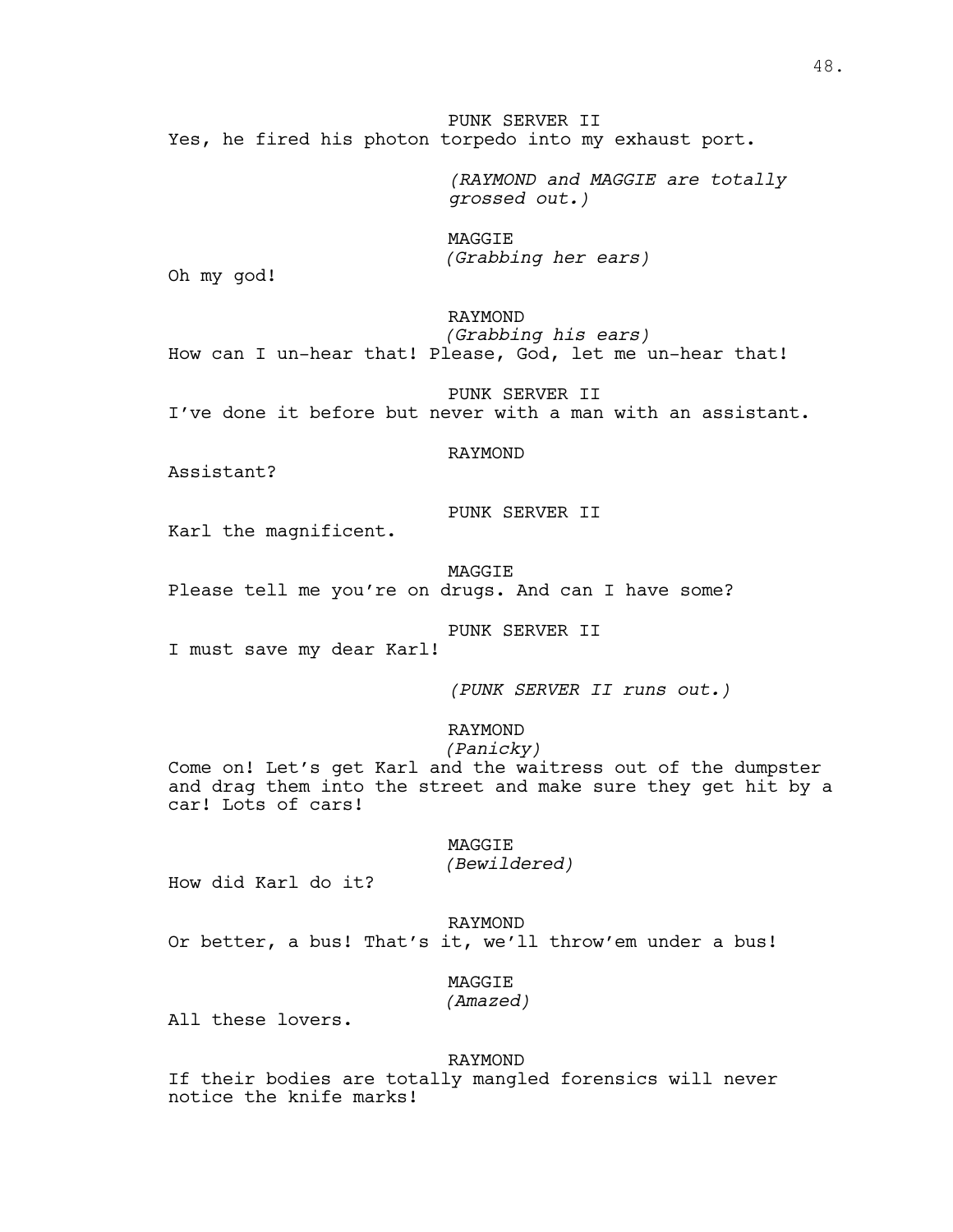*(RAYMOND starts out.)*

#### MAGGIE

Wait! I can't.

#### RAYMOND

We only have a few seconds to act.

MAGGIE

I can't help but think that we've killed someone special.

#### RAYMOND

You got to be kidding.

#### MAGGIE

Sometimes when we were working late, I'd look at Karl, slaving away at his little desk, with his Texas Instruments calculator, sucking on his super big gulp and I'd... I'd...

# RAYMOND

What?

#### MAGGIE

Fantasize.

#### RAYMOND

Oh god, I don't want to know, but I'm compelled... *(Cringing)* What did you fantasize about?

MAGGIE

What it would be like to kiss Karl's sweet, little, chapped lips... *(Breaking down in tears)* And now I never will.

RAYMOND

I hope you're seeing a team of psychiatrists. Not one, a team!

#### MAGGIE

*They* gave me the Prozac.

#### RAYMOND

Get this straight! Karl was a nobody! He'll be missed by no one! We'll throw his body under a bus and a week from now gather around his stupid little nerd-desk for a moment of silence during which everyone in the office will be snickering!

#### MAGGIE

But what if he was right, what if he could save the human race?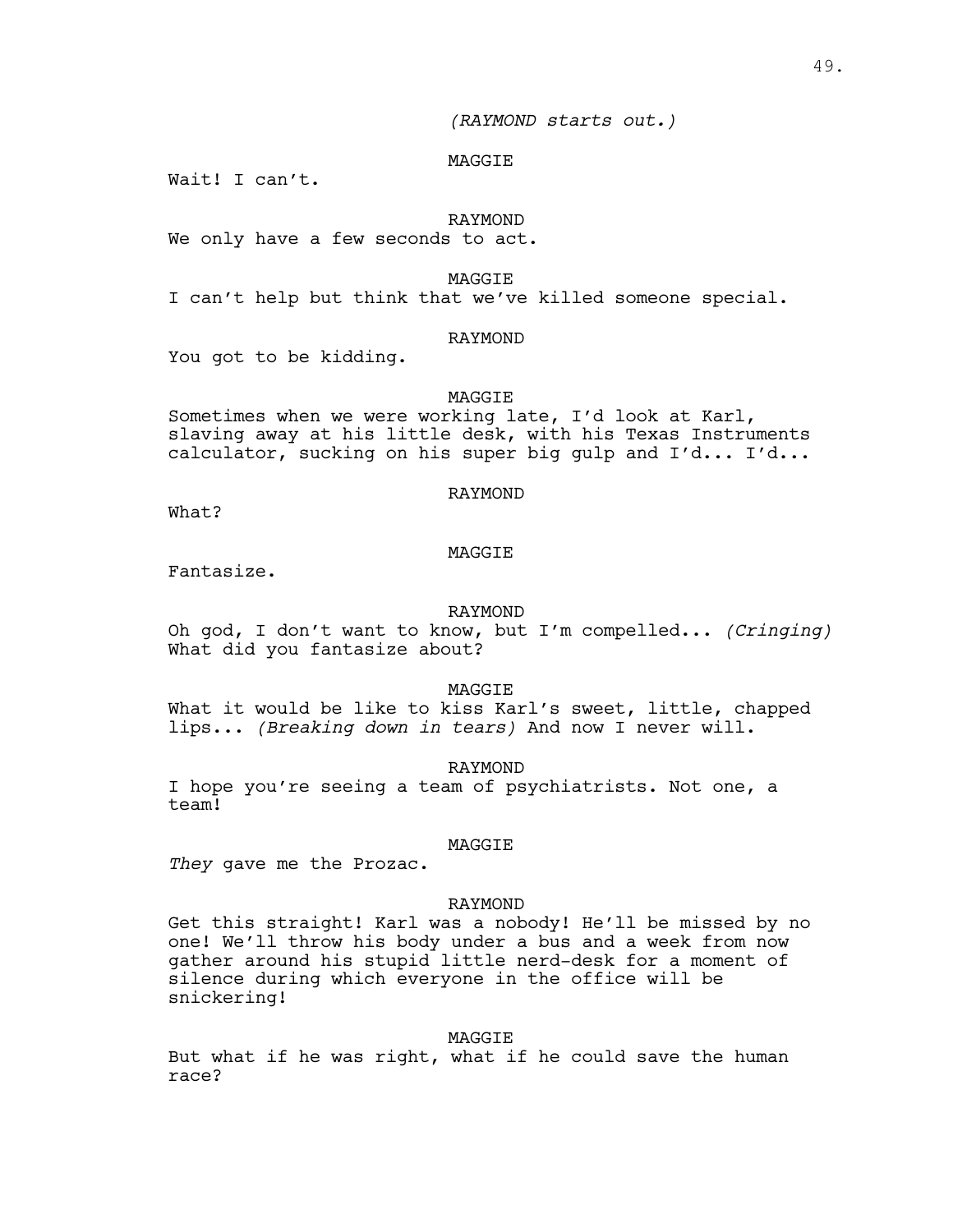# RAYMOND

There is no volcano! It was just an elaborate revenge plan to get back at us for bullying him//

MAGGIE So you admit it, you bullied him//

RAYMOND

So did you little miss perfect//

MAGGIE

He forgave me. I just wish he could've forgiven me for killing him//

RAYMOND You didn't kill him, I did//

## MAGGIE

But the poor punk waitress//

# RAYMOND

What about her?

# MAGGIE

*(Distraught)* She didn't live long enough to learn how stupid being punk is.

#### RAYMOND

That's life! None of us live long enough to know anything. We all die incomplete. Life is just a bunch of uninformed decisions and then/

#### MAGGIE

Super volcano/

#### RAYMOND

Or some other crap-fest/

# MAGGIE

There must be more/

#### RAYMOND

There isn't! Now help me drag their bodies out of the dumpster and into the street.

MAGGIE

No, I can't! I can't live with my sins!

*(MAGGIE digs into her purse.)*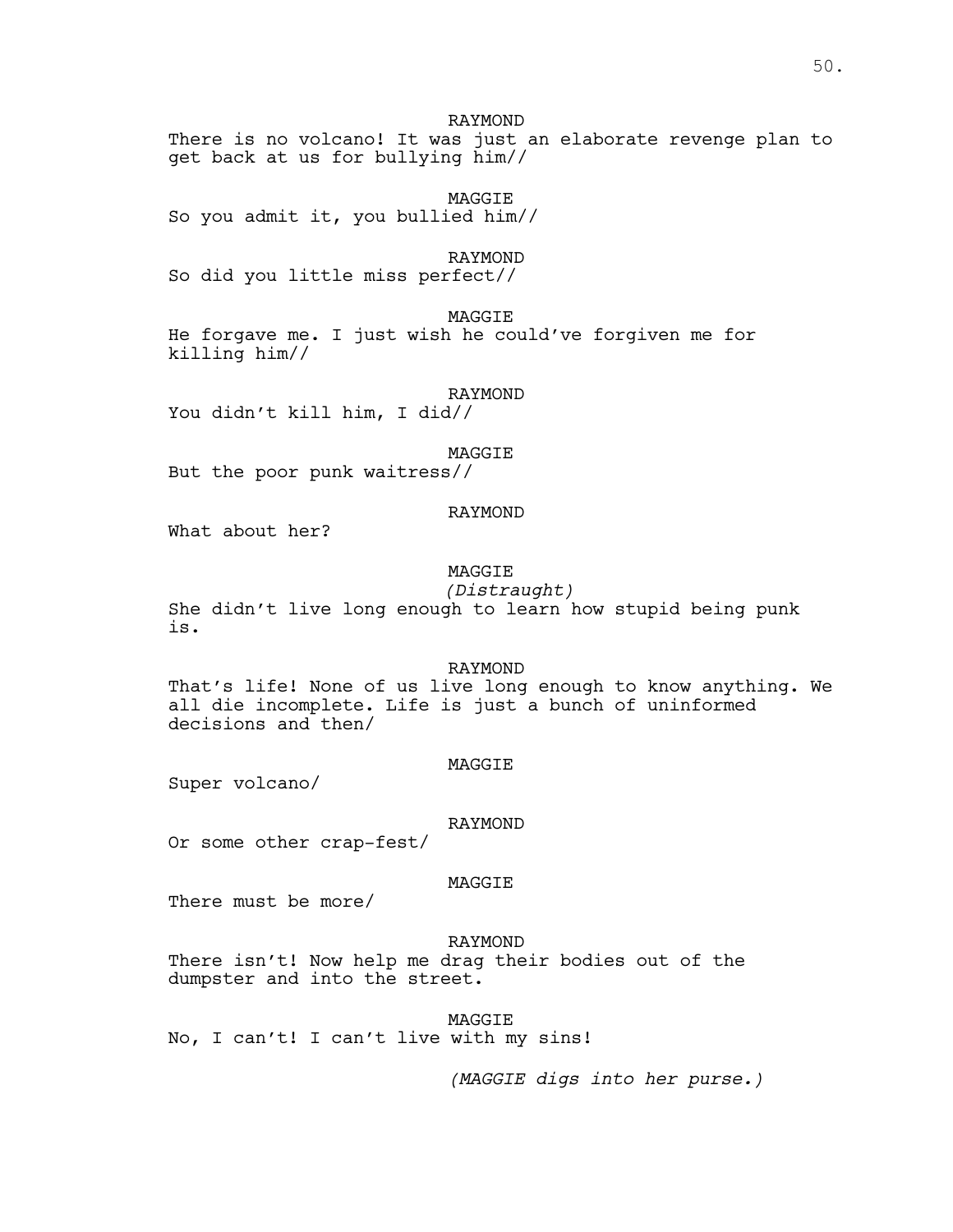| What are you?        | <b>RAYMOND</b>                                                                                                                                                  |
|----------------------|-----------------------------------------------------------------------------------------------------------------------------------------------------------------|
| Ending it!           | MAGGIE                                                                                                                                                          |
|                      | (MAGGIE tries to down the whole<br>bottle of Prozac with a glass of<br>$wine.$ )                                                                                |
| Stop!                | RAYMOND                                                                                                                                                         |
|                      | (RAYMOND grabs her, they struggle,<br>the pills fly. They crash into the<br>disc jockey setup where they<br>accidentally hit a sound effects<br>button.)        |
|                      | (From the speakers comes the sound<br>effect of a chorus of angels<br>singing.)                                                                                 |
|                      | (A holy disco light falls on the<br>magician's table.)                                                                                                          |
| What's happening?    | RAYMOND<br>(Amazed)                                                                                                                                             |
| Something, not good. | MAGGIE<br>(Aghast)                                                                                                                                              |
|                      | (Slowly KARL THE MAGNIFICENT, the<br>dummy, rises from the box. No one<br>is controlling him. He floats in<br>the air in before them in a ghostly<br>$l$ ight.) |
| Holy                 | <b>RAYMOND</b>                                                                                                                                                  |
| Crap.                | MAGGIE                                                                                                                                                          |
| Maggie               | DUMMY KARL<br>(Spooky)                                                                                                                                          |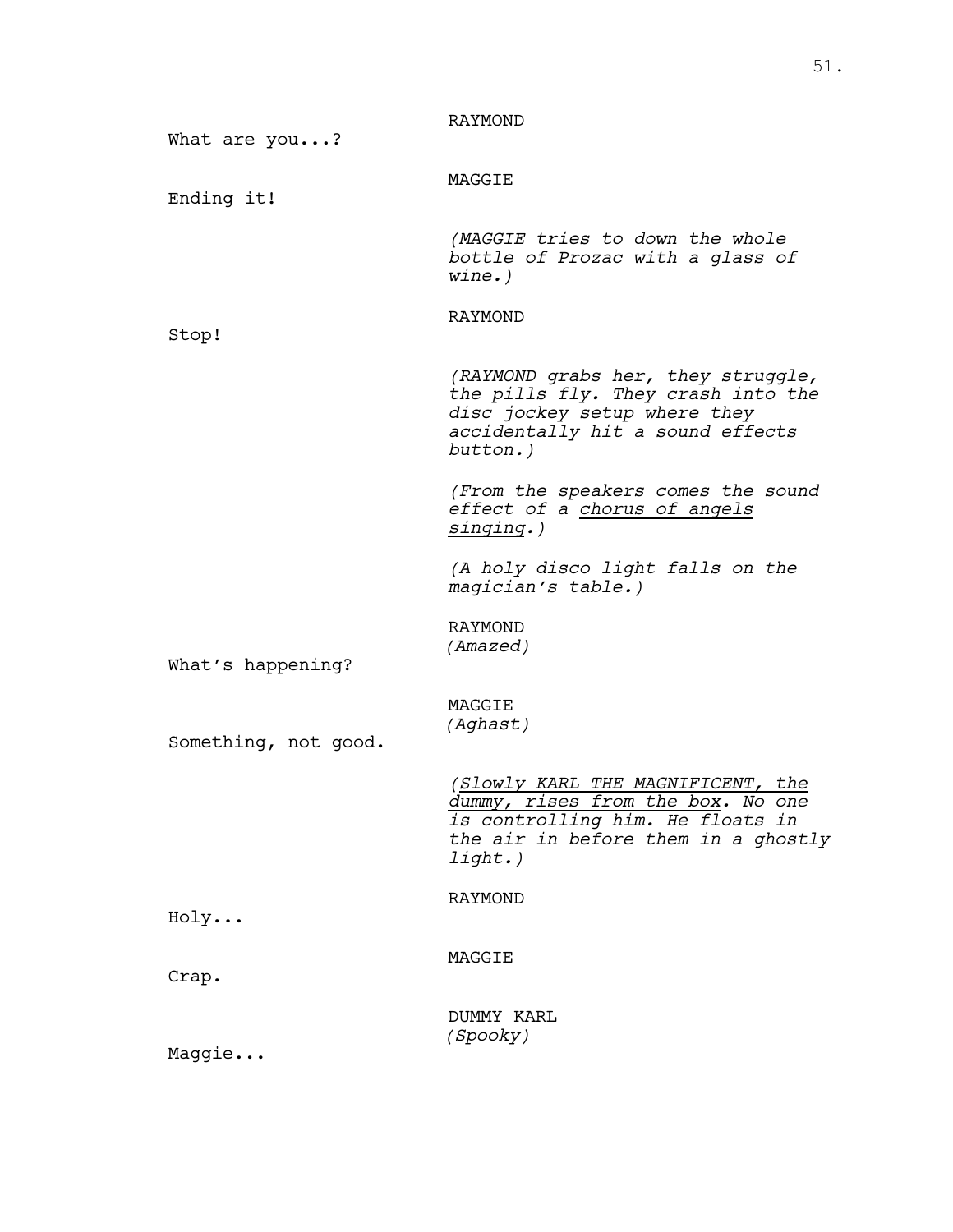MAGGIE *(Petrified)*

Oh god, oh god.

DUMMY KARL

Maggie?

MAGGIE

...Yes?

DUMMY KARL

And Raymond.

RAYMOND *(Terrified)*

What do you want?

DUMMY KARL What have you done? *(Eerie)* What have you done?

RAYMOND She did it, she killed Karl! And the waitress!

# MAGGIE

No, it was him!

DUMMY KARL *(Still ghostly)* No, I meant the question in more of a philosophical way.

#### MAGGIE

Oh.

#### RAYMOND

Oh.

# DUMMY KARL

*(Unearthly)*

You non-dummies are such odd creatures, you elect politicians that don't represent you, buy auto insurance from a gecko and kill the only one who could've saved humanity. No wonder you've adopted an apocalyptic angry deity narrative.

# MAGGIE

*(Desperate)* Is there really going to be a super volcano?

# DUMMY KARL

Ka-boom!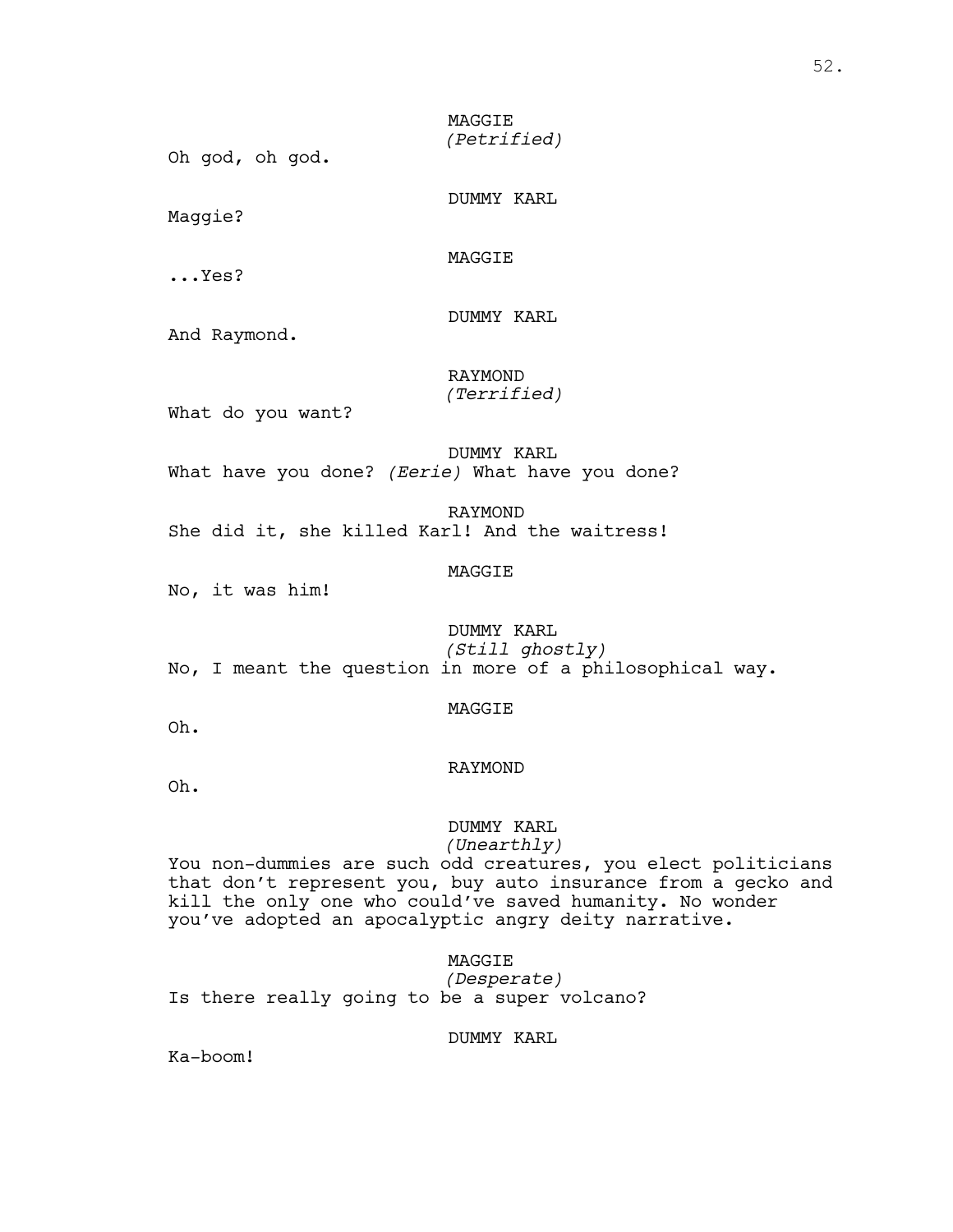# MAGGIE

But, Karl had a deep sleep cocoon pod.

# DUMMY KARL

True. But it's locked deep under his house behind a blast proof door and only he had the combination.

# RAYMOND

But you were close to him.

# DUMMY KARL

I am his son.

#### RAYMOND

So you have the combination.

DUMMY KARL Entirely possible. But I'm not going to share.

# RAYMOND

Why not?

DUMMY KARL *(To Raymond)*

Cause you are a... dumbass.

# RAYMOND

*(Small)*

What?

#### DUMMY KARL

Everyone in the office knows it. And they say it behind your back. Did you ever wonder why you've never had a steady relationship? Know why?

# RAYMOND

*(Troubled)* Because I sleep through hostile workplace seminars?

DUMMY KARL No, because you have no self knowledge. That bad boy image you project is just an act.

#### RAYMOND

Then who am I?

DUMMY KARL *(Ghostly)*

A dumbass.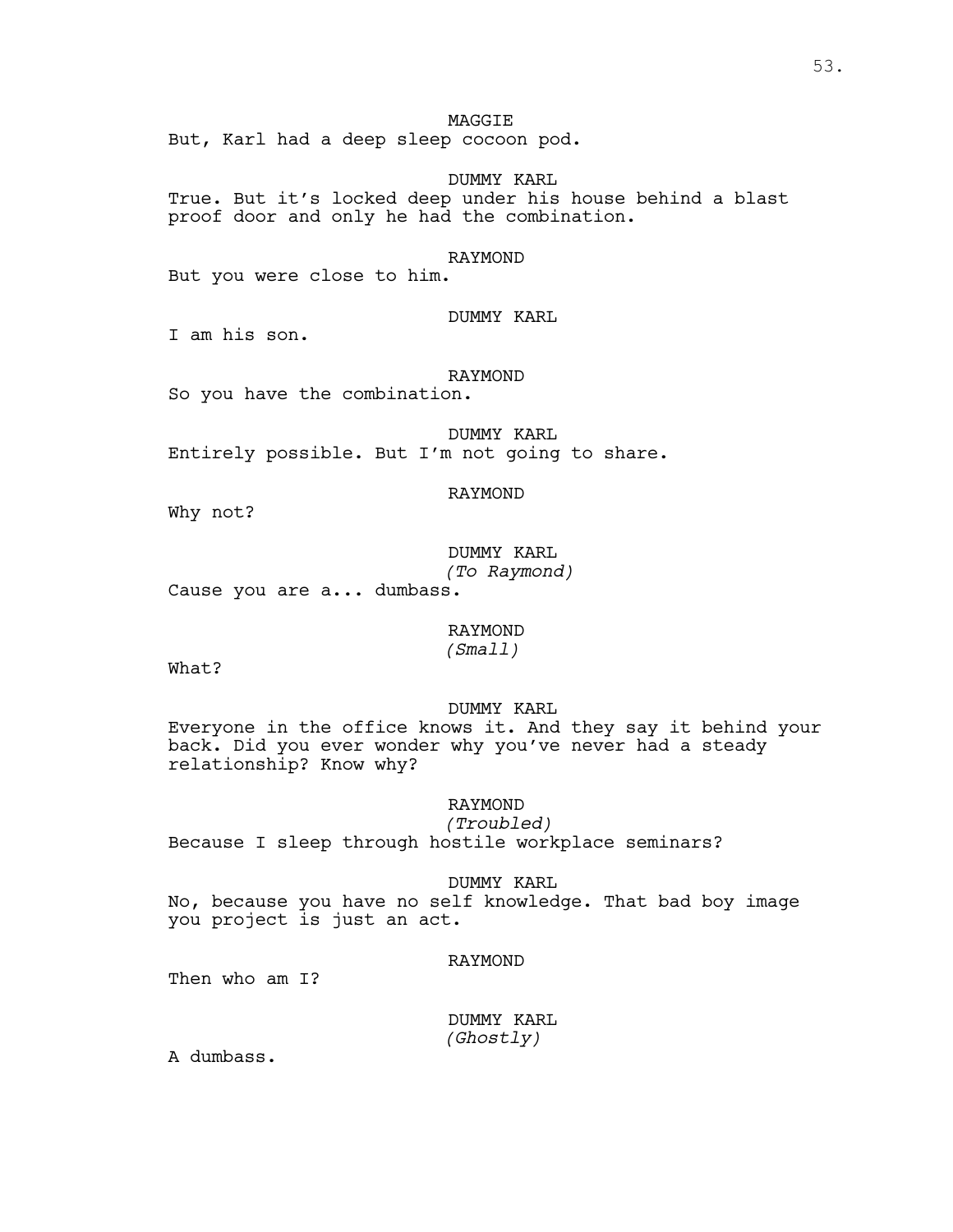MAGGIE

*(Desperate)* But you like me. You'd give me the combination.

DUMMY KARL

Why would I share with you?

MAGGIE

Cause your father forgave me.

# DUMMY KARL

But who are you?

# MAGGIE

*(Guessing)*

A nice person?

# DUMMY KARL

You put on airs of being nice, but writing "dumbass" in black permanent marker on my father's mailbox wasn't the first time. Admit it.

*(Maggie begins crying.)*

# MAGGIE

I... I...

#### DUMMY KARL

The truth is you carry a large black permanent marker in your purse all the time. It's there right now.

# MAGGIE

*(Desperate, hard to admit)*

...Yes. It's true.

#### DUMMY KARL

When people aren't looking you write lots of things you shouldn't. Earlier this evening you wrote on some poor bastard's car "Learn to park, Dumbass" because he parked too close to you.

#### MAGGIE

*(Weeping)*

...I did.

DUMMY KARL

You like that word "dumbass."

# MAGGIE ...I do.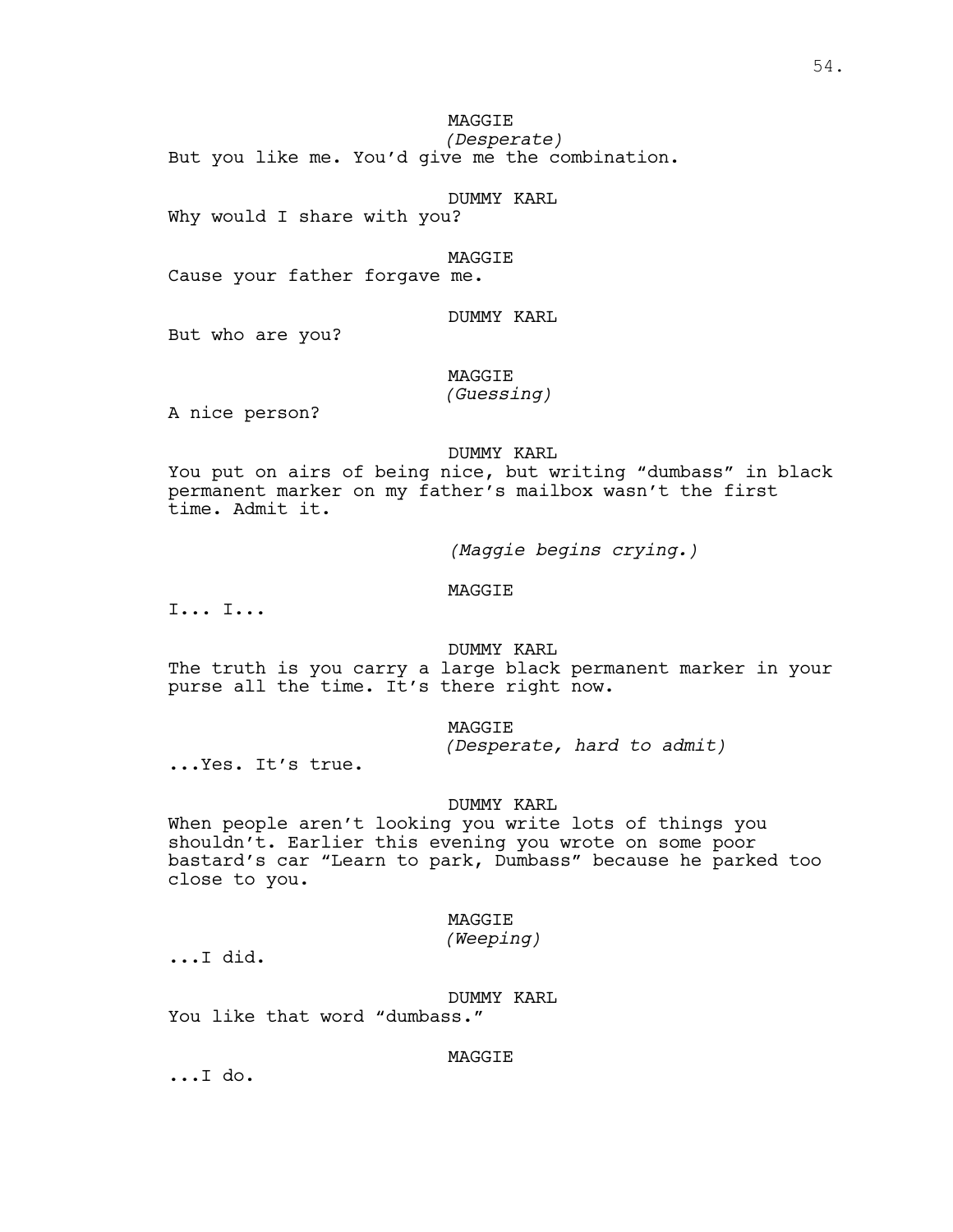DUMMY KARL Both your Twitter and Facebook accounts have been suspended cause you use the word so much.

# MAGGIE *(Weeping)*

I'm a terrible person!

DUMMY KARL

No you're not.

MAGGIE *(Hopeful)*

I'm not?

DUMMY KARL No. You're a dumbass, like Raymond here.

MAGGIE

I can change.

RAYMOND

Me too.

DUMMY KARL

Do you really want to?

RAYMOND

MAGGIE

Yes.

Totally.

DUMMY KARL

Then do me a favor.

Anything.

RAYMOND

MAGGIE

You name it.

DUMMY KARL Tonight, I want you to walk home, don't drive, walk.

Okay.

RAYMOND

MAGGIE

Why?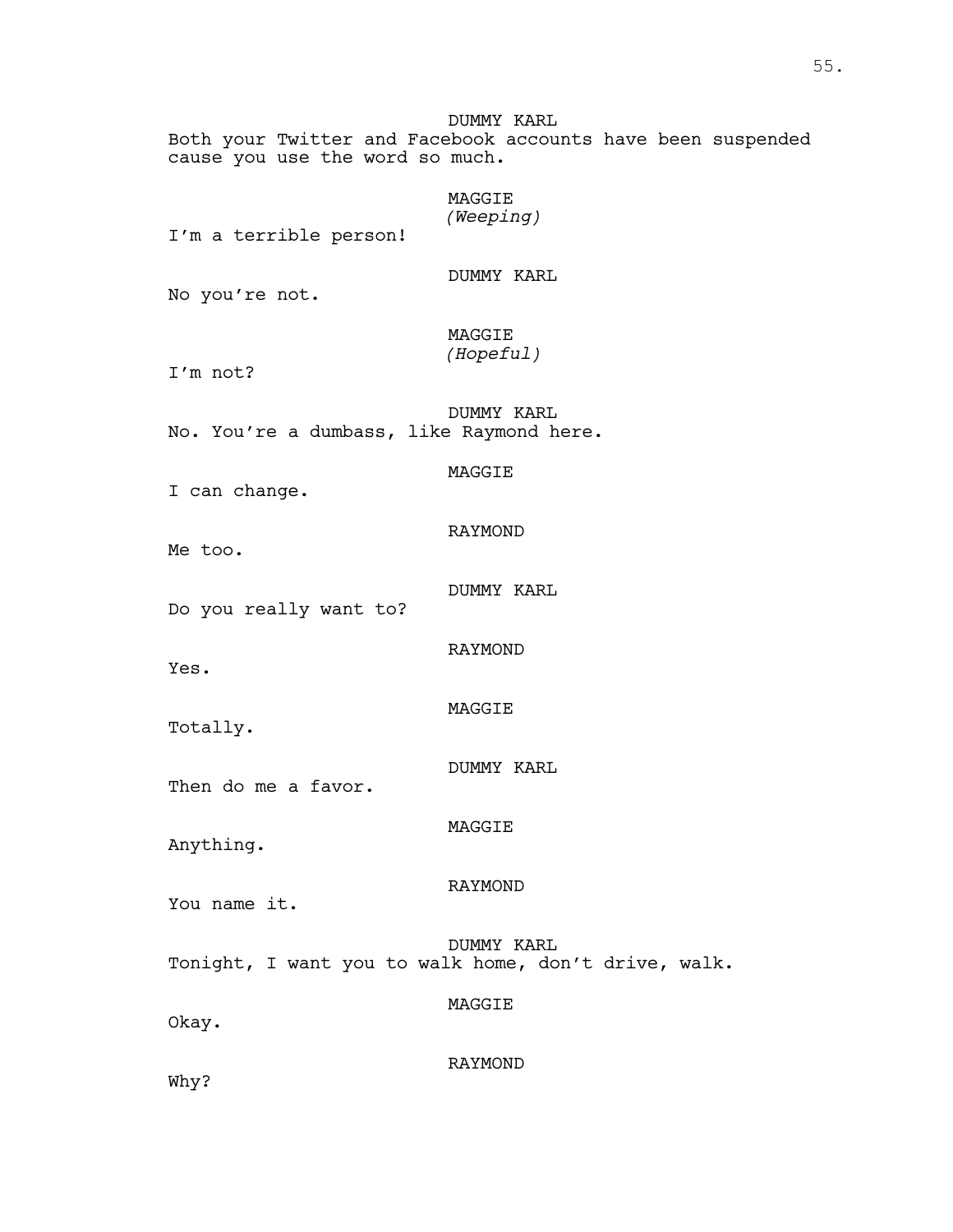# DUMMY KARL

And as you walk I want you to look at the people you meet on the street, look them square in the eye, and say to them... "Hello, Dumbass."

#### RAYMOND

Why would we do that?

# DUMMY KARL

*(Groucho marx-ish)* Cause when you get home you'll have the satisfaction of knowing that you've been right eighty-seven percent of the time. Hahahaha.

# RAYMOND

*(Pissed)* Damnit! Give us the combination to the deep sleep cocoon pod!

#### DUMMY KARL

Screw you!

#### MAGGIE

But Karl wanted us to have it.

#### RAYMOND

We are his chosen people!

#### DUMMY KARL

Karl is no more. I'm in charge now. And I'm making an executive decision. Look at how screwed up this world is. Why?

#### MAGGIE

Cause we live in a sick society where deranged stuff is just a click away?

DUMMY KARL

No, I meant that as a rhetorical question.

#### MAGGIE

Oh.

# DUMMY KARL If we're going to repopulate the world what do we need? *(Beat)* That one you can answer, it's a real question.

#### MAGGIE

Oh. Ah. Nice people?

DUMMY KARL

Correctamundo.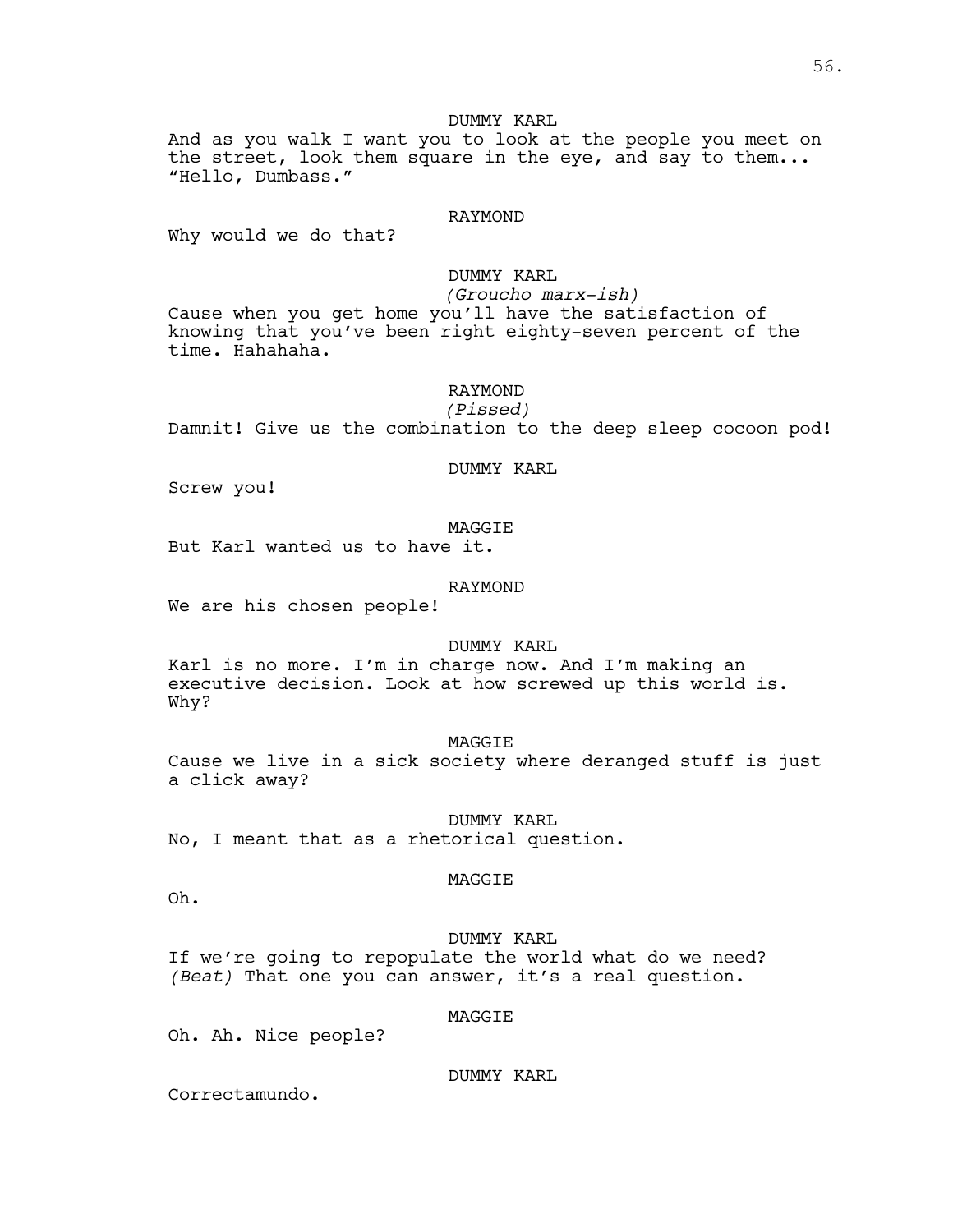# MAGGIE

I can be nice.

DUMMY KARL No, you love your black permanent marker too much.

#### RAYMOND

I can change.

# DUMMY KARL

No, you're a lost cause.

# MAGGIE

Then who?

#### DUMMY KARL

I've decided, the only one I'm giving the combination to, the only person who can save the human race with me is... Jo.

# RAYMOND

Jo?

#### MAGGIE

The waitress?

# DUMMY KARL

Yes, the punk waitress who is high on something. If she says you can come with us then you can, but if she says no, you're screwed. Bring her unto me.

#### RAYMOND

Oh crap.

#### MAGGIE

Ah, well, ah...

Yes?

#### MAGGIE

She's not here.

DUMMY KARL

DUMMY KARL

Go get her.

MAGGIE She has a twin, will she do?

DUMMY KARL No, it must be Jo, and only Jo.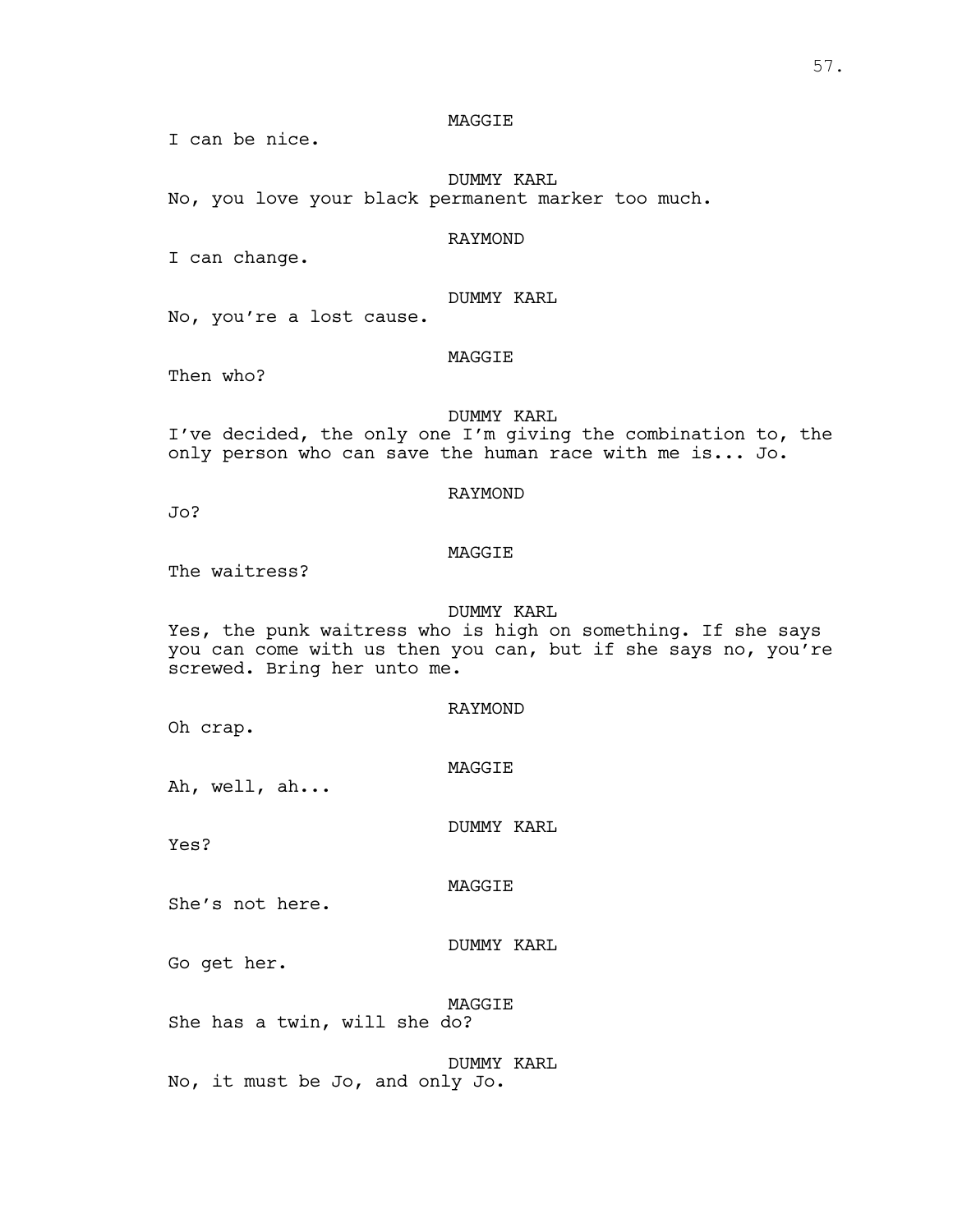# MAGGIE

Well... Karl/

DUMMY KARL

Please, Mr. Magnificent/

MAGGIE

Mr. Magnificent. I don't know how to tell you this, but... Jo the waitress is... dead.

DUMMY KARL

What?

# RAYMOND

Maggie killed her!

DUMMY KARL *(Going berserk!)* WHAT!? WHAT!? WHAT?! WHAAAAAAAT?!

> *(DUMMY KARL suddenly grabs his chest and has a massive heart attack.)*

DUMMY KARL

Aggggggh!

*(DUMMY KARL flops over dead.)*

RAYMOND *(Terror-stricken)*

Oh my god!

# MAGGIE

What happened?!

*(RAYMOND listens to PUPPET KARL's chest.)*

RAYMOND *(Panicked)* I think he had a heart attack!

MAGGIE *(Desperate)* But he has the combination!

RAYMOND Did you attend HR's CPR class?!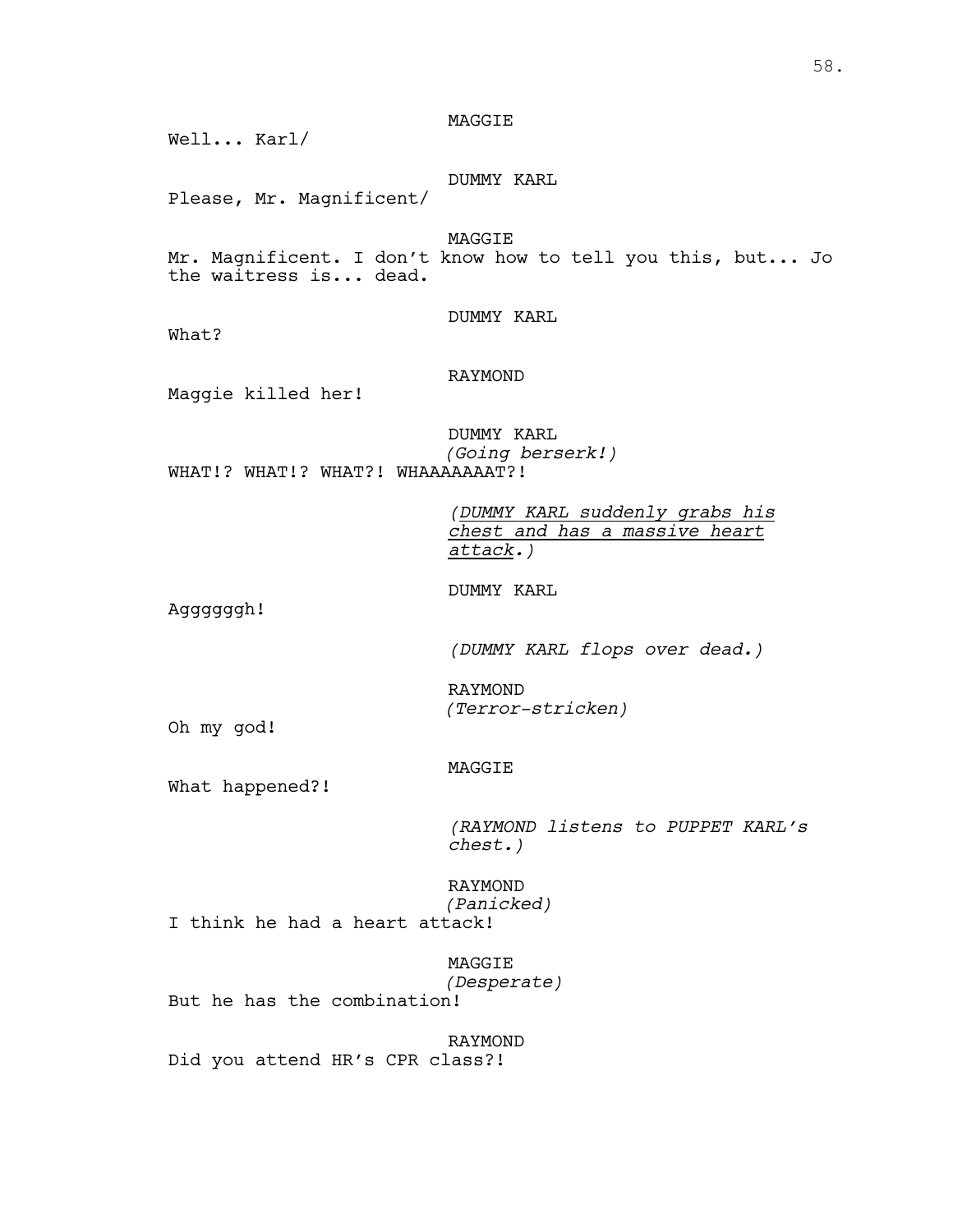# MAGGIE *(Panicked)*

No, yes, no, yes!

RAYMOND Bullet points! What were the bullet points?

MAGGIE Ah! Ah! One! Put the victim on his back!

> *(RAYMOND throws DUMMY KARL on his back.)*

# RAYMOND

Then what?

# MAGGIE

Mouth to mouth!

*(RAYMOND opens PUPPET KARL's mouth and begins CPR. Then, he listens to his chest. No heartbeat.)*

# RAYMOND

Damn it!

*(RAYMOND performs mouth to mouth again, and listens.)*

# RAYMOND

Damn it! Live!

*(RAYMOND begins beating on PUPPET KARL's chest.)*

RAYMOND *(Yelling)* You will live! Damnit! You will live!

*(PUNK SERVER II enters.)*

PUNK SERVER II

What the hell?

# MAGGIE

He's had a heart attack!

RAYMOND

And he's got the combination!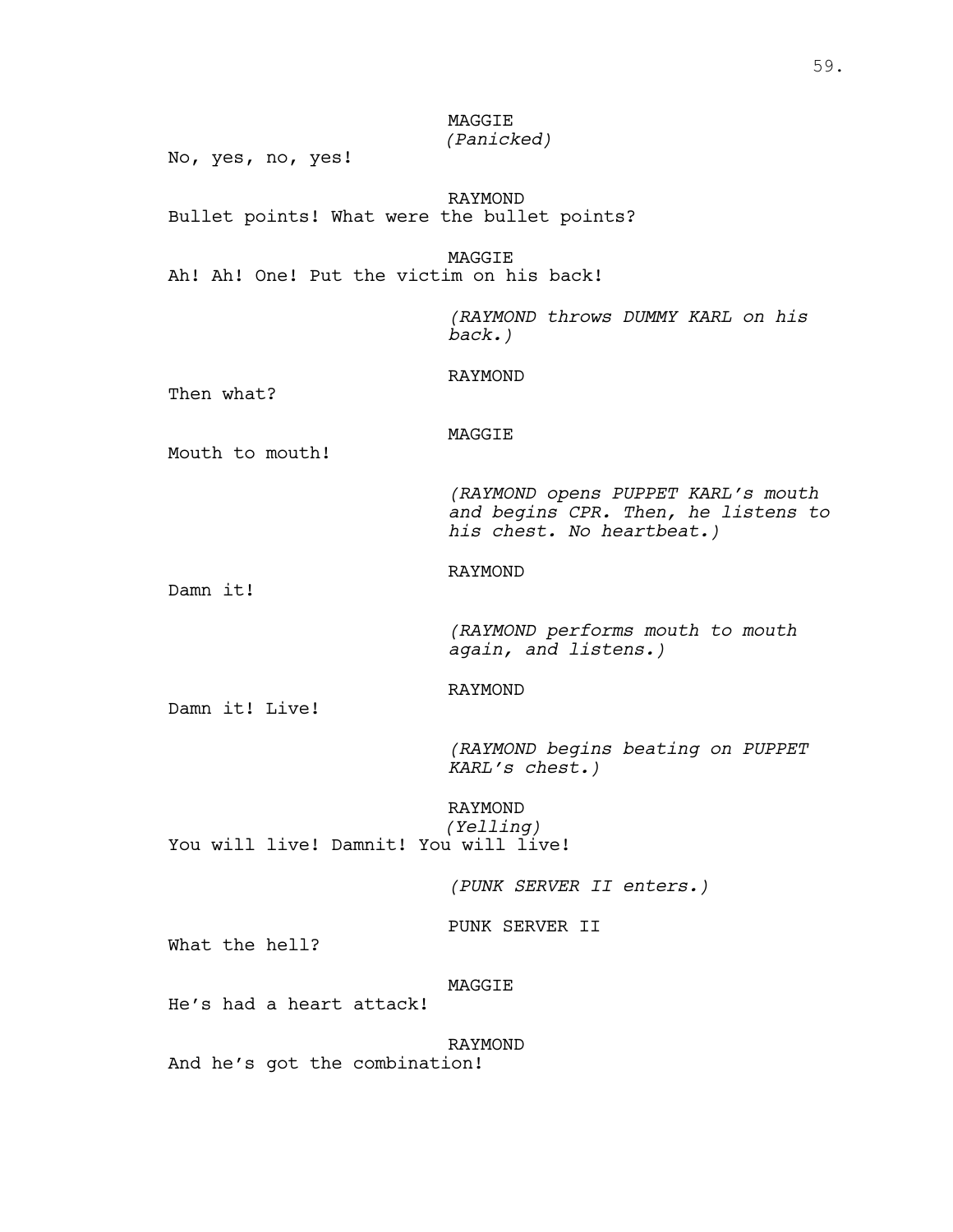PUNK SERVER II

To?

MAGGIE

The deep sleep cocoon pod!

PUNK SERVER II

The what?

# MAGGIE

We need a defibrillator!

PUNK SERVER II *(Thinking she's nuts)*

There's one right here.

*(PUNK SERVER II points at the portable defibrillator mounted on the wall.)*

*(Desperate, MAGGIE grabs the defibrillator and throws it to RAYMOND.)*

RAYMOND

Don't worry, buddy, you're going to make it! *(To Maggie)* Read the directions!

MAGGIE

Oh. Ah. *(Reading the instructions)* One, put the paddles on the victim's chest!

#### RAYMOND

Got it!

*(During the following, thinking they're nuts PUNK SERVER II slowly backs out of the room.)*

MAGGIE Two. "Stand clear and push the red 'shock' button!"

RAYMOND

The red button, got it! Clear!

*(RAYMOND delivers the shock. PUPPET KARL's chest heaves.)*

#### MAGGIE

Does he have a heartbeat?!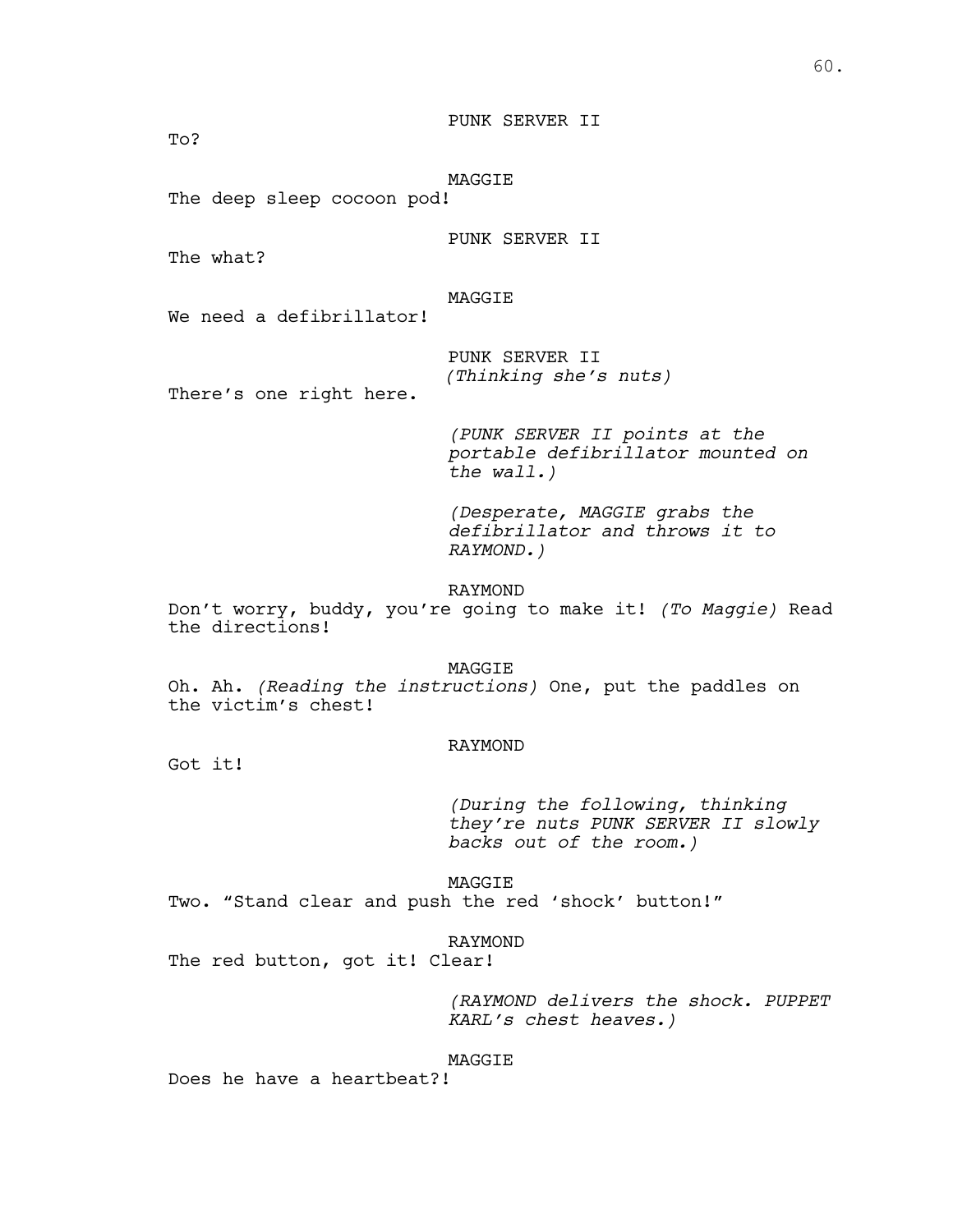| No!         | RAYMOND                                                                                                |
|-------------|--------------------------------------------------------------------------------------------------------|
| Again!      | MAGGIE                                                                                                 |
| Clear!      | RAYMOND                                                                                                |
|             | (RAYMOND delivers another shock.<br>PUPPET KARL's chest heaves.)                                       |
| Nothing!    | RAYMOND                                                                                                |
| Again!      | MAGGIE                                                                                                 |
| Clear!      | RAYMOND                                                                                                |
|             | (RAYMOND delivers another shock.<br>Smoke should come from PUPPET KARL<br><u>as his brain fries</u> .) |
|             | (MAGGIE pulls a fire extinguisher<br>off the wall and unloads it on the<br>smoldering puppet.)         |
|             | (Beat.)                                                                                                |
|             | (They realize it's hopeless.)                                                                          |
| Oh my god.  | RAYMOND                                                                                                |
| Is he gone? | MAGGIE                                                                                                 |
| Gone.       | RAYMOND<br>(Listening to Karl's heart)                                                                 |
|             | (RAYMOND and MAGGIE are shell<br>shocked.)                                                             |
|             | (RAYMOND takes a napkin from a<br>table and puts it over dead PUPPET<br>KARL's face.)                  |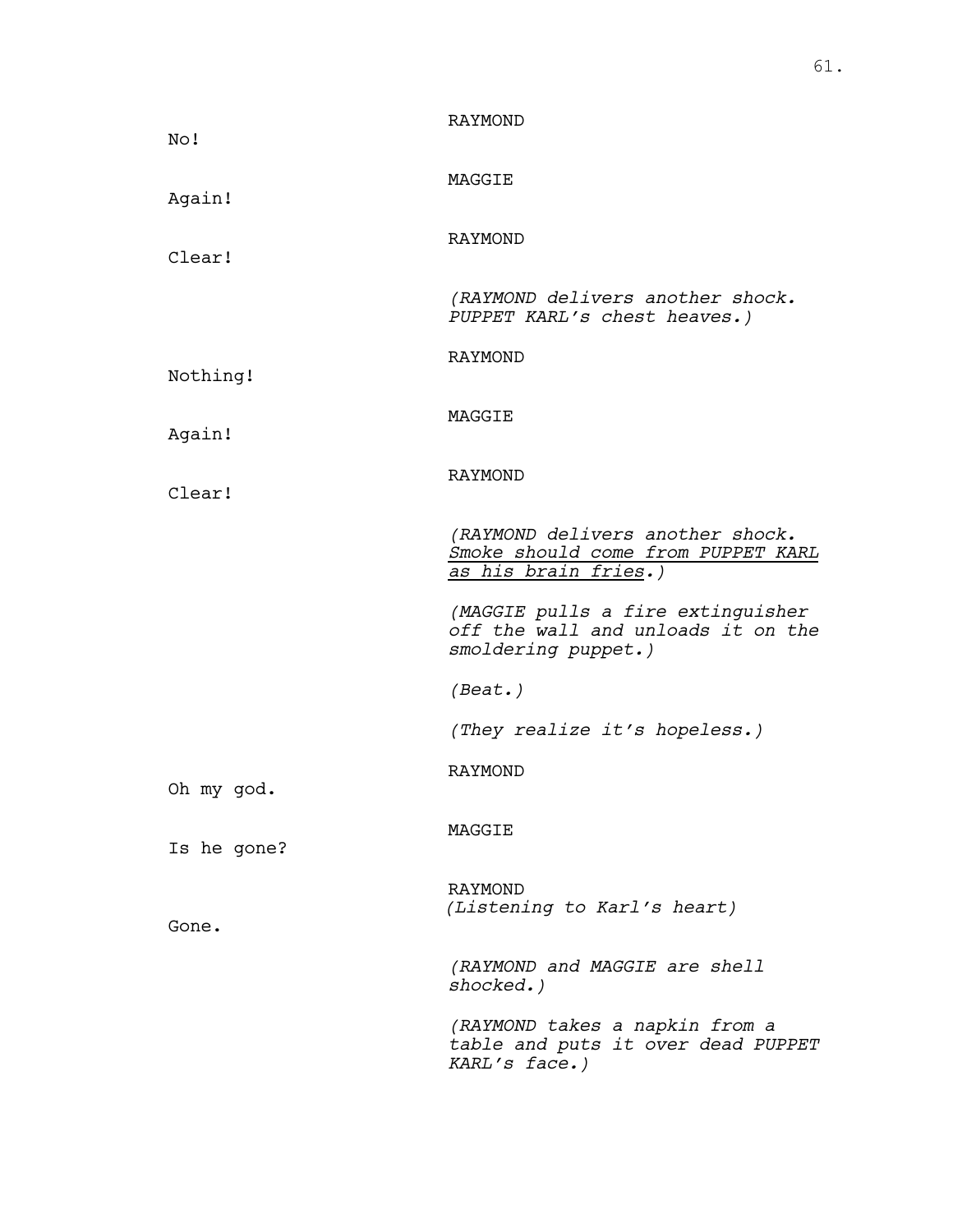MAGGIE Does this mean we won't get the combination to the deep sleep cocoon pod?

# RAYMOND

We're screwed.

*(For a moment they sit silent beside the smoldering puppet carcass.)*

*(Beat.)*

*(Then, RAYMOND begins to laugh.)*

MAGGIE

What?

*(More laughter, RAYMOND can't control himself.)*

MAGGIE *(Crying)*

What's so funny?

# RAYMOND

I just used a defibrillator on a puppet.

*(RAYMOND's laughter is infectious, soon MAGGIE is laughing too.)*

RAYMOND *(Wiping his tears of laughter)* Karl? You can come out now.

#### MAGGIE

But you killed him.

RAYMOND

*(Slightly nuts)*

No, I didn't, nor did you kill the waitress. *(To the walls)* Okay, Karl, joke's over. You are brilliant. You got us. *(Sing song)* Come out come out where ever you are. What do you bet Karl's hiding under that table.

> *(RAYMOND pulls back the curtain under the magician's table.)*

RAYMOND

Karl?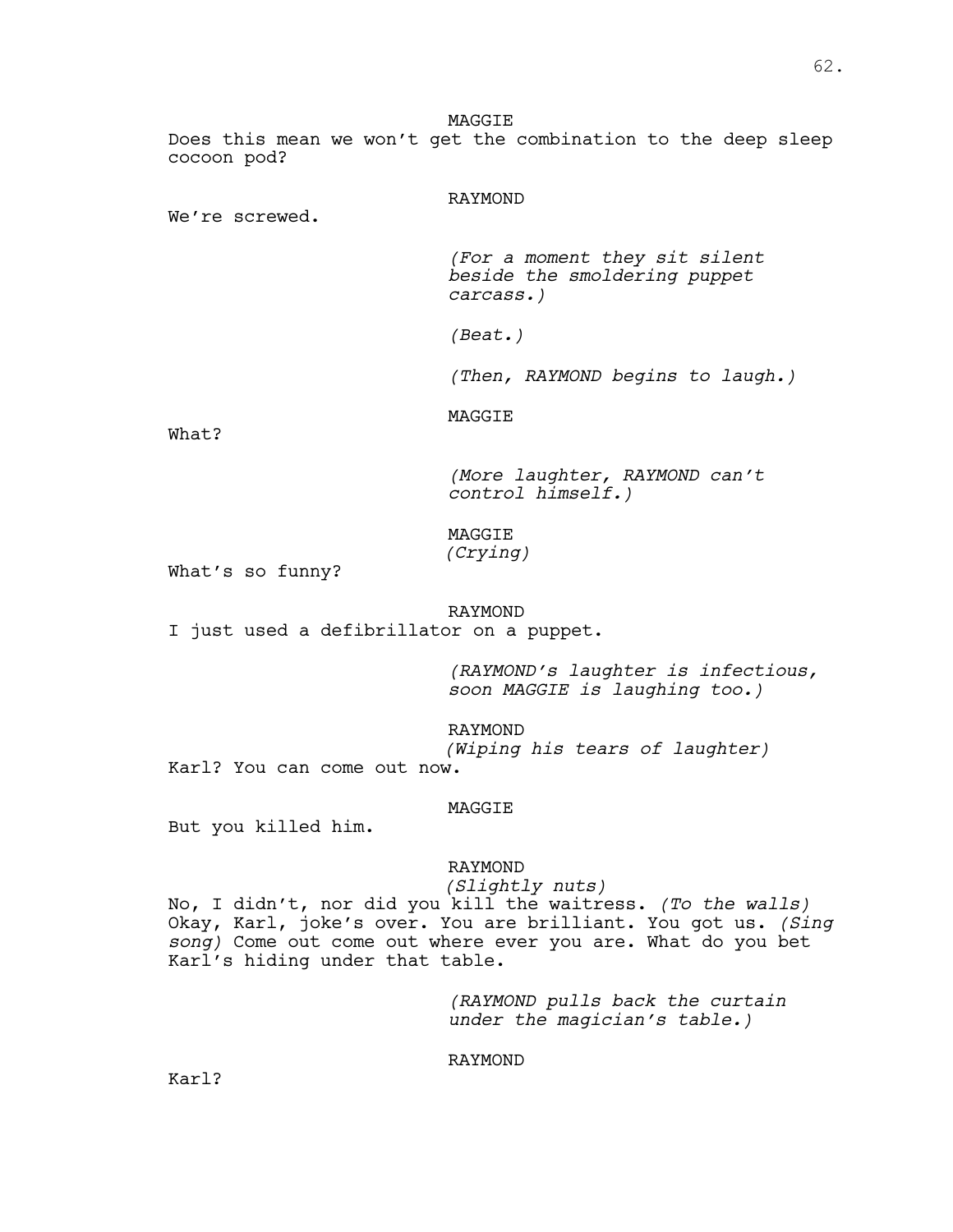# RAYMOND *(Confused)*

He's not there.

# MAGGIE

# *(Pious)*

He has risen.

#### RAYMOND

No, he's played us. *(Talking to the air, bitter)* Where are the cameras, Karl? I know you're watching! I know you got us on tape. What're you going to do, play it at the next hostile workplace seminar? I admit it, you, Karl, are an evil genius. But just because you're a genius that doesn't mean you're not a nerd! Did you hear that Karl? You, Are, A, Nerd!

*(A fire alarm goes off.)*

*(The sound of a growing riot in the hallway - People shouting and throwing dishes.)*

MAGGIE

What the hell?

RAYMOND Don't worry, it's all part of Karl's plan.

*(PUNK SERVER II rushes in.)*

PUNK SERVER II *(Flustered)*

Oh My God!

#### MAGGIE

What's going on?

#### PUNK SERVER II

They just announced the world's coming to an end. The rabbis are rioting.

RAYMOND

Rioting rabbis at a Ramada? *(To where-ever he thinks Karl is listening from)* Good one Karl. Original!

PUNK SERVER II I'm telling you it was just announced!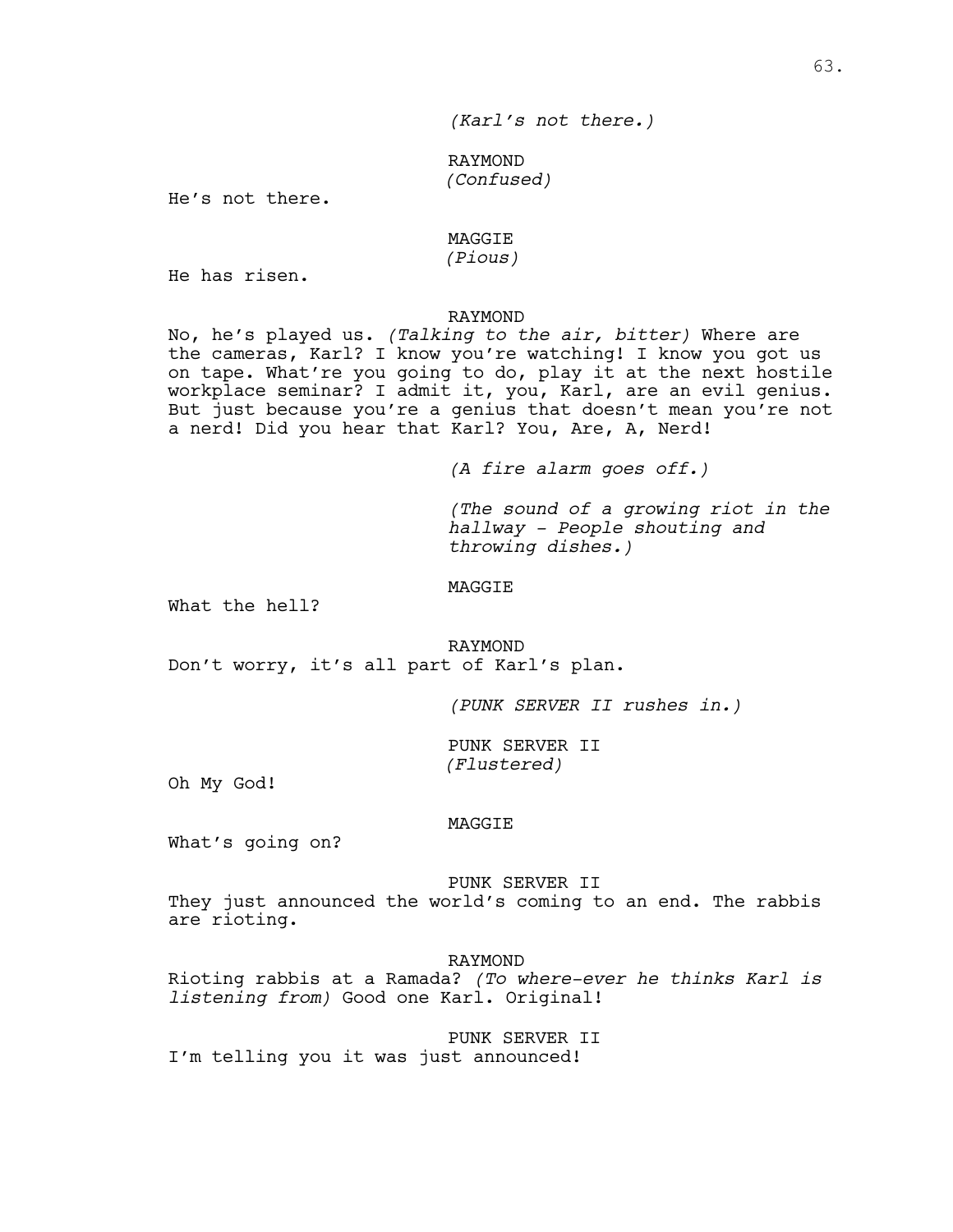# RAYMOND

And who announced it?

# PUNK SERVER II

It came from the President.

#### RAYMOND

You expect me to believe that the President of the United States announced from where? The oval office? That the world is coming to an end.

PUNK SERVER II

No, he tweeted it.

*(PUNK SERVER II takes out her I- phone and shows it to MAGGIE.)*

MAGGIE *(Off the I-phone)*

Holy crap. It's true!

#### RAYMOND

Wait! *(To where-ever)* Good one Karl, almost had me, but it just so happens that I'm an dumbass. And what's the one thing all dumbasses have in common? That's right. We subscribe to the President's tweets!

> *(Raymond opens the twitter app on his phone.)*

RAYMOND I will just open the twitter app and what do we find/

> *(RAYMOND cannot believe what he sees.)*

RAYMOND (CONT'D)

HOLY CRAP!

MAGGIE *(Looking at his phone)*

The President's tweet!

PUNK SERVER II

I gotta find my sister!

*(PUNK SERVER II runs out.)*

*(Exhausted, MAGGIE and RAYMOND sink to the floor.)*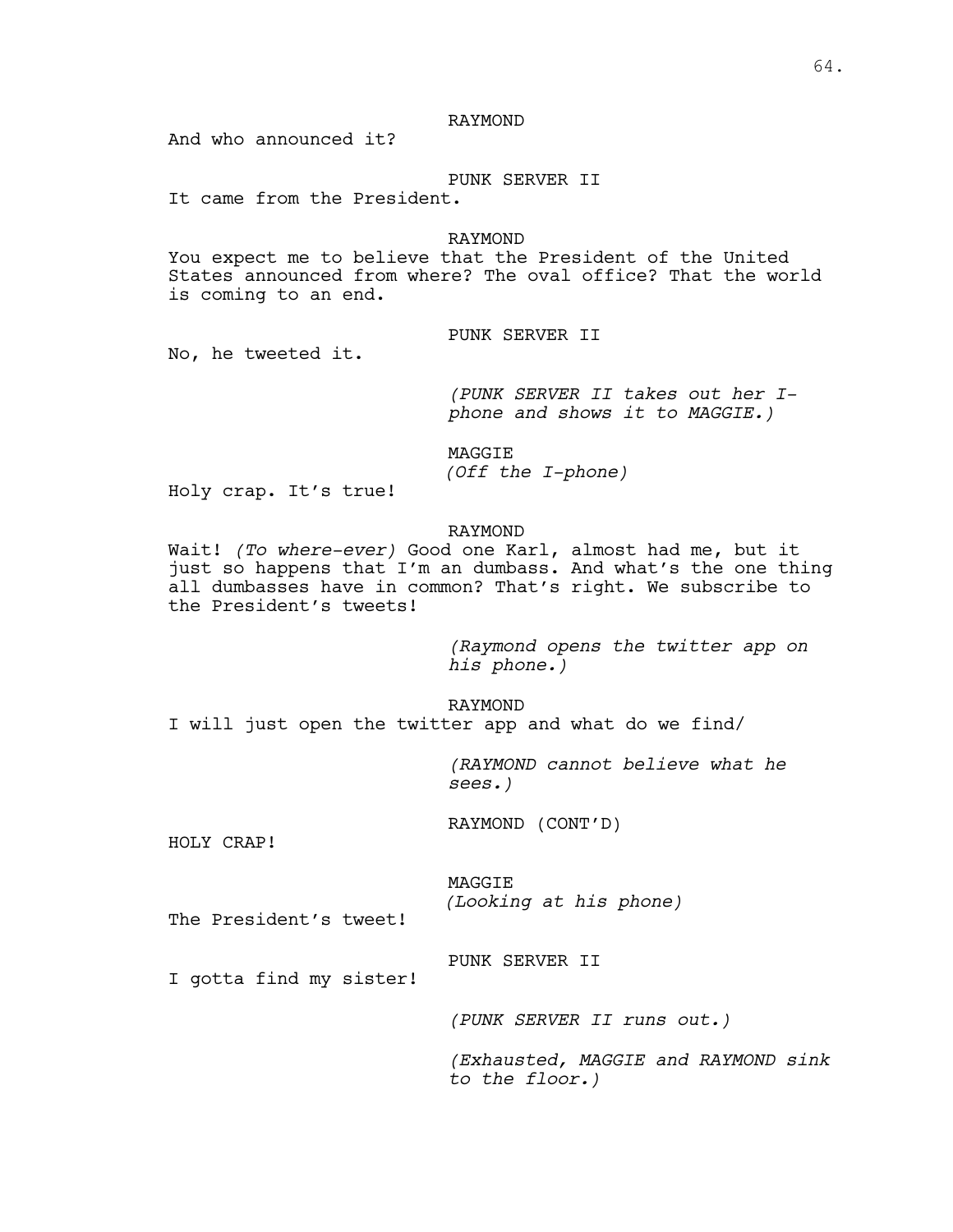# MAGGIE *(Depressed)*

That's it. It's over.

# RAYMOND

*(Hopeless)*

No. We still have options.

# MAGGIE

Like?

#### RAYMOND

I saw a hardware store down the block, we can join the looters.

MAGGIE

How do you know there will be looters?

RAYMOND

Cause that's what you do during the apocalypse, loot hardware stores.

MAGGIE

Okay, we join the looters and then what?

#### RAYMOND

We'll steal crowbars and break into Karl's house and try to find the door to the deep sleep cocoon pod. But after hours of trying we'll finally realize that he built it way too strong and that we, along with all of humanity, are...

#### **MAGGTE**

Doomed.

*(A RABBI runs in - He's bearded, payot curls, dressed in black with a prayer shawl and large black hat.)*

*(PLEASE NOTE: The RABBI is played by the same actor who played KARL. I know I should've told you about the double casting on the cast of characters page but it would've spoiled the fun.)*

*(ALSO: None of this double casting should be mentioned in the program.)*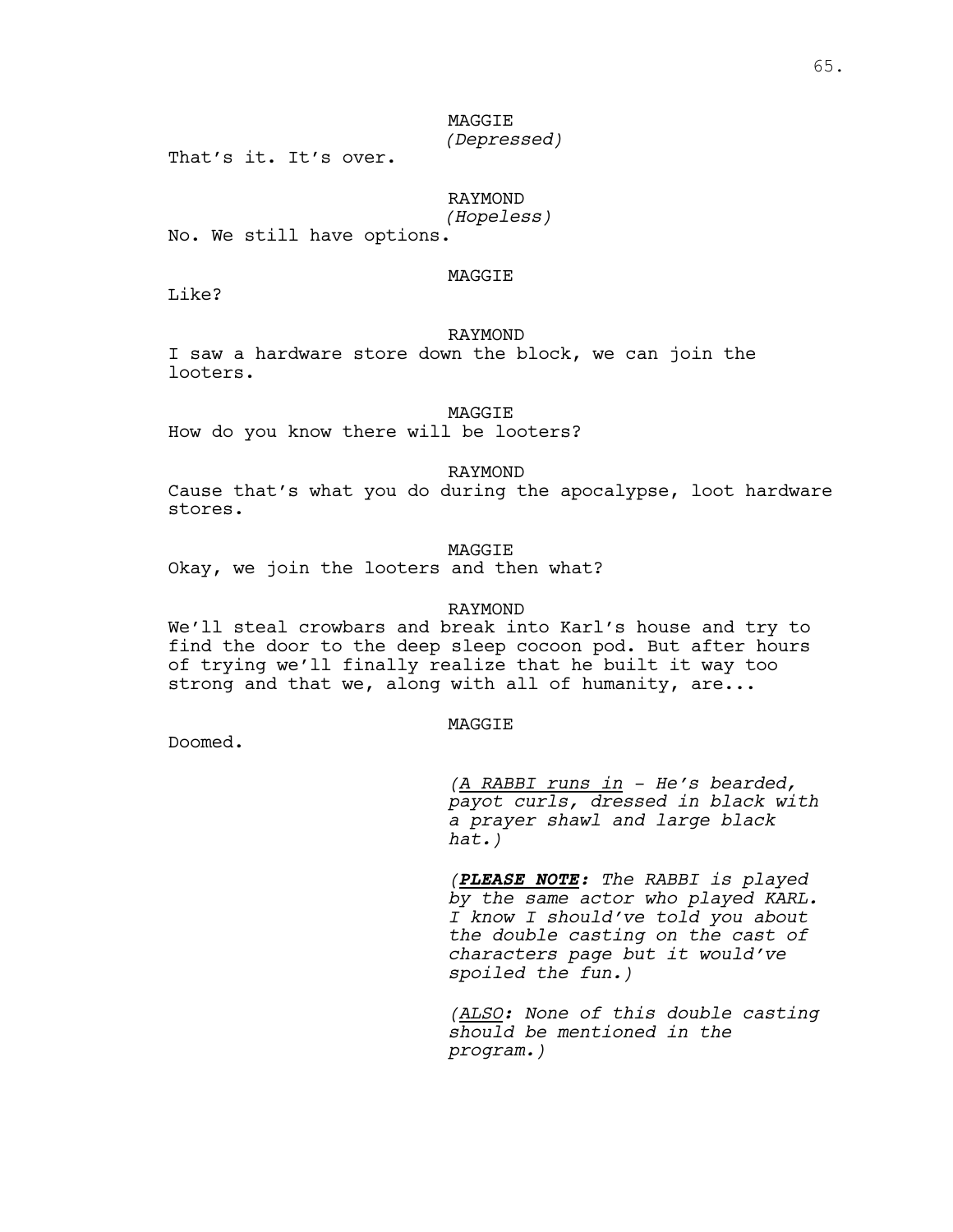RABBI *(Out of breath)*

Sanctuary!

MAGGIE

Oh my god, it's a rabbi!

RAYMOND

A what?

MAGGIE

A rabbi. *(To the rabbi)* You okay?

RABBI

*(Yiddish accent)* You think you know your friends, but then you find the world is ending and everyone goes Meshuggeneh.

MAGGIE Is it going to be a war of all against all?

RABBI

War? No, they're voting.

MAGGIE

Voting?

RABBI Yes, it was twenty-four to one.

MAGGIE

For?

#### RABBI

Meat with cheese.

MAGGIE

What?

#### RABBI

They decided, since the apocalypse is upon us, to go across the street to the Burger King and order Whoppers - With cheese! Before they die, they want to know what all the hubbub was about.

RAYMOND Sir, I'm not Jewish, but right now I need a holy man.

MAGGIE

Me too.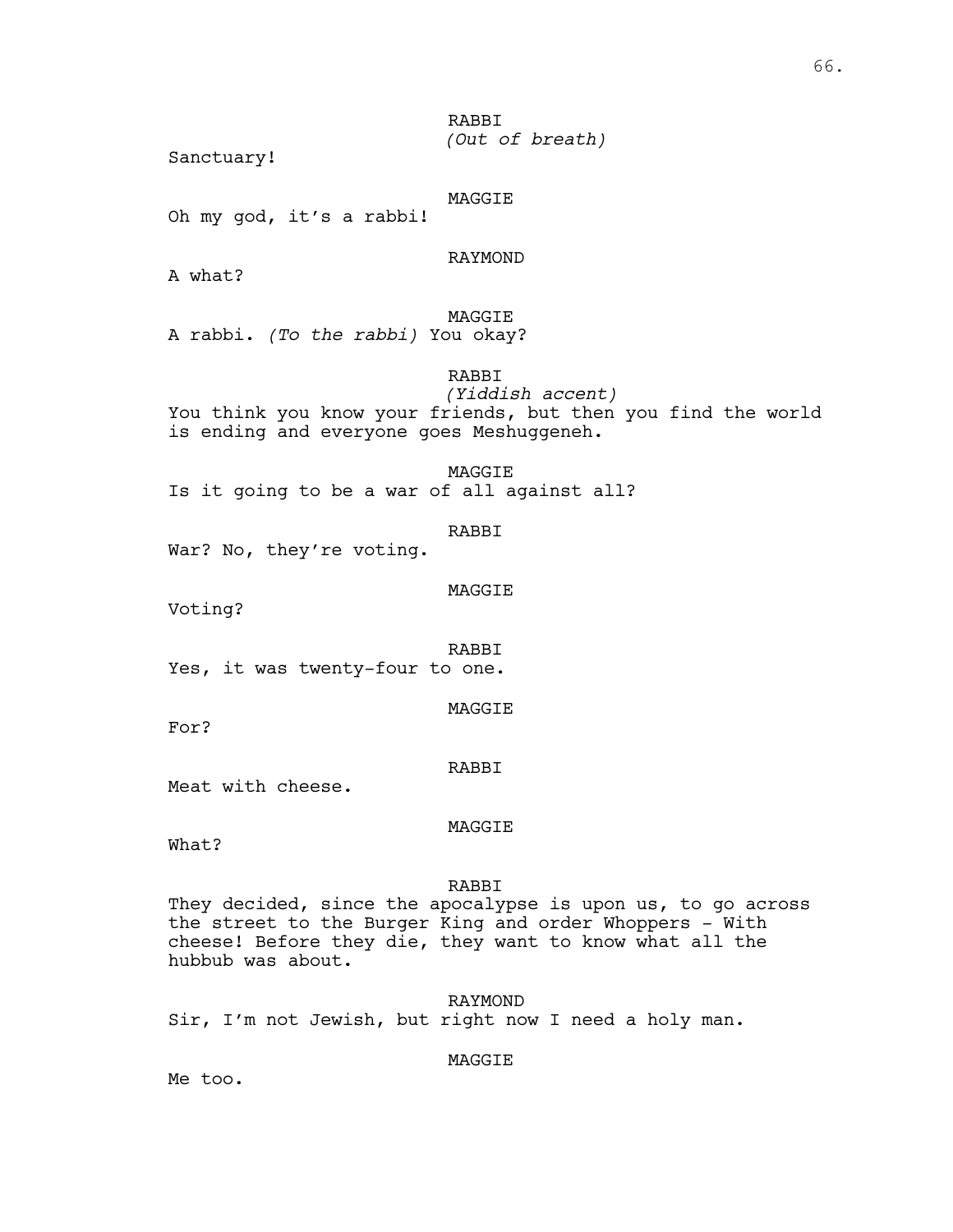RABBI

I'm not a holy, just well read.

# RAYMOND

What should we do?

MAGGIE

If the world is ending, what's the answer?

*(Beat. Finally, a brief respite in the madness.)*

# RABBI

*(Fatherly, perhaps to the audience)* What do we do? When the story of our species becomes a farce? We've created a world where science no longer offers consolation, where religion has become a business, where the sky is no longer divinely created but merely a big blue bowl of nothingness. A world where we use words like Nerd and Dork. In this reality how can we not conclude that life's baffling and all human endeavor temporary. But... I think I've got a possible answer.

#### MAGGIE

Please, share.

# RABBI

#### *(Kindly)*

Wouldn't it make a statement, if only moments before we ring down the curtain on this absurdity we did something about our brokenness by finally stopping all the hate and simply loved one another. Wouldn't that make our oh-so brief lives worth living.

#### MAGGIE

Well said.

*(Beat. Back to the insanity.)*

RABBI

At least that's what I believed up until a few minutes ago. Now, not so sure.

#### MAGGIE

What changed?

#### RABBI

Unable to talk my fellow rabbis out of the meat cheese thing, I walked out to the parking lot. And then I saw it.

#### RAYMOND

Saw what?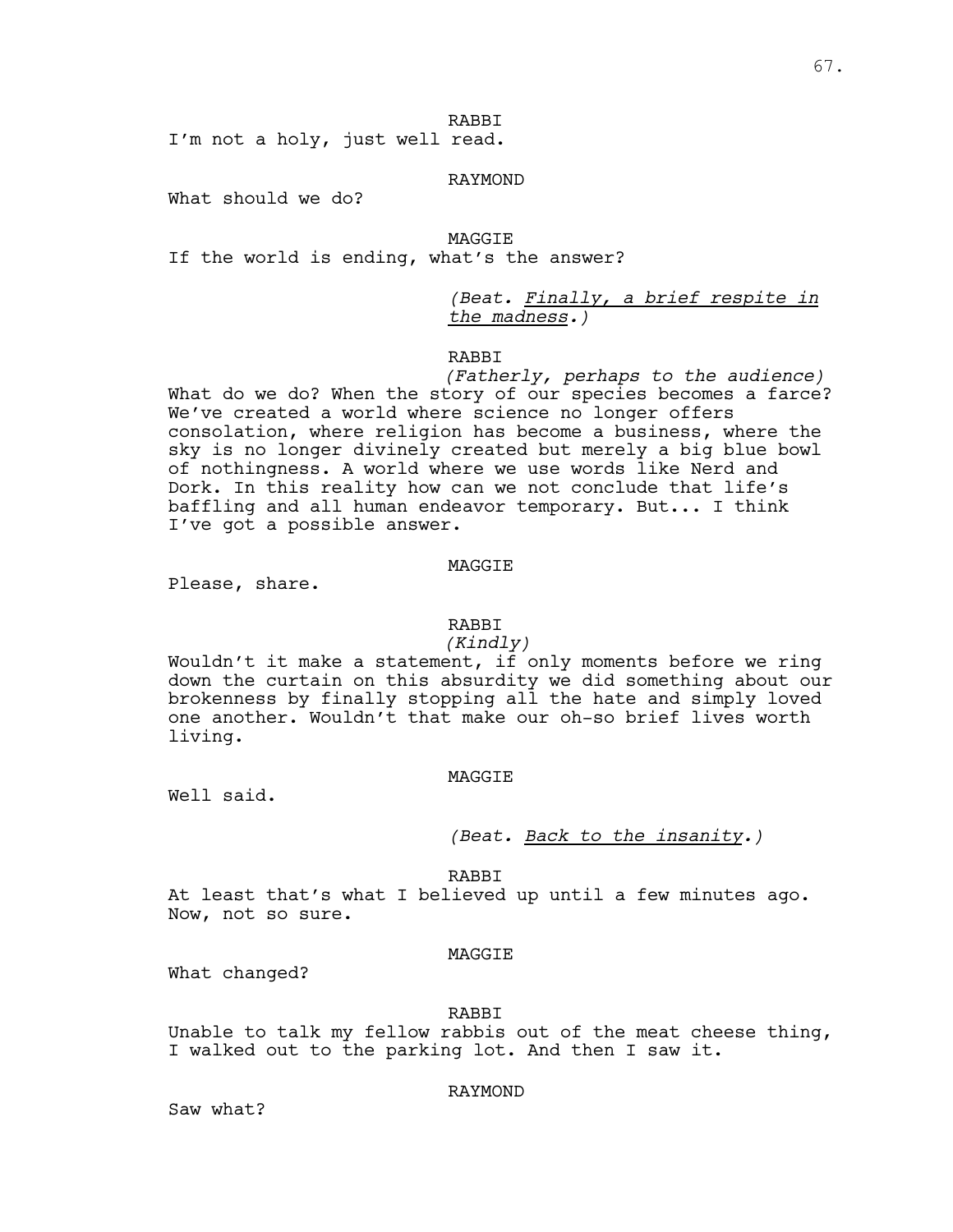RABBI Some schmuck had written on my car, in black permanent marker, "Learn to park, dumbass."

*(RAYMOND shoots daggers at MAGGIE.)*

#### RABBI

My car, was it off by that much? It was tight, but was it not manageable? So why would someone ruin a perfectly good paint job? I mean, don't we know that we're all crammed on this earth in tight parking places? And then, in the middle of all the rioting and looting, our waitress with the pink hair ran up and asked for a hug. As she wept in my arms, I wanted to tell her that life has a purpose, that everything will be okay... *(Beat)* But my eyes kept drifting back to my car! The words, "Learn to park" took up most of my door. While the hood was consumed by, "dumb-ass." And then I did a terrible thing, I told that young lady with the pink punk hair... I told her... Life has no purpose. We are just a flawed species, an evolutionary mistake... A dud. For after all these millennia we still don't know how to live, how to be happy, or how to love. *(Beat)* She pulled away and bitterly said, "thanks for nothin'" and ran into the street, towards the Burger King... But before she got there... She was hit by a bus.

#### MAGGIE

Oh my god!

#### RAYMOND

Holy crap!

#### MAGGIE

Is she all right?

#### RABBI

Wasn't moving that fast. She was more like bumped by a bus.

#### MAGGIE

Oh thank god.

#### RABBI

But it was still enough to kill her.

*(MAGGIE and RAYMOND are devastated. They kneel beside the Rabbi.)*

MAGGIE *(Distraught)* Rabbi, will you take my confession?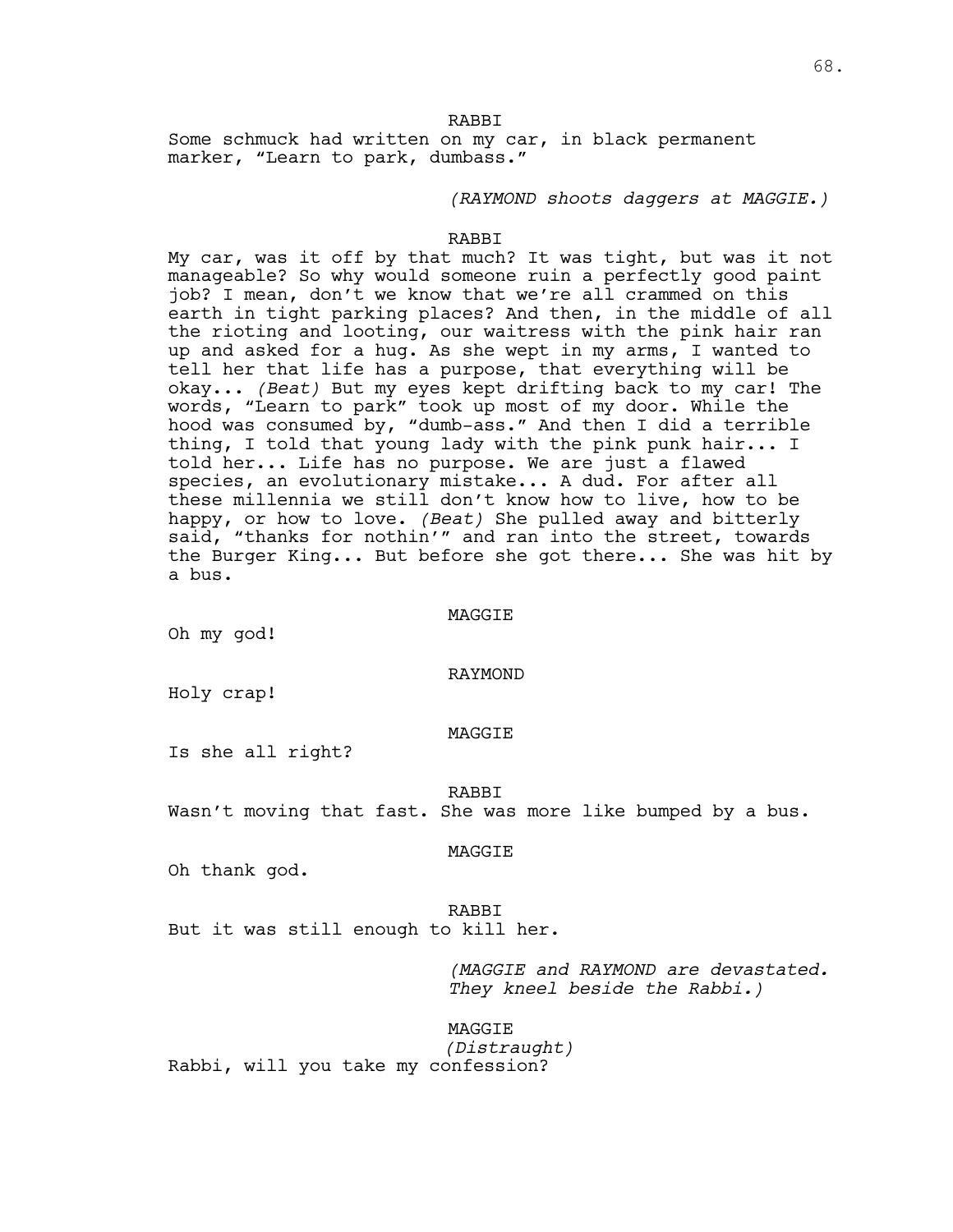RABBI

What's this?

RAYMOND

I'd like to confess too.

*(RAYMOND kneels too.)*

RABBI That's not how it works with us, but since the world is ending I'm willing to give it a spin.

MAGGIE

Dear Rabbi, please forgive me but I'm the one who wrote dumb//

*(RABBI sees the dead puppet.)*

RABBI Wait! Is that a ventriloquist's dummy?

What?

RABBI

RAYMOND

There.

MAGGIE

Yes, that is//

RAYMOND

Was//

MAGGIE

Karl the magnificent.

RABBI *(Delighted)* Is this Karl Heimlich's birthday party?

MAGGIE I guess, I never knew his last name.

RABBI He works for ExxonMobil? And plays the accordion?

RAYMOND

You know him?

RABBI We were at comic-con last year.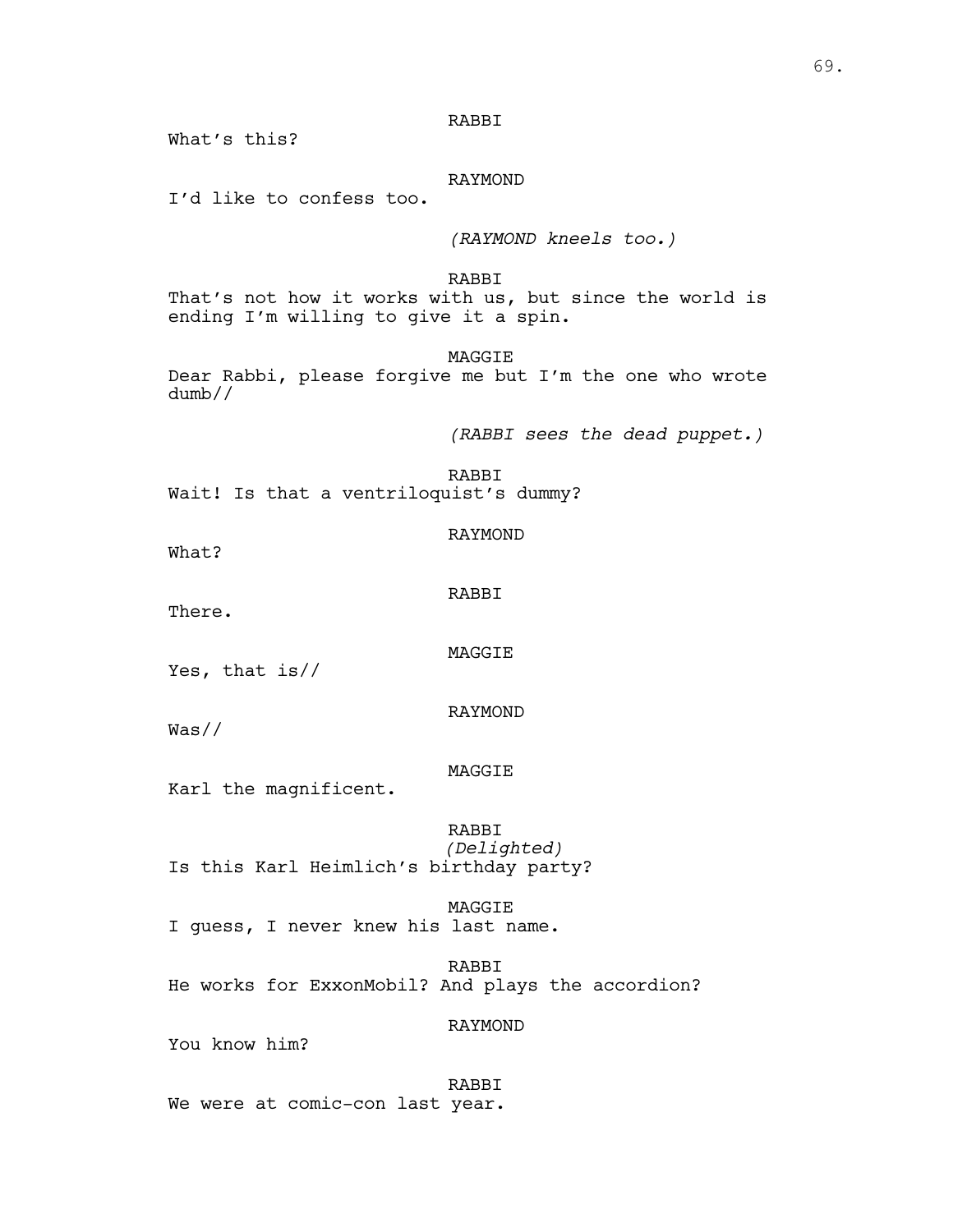#### MAGGIE

You're kidding?

RABBI He was Superman, I was Menorah Man.

#### MAGGIE

## *(Amazed)*

You actually know him.

RABBI

I got an invitation to his birthday party but was too busy. Where he be?

#### RAYMOND

Well, ah, you see... Karl's not here. He's kinda//

*(The RABBI searches his pockets for the invitation.)*

RABBI

Where's that invitation? Ah! Here it is. He told me there was something special inside, but I haven't had time to look.

*(He opens the invitation.)*

RABBI<br>(Reading)

*(Reading)* "Dear Rabbi." That's me. "I'd be delighted if you'd attend my birthday party. If you cannot attend please find the enclosed envelope."

> *(RABBI finds the small envelope inside.)*

RABBI

Oh, yes, here it is. It says,*(Reading the outside)* "Inside you will find the combination to my deep sleep cocoon pod. When the time comes you'll know what to do."

## RAYMOND

Let me see that!

*(RAYMOND grabs the envelope and opens it. Inside is a small card.)*

RAYMOND

It's the combination!

*(RAYMOND and MAGGIE celebrate.)*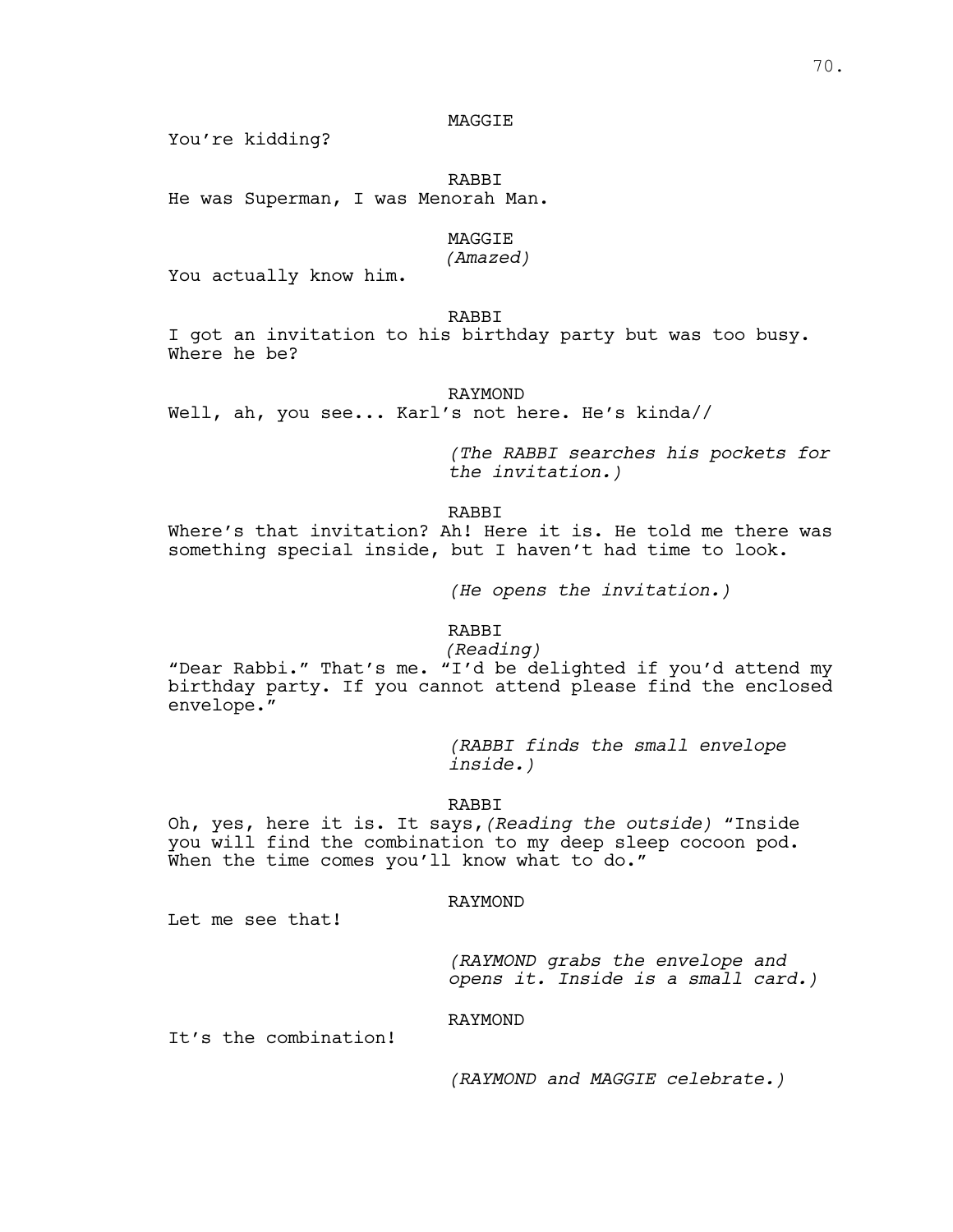#### MAGGIE

We're saved!

## RABBI

Deep sleep what?

#### MAGGIE

Karl built a deep sleep cocoon pod under his house, where we'll be spared from the volcano and in three hundred years we'll go forth and procreate! And then meet his friends in Cincinnati!

#### RABBI

Why Cincinnati?

#### MAGGIE

Why not Cincinnati?

RAYMOND

Rabbi, this letter means you're one of the chosen people.

#### RABBI

This I already know.

#### RAYMOND

Do you know what this calls for?

## MAGGIE *(Thrilled)*

Disco!

*(RAYMOND hits a button on the disc jockey setup and the Village People's "Macho Man" plays.)*

RAYMOND *(Detonating)*

Disco Wackamo Robot!

*(The music explodes and MAGGIE AND RAYMOND do Karl's disco wackamo robot dance - whatever the hell that is - with reckless abandon.)*

#### RABBI

Stop! Wait! Stop!

*(The RABBI stops the music.)*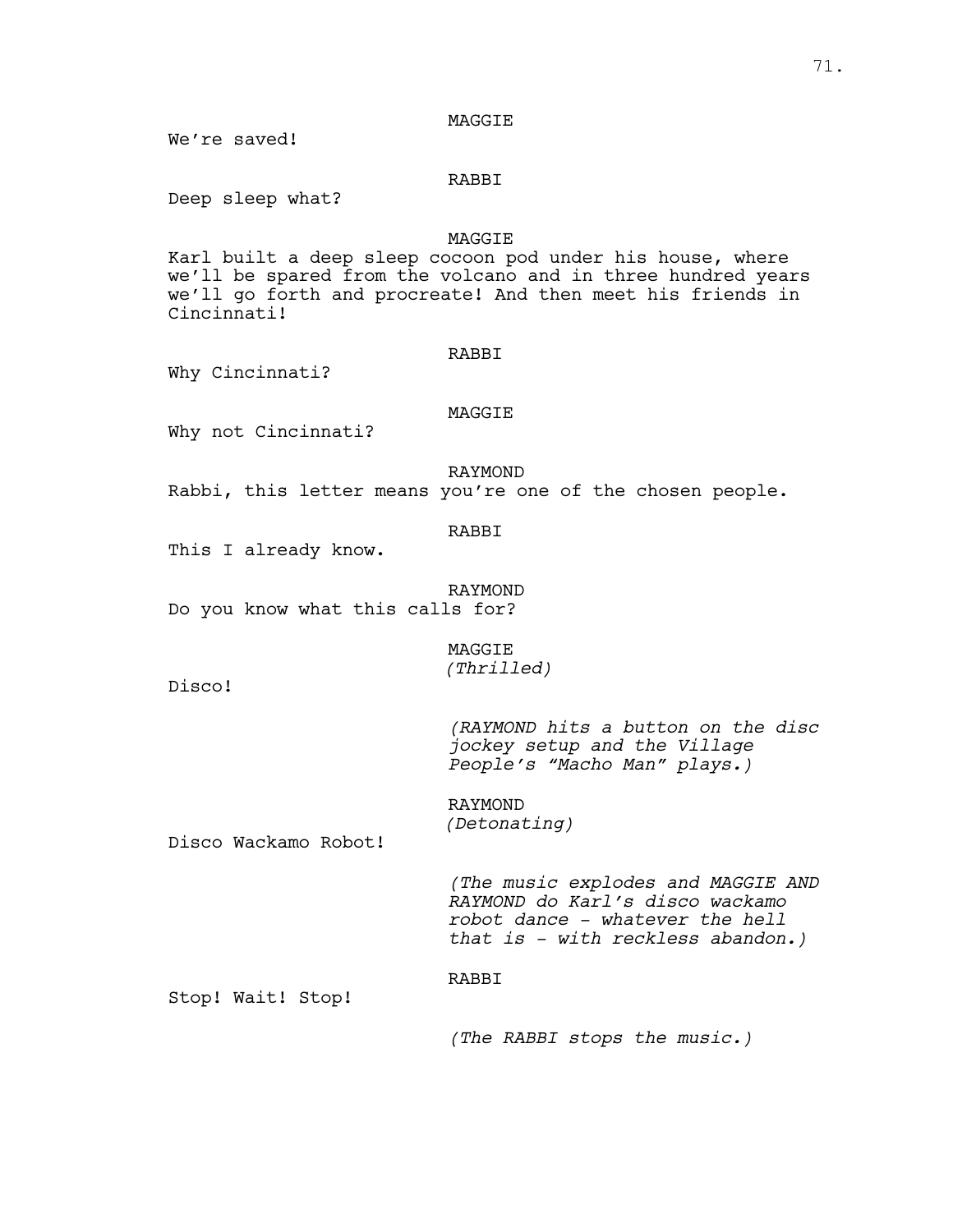#### RABBI (CONT'D)

You're telling me that Karl constructed, with his very own hands, a cocoon pod under his house, where the four of us will sleep for three hundred years and then wake up and repopulate the earth?

#### MAGGIE

Yes!

# RABBI

## *(Proud)*

That's my Karl.

MAGGIE Only one problem. *(To Raymond)* Tell him.

RAYMOND Ah... Karl is... dead. So it'll just be the three of us.

RABBI

Dead?

# MAGGIE

I'm so sorry.

#### RABBI

*(Sincerely)* This breaks my heart. Bless his little soul.

RAYMOND & MAGGIE Yes, bless his little soul.

> *(The RABBI mutters a short silent Jewish prayer.)*

> *(RAYMOND AND MAGGIE try to follow along but can't so they fake it.)*

#### RABBI

But! If we're going to repopulate the earth, Karl not being with us is probably, if we're honest, better for our sanity.

#### RAYMOND

My thoughts exactly.

#### MAGGIE

Me too.

RAYMOND To the deep sleep cocoon pod!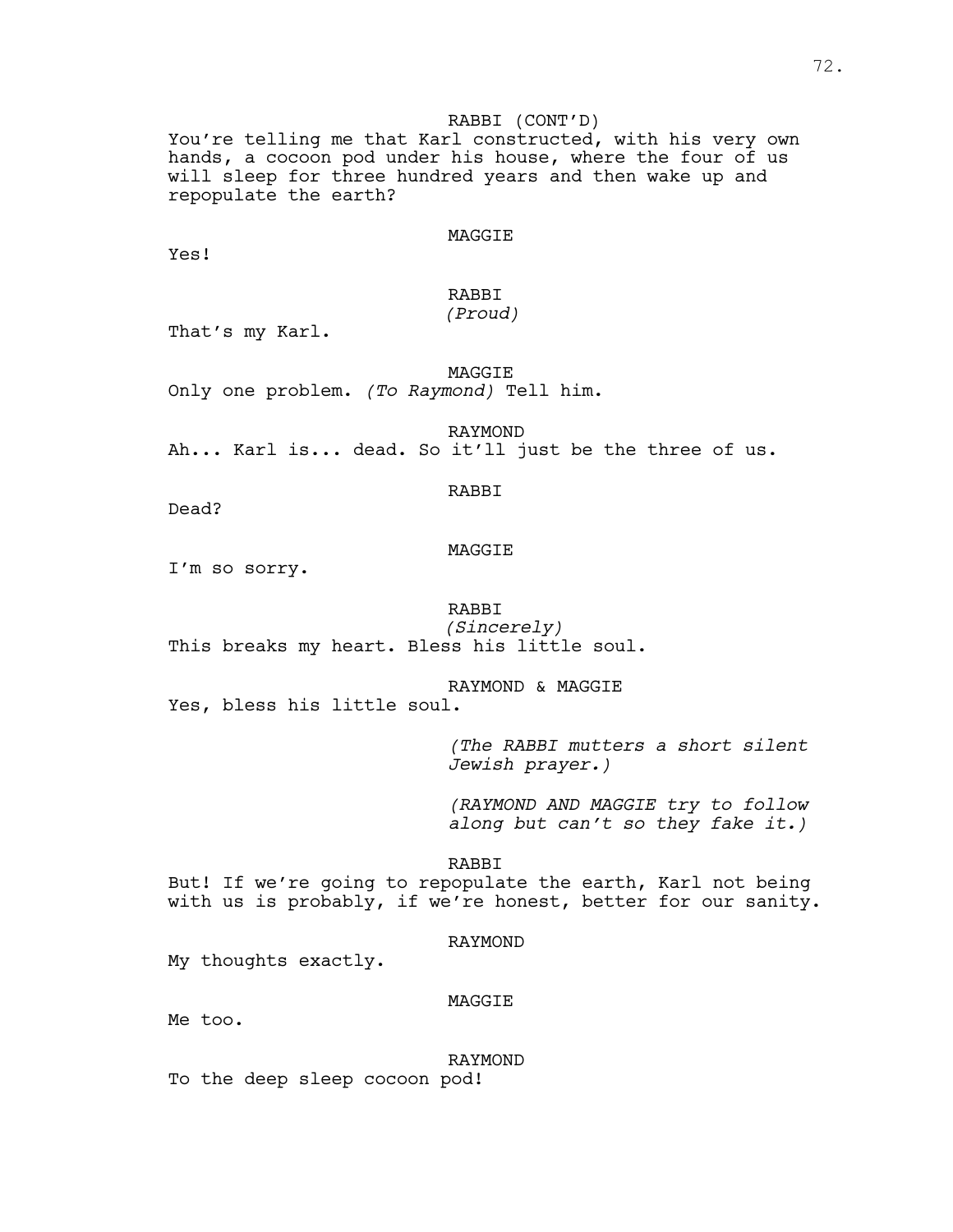#### RABBI

Wait, problem!

#### RAYMOND

No there isn't.

#### RABBI

This is a substantial responsibility. We need to think about it. I mean, how are we going to change things? How are we going to make a world that's not populated by schmucks? A world where goodness and kindness and love guide us. Are we up to it?

#### RAYMOND

*(Proud)* I took ExxonMobil's four hour hostile workplace training seminar - I'm ready.

> *(MAGGIE walks over to her purse and takes out a huge permanent black marker and throws it away.)*

#### MAGGIE

Me too.

#### RAYMOND

To the deep sleep cocoon pod!

#### RABBI

Wait! Problem.

#### RAYMOND

What now?!

#### RABBI

We have two men but only one woman.

#### RAYMOND

What's wrong with that? Sounds kinda kinky.

#### RABBI

That puts a lot of responsibility on her. Am I right?

#### MAGGIE

You're right, Rabbi, if I'm going to repopulate the world I could use a little help.

RAYMOND So, what're you saying? We need another woman?